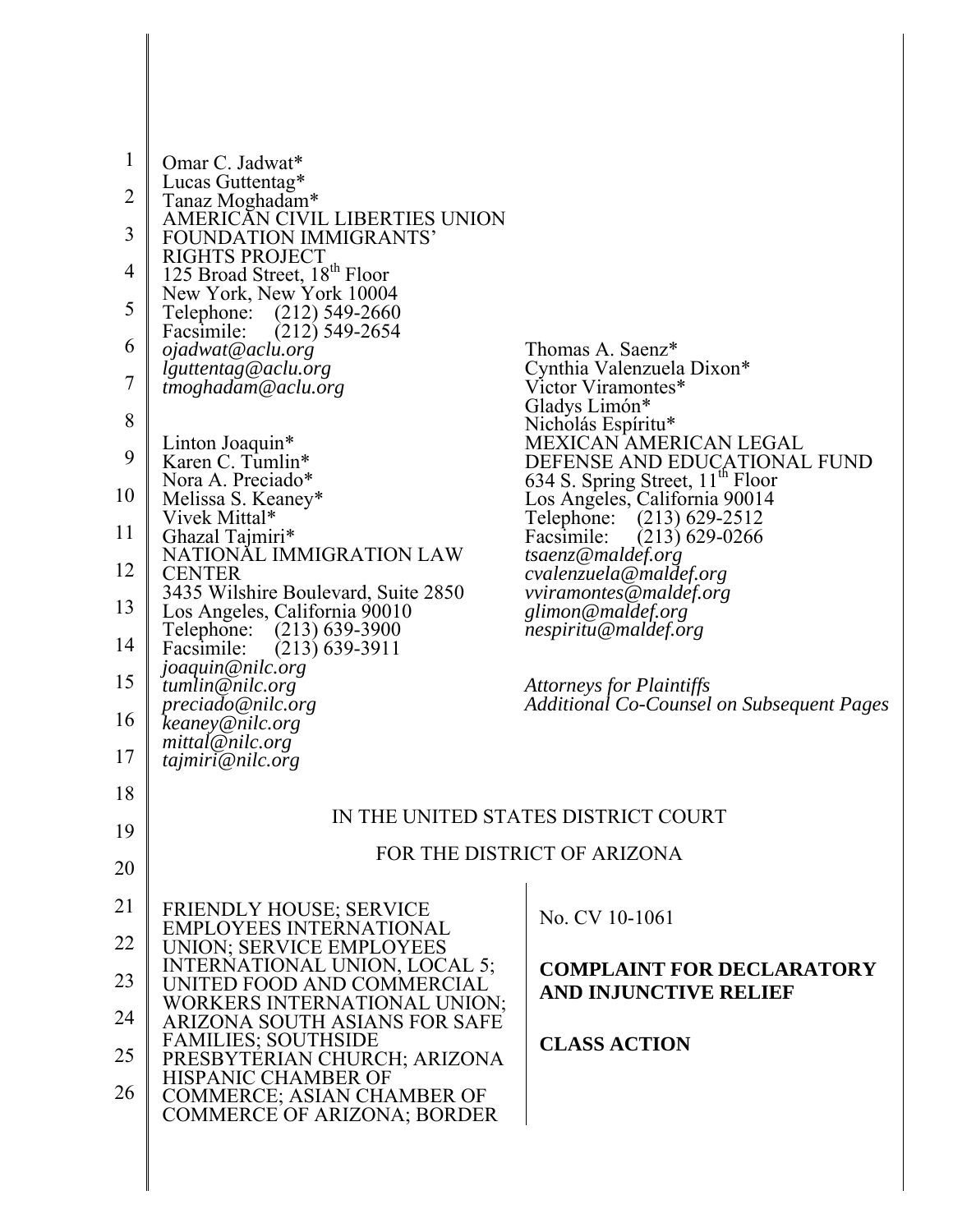| 1              | ACTION NETWORK; TONATIERRA                                                                                                |
|----------------|---------------------------------------------------------------------------------------------------------------------------|
| $\overline{2}$ | <b>COMMUNITY DEVELOPMENT</b><br><b>INSTITUTE; MUSLIM AMERICAN</b>                                                         |
| 3              | SOCIETY; JAPANESE AMERICAN<br>CITIZENS LEAGUE; VALLE DEL SOL,<br>INC.; COALICION DE DERECHOS                              |
| $\overline{4}$ | HUMANOS; ANDREW ANDERSON;                                                                                                 |
| 5              | VICKI GAUBECA; C.M., a minor; LUZ<br>SANTIAGO; JIM SHEE; JOSE ANGEL<br>VARGAS; JESÚS CUAÚHTÉMOC                           |
| 6              | VILLA; JOHN DOE #1; JANE DOE #1;<br>and JANE DOE #2,                                                                      |
| $\overline{7}$ | Plaintiffs,                                                                                                               |
| 8              | V.                                                                                                                        |
| 9              | MICHAEL B. WHITING, Apache County<br>Attorney, in his official capacity;                                                  |
| 10             | EDWARD G. RHEINHEIMER, Cochise<br>County Attorney, in his official capacity;                                              |
| 11             | DAVID W. ROZEMA, Coconino County<br>Attorney, in his official capacity; DAISY                                             |
| 12             | FLORES, Gila County Attorney, in her<br>official capacity; KENNY ANGLE,                                                   |
| 13             | Graham County Attorney, in his official<br>capacity; DEREK D. RAPIER, Greenlee                                            |
| 14             | County Attorney, in his official capacity;<br>SAM VEDERMAN, La Paz County                                                 |
| 15             | Attorney, in his official capacity;                                                                                       |
| 16             | RICHARD M. ROMLEY, Maricopa<br>County Attorney, in his official capacity;<br>MATTHEW J. SMITH, Mohave County              |
| 17             | Attorney, in his official capacity;<br>BRADLEY CARLYON, Navajo County                                                     |
| 18             | Attorney, in his official capacity;<br>BARBÁRA LAWALL, Pima County                                                        |
| 19             | Attorney, in her official capacity; JAMES<br>P. WALSH, Pinal County Attorney, in his                                      |
| 20             | official capacity; GEORGE SILVA, Santa<br>Cruz County Attorney, in his official                                           |
| 21             | capacity; SHEILA S. POLK, Yavapai<br>County Attorney, in her official capacity;<br>JON R. SMITH, Yuma County Attorney, in |
| 22             | his official capacity; JOSEPH DEDMAN                                                                                      |
| 23             | JR., Apache County Sheriff, in his official<br>capacity; LARRY A. DEVER, Cochise                                          |
| 24             | County Sheriff, in his official capacity;<br>BILL PRIBIL, Coconino County Sheriff, in                                     |
| 25             | his official capacity; JOHN R. ÁRMER,<br>Gila County Sheriff, in his official                                             |
| 26             | capacity; PRESTON J. ALLRED, Graham<br>County Sheriff, in his official capacity;                                          |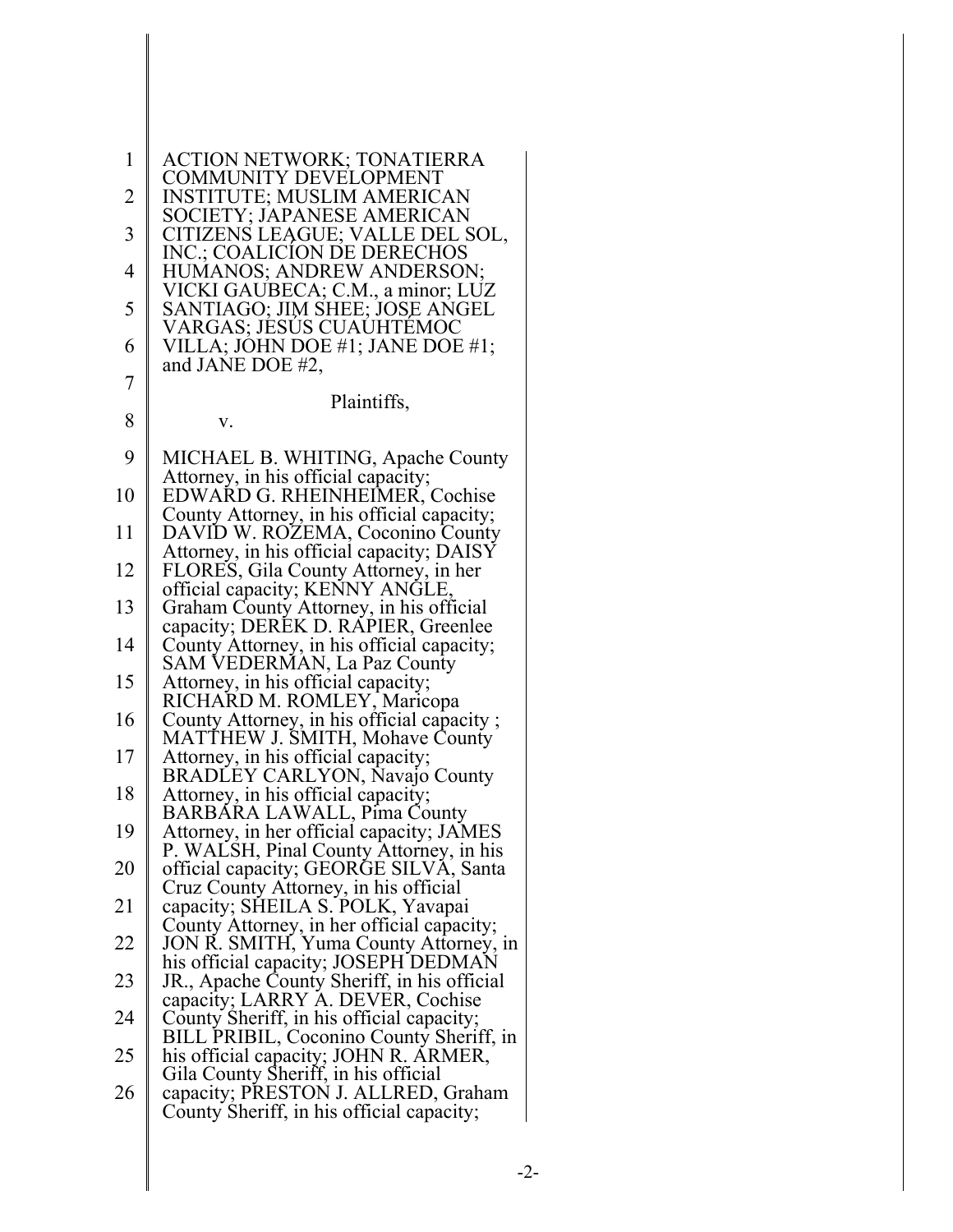| 1<br>2<br>3<br>$\overline{4}$<br>5<br>6<br>7<br>8<br>9<br>10<br>11<br>12<br>13<br>14<br>15<br>16<br>17 | <b>STEVEN N. TUCKER, Greenlee County</b><br>Sheriff, in his official capacity; DONALD<br>LOWERY, La Paz County Sheriff, in his<br>official capacity; JOSEPH ARPAIO,<br>Maricopa County Sheriff, in his official<br>capacity; TOM ŠHEAHÁN, Mohave<br>County Sheriff, in his official capacity;<br>KELLY CLARK, Navajo County Sheriff,<br>in his official capacity; CLARENCE W.<br>DUPNIK, Pima County Sheriff, in his<br>official capacity; PAUL BABEU, Pinal<br>County Sheriff, in his official capacity;<br>TONY ESTRADA, Santa Cruz County<br>Sheriff, in his official capacity; STEVE<br>WAUGH, Yavapai County Sheriff, in his<br>official capacity; and RALPH OGDEN,<br>Yuma County Sheriff, in his official<br>capacity,<br>Defendants. |
|--------------------------------------------------------------------------------------------------------|----------------------------------------------------------------------------------------------------------------------------------------------------------------------------------------------------------------------------------------------------------------------------------------------------------------------------------------------------------------------------------------------------------------------------------------------------------------------------------------------------------------------------------------------------------------------------------------------------------------------------------------------------------------------------------------------------------------------------------------------|
|                                                                                                        |                                                                                                                                                                                                                                                                                                                                                                                                                                                                                                                                                                                                                                                                                                                                              |
|                                                                                                        |                                                                                                                                                                                                                                                                                                                                                                                                                                                                                                                                                                                                                                                                                                                                              |
| 18                                                                                                     |                                                                                                                                                                                                                                                                                                                                                                                                                                                                                                                                                                                                                                                                                                                                              |
| 19<br>20                                                                                               |                                                                                                                                                                                                                                                                                                                                                                                                                                                                                                                                                                                                                                                                                                                                              |
| 21                                                                                                     |                                                                                                                                                                                                                                                                                                                                                                                                                                                                                                                                                                                                                                                                                                                                              |
| 22                                                                                                     |                                                                                                                                                                                                                                                                                                                                                                                                                                                                                                                                                                                                                                                                                                                                              |
| 23                                                                                                     |                                                                                                                                                                                                                                                                                                                                                                                                                                                                                                                                                                                                                                                                                                                                              |
| 24                                                                                                     |                                                                                                                                                                                                                                                                                                                                                                                                                                                                                                                                                                                                                                                                                                                                              |
| 25                                                                                                     |                                                                                                                                                                                                                                                                                                                                                                                                                                                                                                                                                                                                                                                                                                                                              |
| 26                                                                                                     |                                                                                                                                                                                                                                                                                                                                                                                                                                                                                                                                                                                                                                                                                                                                              |
|                                                                                                        |                                                                                                                                                                                                                                                                                                                                                                                                                                                                                                                                                                                                                                                                                                                                              |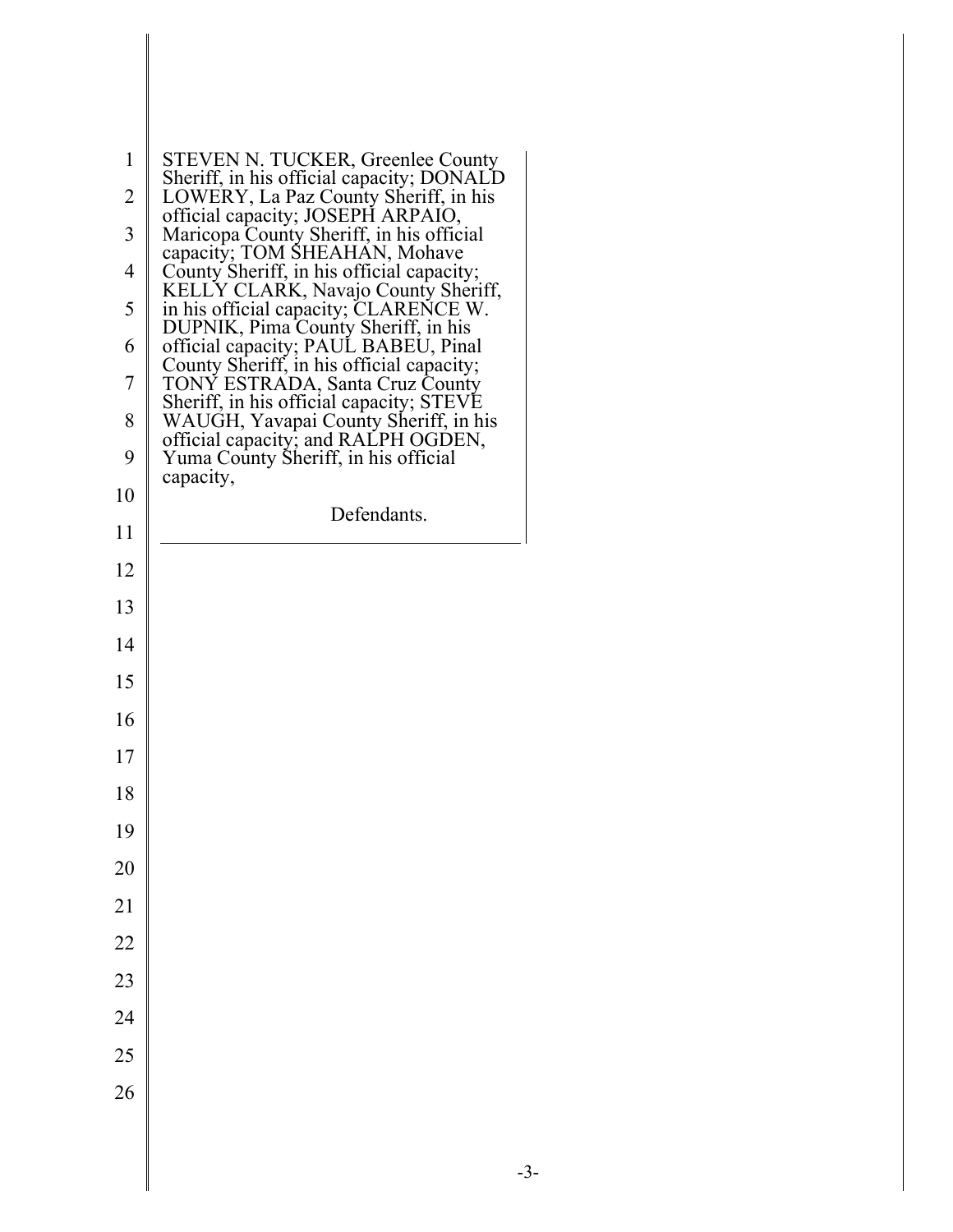| $\mathbf{1}$<br>$\overline{2}$ | Daniel J. Pochoda (SBA No. 021979)<br>Anne Lai** (SBA No. 172162)<br><b>ACLU FOUNDATION OF ARIZONA</b> | Cecillia D. Wang*<br>Harini P. Raghupathi*<br>AMERICAN CIVIL LIBERTIES   |
|--------------------------------|--------------------------------------------------------------------------------------------------------|--------------------------------------------------------------------------|
| 3                              | 77 E. Columbus Street, Suite 205<br>Phoenix, Arizona 85012                                             | UNION FOUNDATION<br><b>IMMIGRANTS' RIGHTS</b>                            |
| 4                              | Telephone: (602) 650-1854<br>$(602) 650 - 1376$<br>Facsimile:                                          | <b>PROJECT</b><br>39 Drumm Street                                        |
| 5                              | dpochoda@acluaz.org<br>alai@acluaz.org                                                                 | San Francisco, California 94111<br>$(415)$ 343-0775<br>Telephone:        |
| 6                              |                                                                                                        | $(415)$ 395-0950<br>Facsimile:<br>cwang@aclu.org<br>hraghupathi@aclu.org |
| $\overline{7}$                 |                                                                                                        |                                                                          |
| 8                              | Nina Perales*                                                                                          | Julie A. Su <sup>*</sup>                                                 |
| 9                              | Ivan Espinoza-Madrigal*<br>MEXICAN AMERICAN LEGAL                                                      | Ronald Lee*<br>Yungsuhn Park*                                            |
| 10                             | DEFENSE AND EDUCATIONAL<br><b>FUND</b>                                                                 | Connie Choi*<br>Carmina Ocampo*                                          |
| 11                             | 110 Broadway Street, Suite 300<br>San Antonio, Texas 78205                                             | ASIAN PACIFIC AMERICAN<br>LEGAL CENTER, a member                         |
| 12                             | Telephone: (210) 224-5476<br>$(210)$ 224-5382<br>Facsimile:                                            | of Asian American Center for<br><b>Advancing Justice</b>                 |
| 13                             | nperales@maldef.org<br>iespinoza@maldef.org                                                            | 1145 Wilshire Blvd., Suite 200<br>Los Angeles, California 90017          |
| 14                             |                                                                                                        | Telephone:<br>$(213)$ 977-7500<br>$(213)$ 977-7595<br>Facsimile:         |
| 15                             | Chris Newman*<br>Lisa Kung*                                                                            | jsu@apalc.org<br>rlee@advancingequality.org                              |
| 16                             | NATIONAL DAY LABOR ORGANIZING<br><b>NETWORK</b>                                                        | ypark@apalc.org<br>cchoi@apalc.org                                       |
| 17                             | 675 S. Park View Street, Suite B<br>Los Angeles, California 90057                                      | cocampo@apalc.org                                                        |
| 18                             | Telephone:<br>$(213)$ 380-2785<br>$(213)$ 380-2787<br>Facsimile:                                       |                                                                          |
| 19                             | newman@ndlon.org<br>kung@ndlon.org                                                                     |                                                                          |
| 20                             | Daniel R. Ortega, Jr. (SBA No. 005015)                                                                 | Laura D. Blackburne*                                                     |
| 21                             | ROUSH, MCCRACKEN, GUERRERO,<br><b>MILLER &amp; ORTEGA</b>                                              | NATIONAL ASSOCIATION<br>FOR THE ADVANCEMENT                              |
| 22                             | 1112 E. Washington Street<br>Phoenix, Arizona 85034                                                    | OF COLORED PEOPLE (NAACP)<br>4805 Mt. Hope Drive                         |
| 23                             | Telephone: (602) 253-3554<br>$(602)$ 340-1896<br>Facsimile:                                            | Baltimore, Maryland 21215<br>Telephone: (410) 580-5700                   |
| 24                             | danny@rmgmo.com                                                                                        | lblackburne@naacpnet.org                                                 |
| 25                             | <b>Attorneys for Plaintiffs</b>                                                                        |                                                                          |
| 26                             |                                                                                                        |                                                                          |
|                                |                                                                                                        |                                                                          |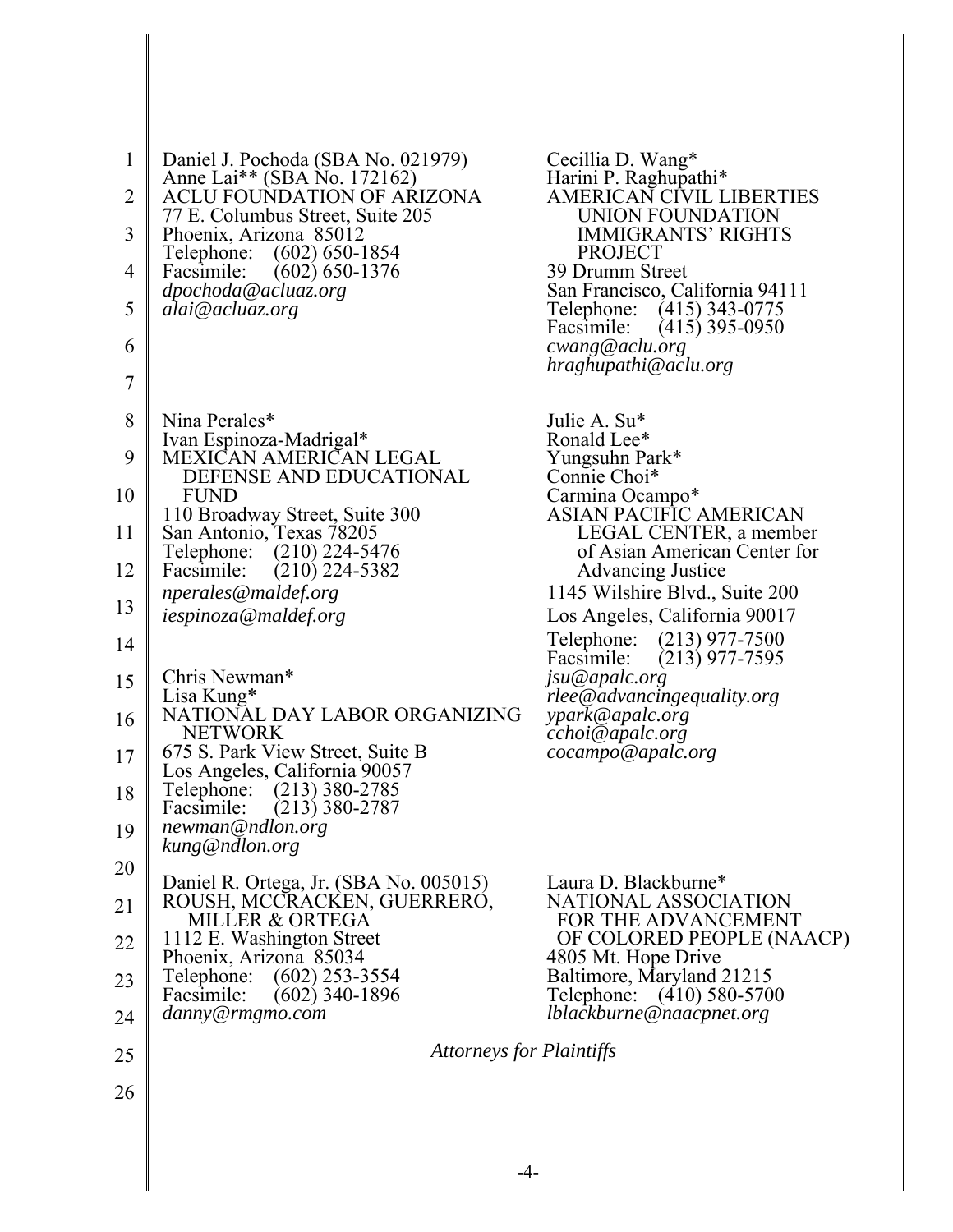| $\mathbf{1}$<br>$\overline{2}$<br>3<br>4<br>5<br>6<br>$\overline{7}$<br>8 | Susan T. Boyd <sup>**</sup><br>Bradley S. Phillips* <sup>†</sup><br>Paul J. Watford* <sup>†</sup><br>Yuval Miller <sup>*</sup><br>Joseph J. Ybarra* <sup>†</sup><br>Elisabeth J. Neubauer* <sup>†</sup><br>MUNGER, TOLLES & OLSON LLP<br>560 Mission Street, 27th Floor<br>MUNGER, TOLLES & OLSON LLP <sup>†</sup><br>Los Angeles, California 90071-1560<br>355 South Grand Avenue, 35th Floor<br>$(415) 512 - 4000$<br>Telephone:<br>$(415)$ 512-4077<br>San Francisco, California 94105-2907<br>Facsimile:<br>$(213) 683 - 9100$<br>Susan.Boyd@mto.com<br>Telephone:<br>Yuval.Miller@mto.com<br>$(213) 687 - 3702$<br>Facsimile:<br>Brad.Phillips@mto.com<br>Paul. Watford@mto.com<br>Joseph.Ybarra@mto.com<br>Elisabeth.Neubauer@mto.com<br><sup>T</sup> Attorneys for all plaintiffs except Service Employees International Union, Service |
|---------------------------------------------------------------------------|------------------------------------------------------------------------------------------------------------------------------------------------------------------------------------------------------------------------------------------------------------------------------------------------------------------------------------------------------------------------------------------------------------------------------------------------------------------------------------------------------------------------------------------------------------------------------------------------------------------------------------------------------------------------------------------------------------------------------------------------------------------------------------------------------------------------------------------------|
| 9                                                                         | Employees International Union, Local 5, United Food and Commercial Workers<br>International Union, and Japanese American Citizens League                                                                                                                                                                                                                                                                                                                                                                                                                                                                                                                                                                                                                                                                                                       |
| 10                                                                        | *Application for admission <i>pro hac vice</i> forthcoming                                                                                                                                                                                                                                                                                                                                                                                                                                                                                                                                                                                                                                                                                                                                                                                     |
| 11                                                                        | ** Admitted pursuant to Ariz. Sup. Ct. R. 38(f)                                                                                                                                                                                                                                                                                                                                                                                                                                                                                                                                                                                                                                                                                                                                                                                                |
| 12                                                                        |                                                                                                                                                                                                                                                                                                                                                                                                                                                                                                                                                                                                                                                                                                                                                                                                                                                |
| 13                                                                        |                                                                                                                                                                                                                                                                                                                                                                                                                                                                                                                                                                                                                                                                                                                                                                                                                                                |
| 14                                                                        |                                                                                                                                                                                                                                                                                                                                                                                                                                                                                                                                                                                                                                                                                                                                                                                                                                                |
| 15                                                                        |                                                                                                                                                                                                                                                                                                                                                                                                                                                                                                                                                                                                                                                                                                                                                                                                                                                |
| 16                                                                        |                                                                                                                                                                                                                                                                                                                                                                                                                                                                                                                                                                                                                                                                                                                                                                                                                                                |
| 17                                                                        |                                                                                                                                                                                                                                                                                                                                                                                                                                                                                                                                                                                                                                                                                                                                                                                                                                                |
| 18                                                                        |                                                                                                                                                                                                                                                                                                                                                                                                                                                                                                                                                                                                                                                                                                                                                                                                                                                |
| 19                                                                        |                                                                                                                                                                                                                                                                                                                                                                                                                                                                                                                                                                                                                                                                                                                                                                                                                                                |
| 20                                                                        |                                                                                                                                                                                                                                                                                                                                                                                                                                                                                                                                                                                                                                                                                                                                                                                                                                                |
| 21                                                                        |                                                                                                                                                                                                                                                                                                                                                                                                                                                                                                                                                                                                                                                                                                                                                                                                                                                |
| 22                                                                        |                                                                                                                                                                                                                                                                                                                                                                                                                                                                                                                                                                                                                                                                                                                                                                                                                                                |
| 23                                                                        |                                                                                                                                                                                                                                                                                                                                                                                                                                                                                                                                                                                                                                                                                                                                                                                                                                                |
| 24                                                                        |                                                                                                                                                                                                                                                                                                                                                                                                                                                                                                                                                                                                                                                                                                                                                                                                                                                |
| 25                                                                        |                                                                                                                                                                                                                                                                                                                                                                                                                                                                                                                                                                                                                                                                                                                                                                                                                                                |
| 26                                                                        |                                                                                                                                                                                                                                                                                                                                                                                                                                                                                                                                                                                                                                                                                                                                                                                                                                                |
|                                                                           |                                                                                                                                                                                                                                                                                                                                                                                                                                                                                                                                                                                                                                                                                                                                                                                                                                                |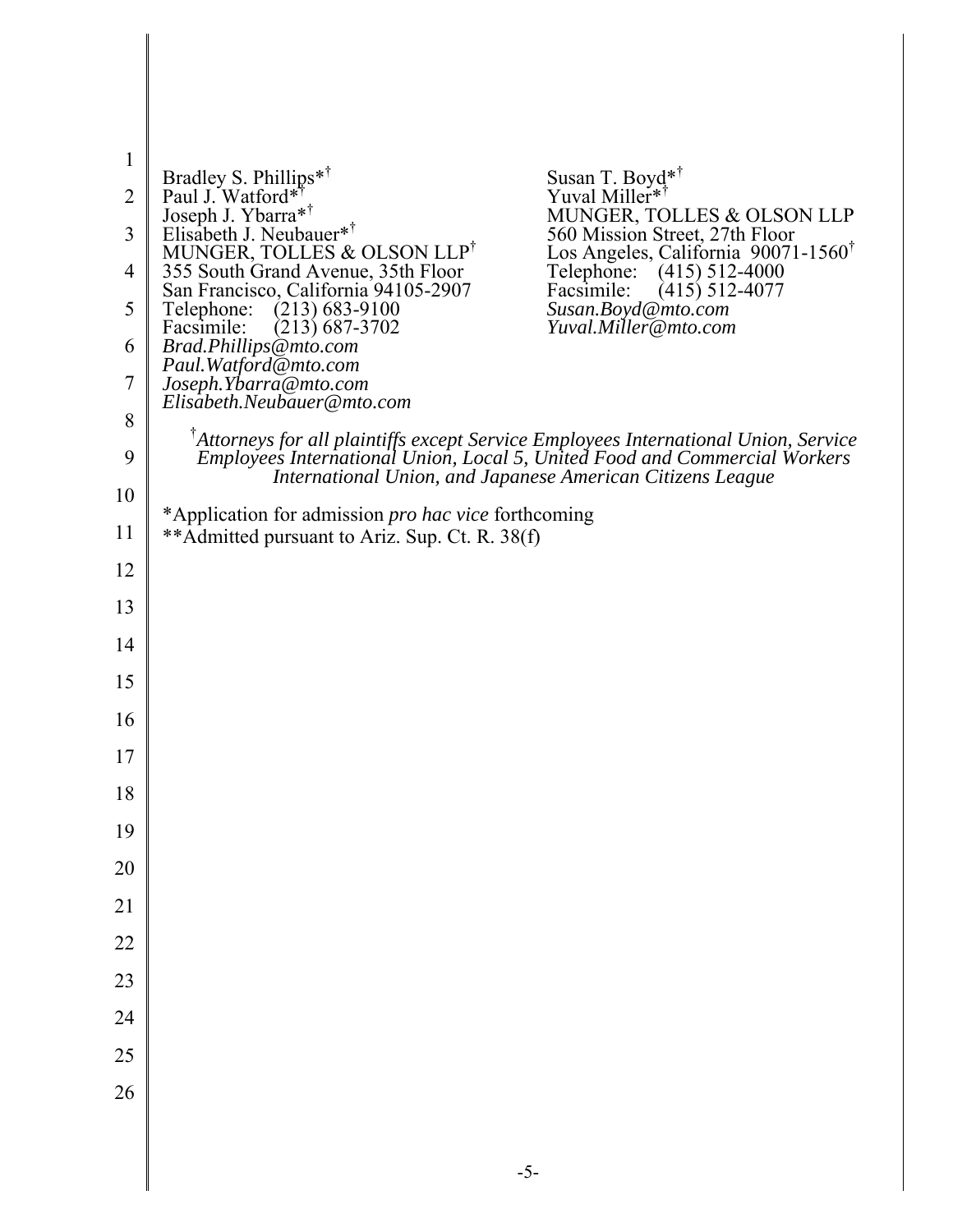1

### **PRELIMINARY STATEMENT**

2 3 4 5 6 7 8 9 10 11 1. This action challenges Arizona Senate Bill 1070, as amended ("SB 1070"), a comprehensive set of state immigration laws expressly intended to "discourage and deter the unlawful entry and presence of aliens and economic activity by persons unlawfully present in the United States." SB 1070 proclaims and implements an immigration policy of "attrition through enforcement" for the State of Arizona. The legislation creates an array of new state-law criminal offenses relating to immigration and imposes sweeping requirements on state and local law enforcement officers to investigate alleged immigration violations and to arrest and detain persons suspected of immigration violations. The law was signed by Governor Janice Brewer on April 23, 2010, and is scheduled to go into effect on July 28, 2010.

12 13 14 15 16 17 18 19 20 2. SB 1070 attempts to create a legal regime regulating and restricting immigration and punishing those whom Arizona deems to be in violation of immigration laws. It is an impermissible encroachment into an area of exclusive federal authority and will interfere and conflict with the comprehensive federal immigration system enacted by Congress and implemented through a complex web of federal regulations and policies. According to law enforcement officials in Arizona and elsewhere, SB 1070 will cause widespread racial profiling and will subject many persons of color—including countless U.S. citizens, and non-citizens who have federal permission to remain in the United States—to unlawful interrogations, searches, seizures and arrests.

21 22 23 24 25 3. SB 1070 is unconstitutional. It violates the Supremacy Clause and core civil rights and civil liberties secured by the United States Constitution, including the First Amendment right to freedom of speech and expressive activity, the Fourth Amendment right to freedom from unreasonable searches and seizures, and the Equal Protection Clause guarantee of equal protection under the law.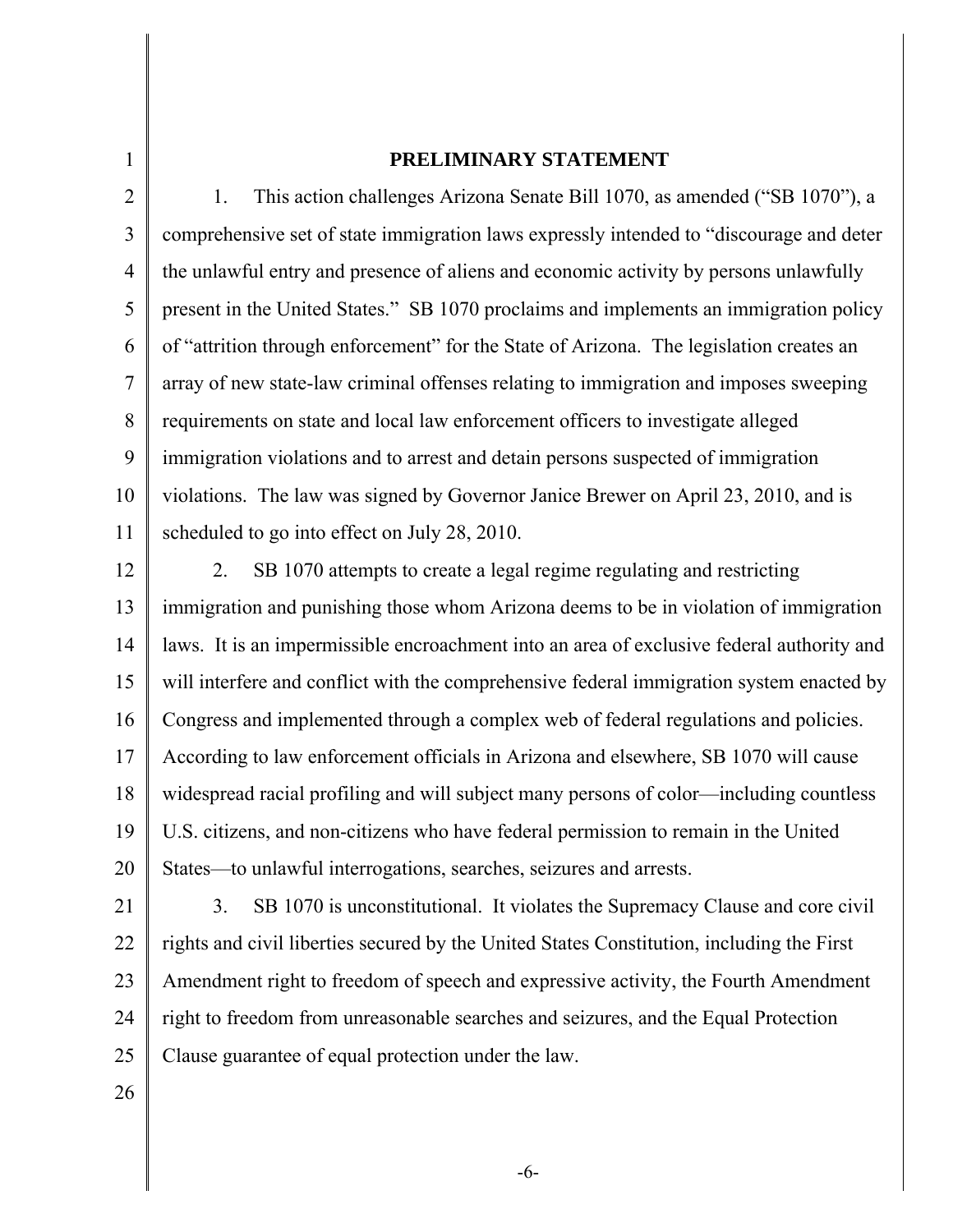1 2 3 4 5 6 7 8 9 10 11 12 13 14 15 16 17 18 19 20 21 22 23 24 25 26 4. The plaintiffs in this action will suffer serious violations of their constitutional rights and civil liberties if SB 1070 goes into effect. The named plaintiffs bring this action on behalf of themselves and a class of all others similarly situated to obtain preliminary and permanent injunctive relief and a declaration that SB 1070 violates the U.S. and Arizona Constitutions. **JURISDICTION AND VENUE** 5. This Court has subject matter jurisdiction under 28 U.S.C. §§ 1331 and 1343 over Plaintiffs' claims under the U.S. Constitution, as well as under 42 U.S.C. §§ 1981 and 1983. The Court has authority to grant declaratory relief under 28 U.S.C. §§ 2201 and 2202. The Court has jurisdiction over Plaintiffs' state-law claim under 28 U.S.C. § 1367. 6. Venue is proper in this District under 28 U.S.C. § 1391(b). All Defendants are sued in their official capacity and their official places of business are all located within this District. All of the events giving rise to this Complaint occurred within this District. **PARTIES Organizational Plaintiffs** 7. Plaintiff Friendly House is a non-profit organization whose mission is to foster excellence in the community by serving the educational and human service needs of its residents. It provides comprehensive services to about 40,000 families, youth, and children each year and numerous direct services in several program areas, including immigration, family, youth, and adult services, workforce development, home care services, and charter school education. Among other immigration services, Friendly House assists applicants for asylum and victims and witnesses of crime who are eligible for visas. The clients served by Friendly House include citizens, non-citizens, and racial minorities, including Latinos. SB 1070 will force Friendly House to divert scarce resources from critical programs in order to educate and assist individuals affected by SB

-7-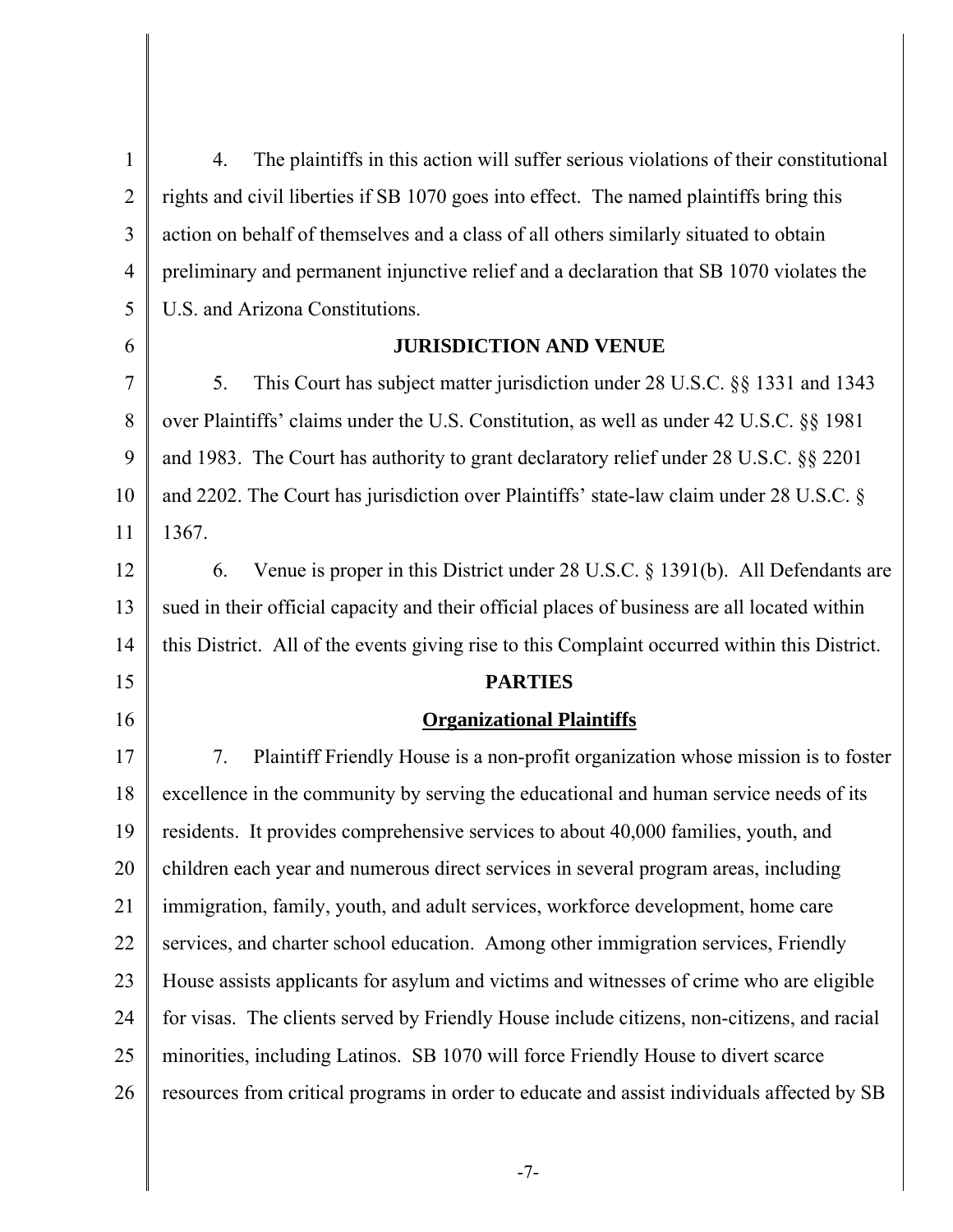1 2 3 4 5 6 7 1070. Friendly House's mission and organizational goals will also be negatively impacted by SB 1070 because its staff will have a harder time encouraging clients to seek services in its various program areas to the extent that they involve interacting with government agencies and police. Friendly House also fears that its current and prospective clients will be deterred from seeking immigration relief because local law enforcement will continue to stop and detain them, notwithstanding their application for relief, on the basis that they do not have any registration documents that are acceptable under SB 1070.

8 9 10 11 12 13 14 15 16 17 18 19 20 21 22 23 24 25 26 8. Plaintiff Service Employees International Union ("SEIU") is one of the largest labor organizations in the world, representing 2.2 million working men and women who work primarily in the public sector and in the janitorial, health services, long-term care, and security industries. Many of SEIU's members are recent immigrants to the United States and many of its members come from racial minority groups. SEIU has long called for and worked toward comprehensive reform of U.S. immigration laws. Another priority for SEIU is fighting discrimination against minorities, women and other groups in the workplace and in society in general. In Arizona, SEIU has three affiliates: SEIU/Workers United Western Regional Joint Board; National Association of Government Employees; and Plaintiff Service Employees International Union, Local 5 ("SEIU Arizona"). Together, these three affiliates have approximately 2,300 members spanning every county in the state, about 40 percent of whom are Latino and some of whom are other racial minorities. SEIU works in partnership with SEIU Arizona and other groups to combat discrimination and mobilize for immigration reform at the national level. SB 1070's impact on already distressed county and municipal budgets will harm SEIU's members to the extent that it will result in further pay cuts, furloughs, and layoffs. Furthermore, some of SEIU's Latino members or their families have already been subjected to stops by local law enforcement where they have been asked to produce proof of immigration status. SEIU is concerned that its minority members will be even more likely to be stopped,

-8-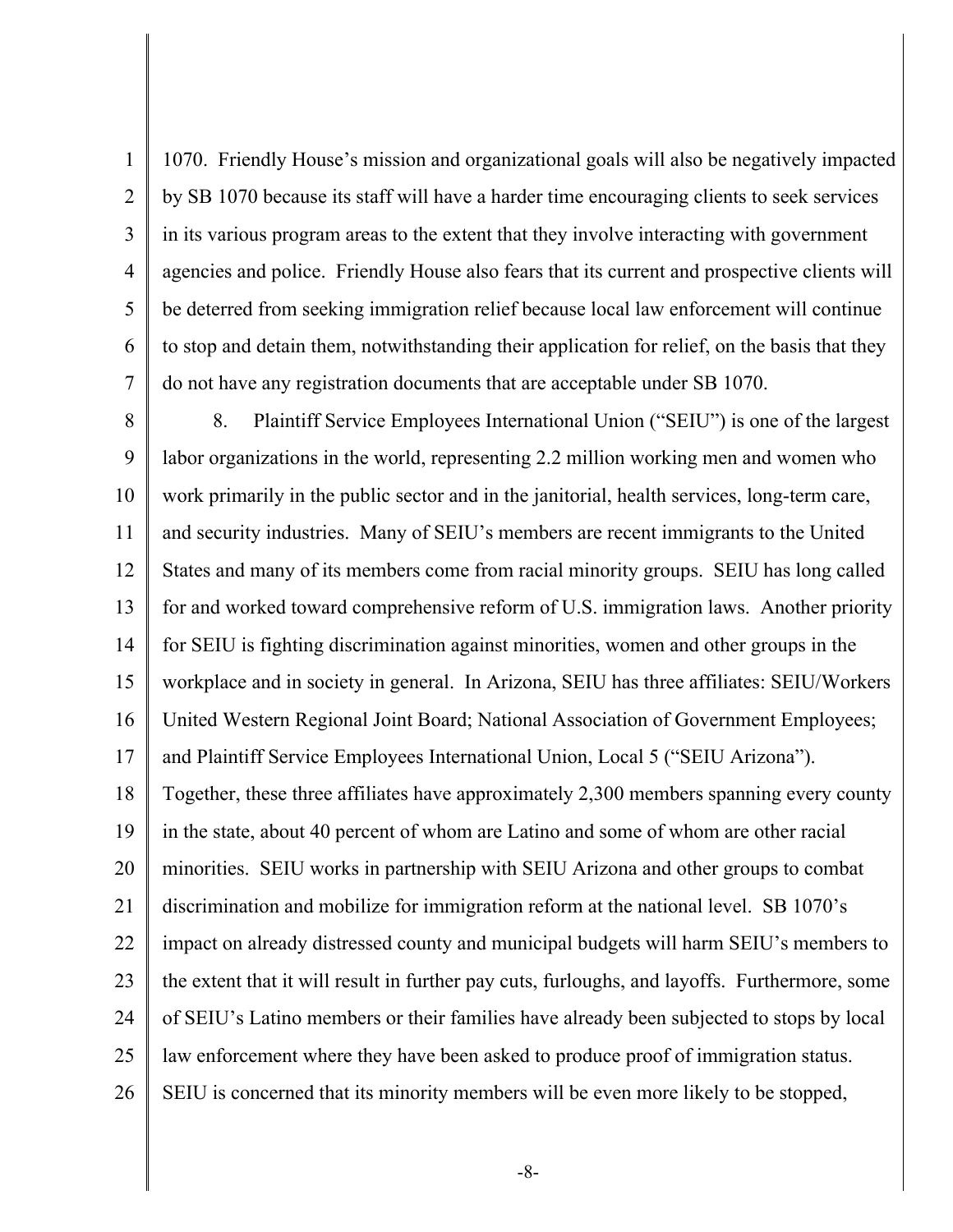1 2 3 4 5 6 7 8 detained, arrested, and questioned by state and local police after SB 1070 goes into effect. This will cause hardship for members of SEIU. In addition, SEIU is concerned that members and potential members will be fearful to attend rallies, demonstrations, and union meetings or to engage in leafleting or other traditional labor activities because of the possibility of being stopped by the police under SB 1070. This will significantly impact the ability of SEIU to protect its existing members and to organize new members. SEIU joins this lawsuit to preserve its ability to organize new members and to protect the rights and interests of its members and prospective members.

9 10 11 12 13 14 15 16 17 18 19 20 21 22 23 24 25 26 9. Plaintiff Service Employees International Union, Local 5 ("SEIU Arizona"), is a labor union and an affiliate of Plaintiff SEIU. SEIU Arizona represents state, county, and municipal public service employees and has 1,800 members in Arizona, including members in every county throughout the state. Approximately one-quarter of SEIU Arizona's membership is Latino, and its membership also includes other racial minorities. The primary mission of SEIU Arizona is to organize, represent, and empower employees in Arizona. In addition, SEIU Arizona works in partnership with SEIU and other groups to combat discrimination and mobilize for immigration reform at the national level. SB 1070's impact on already distressed county and municipal budgets will harm SEIU Arizona's members to the extent that it will result in further pay cuts, furloughs, and layoffs. Furthermore, some of SEIU Arizona's Latino members or their families have already been subjected to stops by local law enforcement where they have been asked to produce proof of immigration status. SEIU Arizona is concerned that its minority members will be even more likely to be stopped, detained, arrested, and questioned by state and local police after SB 1070 goes into effect. This will cause hardship for members of SEIU Arizona. In addition, SEIU Arizona is concerned that members and potential members will be fearful to attend rallies, demonstrations, and union meetings or to engage in leafleting or other traditional labor activities because of the possibility of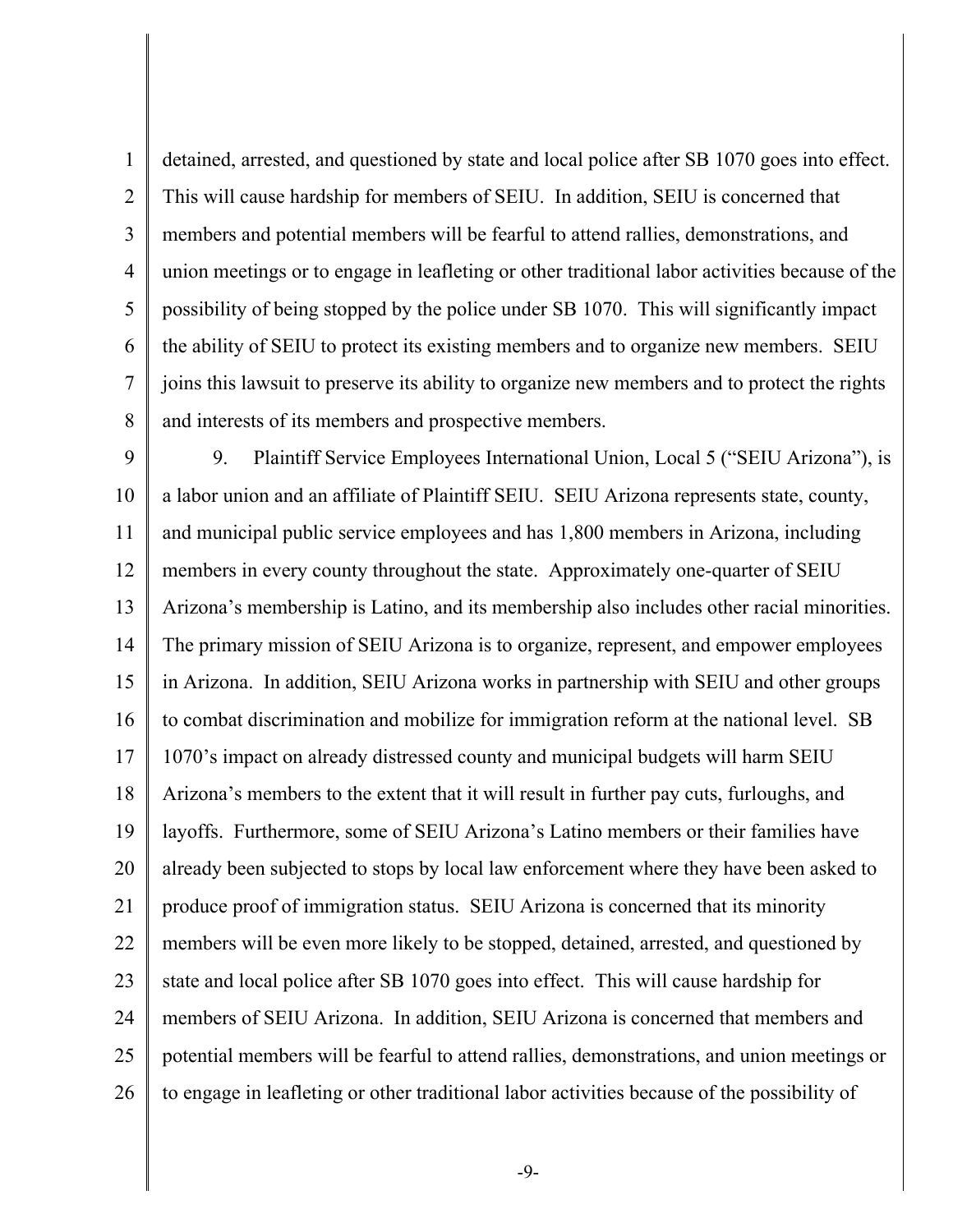1 2 3 4 being stopped by the police under SB 1070. This will significantly impact the ability of SEIU Arizona to protect its existing members and to organize new members. SEIU Arizona joins this lawsuit to preserve its ability to organize new members and to protect the rights and interests of its members and prospective members.

5 6 7 8 9 10 11 12 13 14 15 16 17 18 19 20 21 22 10. Plaintiff United Food and Commercial Workers International Union ("UFCW") represents more than 1.3 million workers, primarily in the retail, meatpacking, food processing, and poultry industries. Within the State of Arizona there are more than 21,000 UFCW-represented workers, whose employers include retail food and non-food retail, hospital services, meat packing and food processing, parking services, and legal aid services. The UFCW represents workers who comprise a range of races and ethnicities, with varying degrees of English proficiency, including substantial numbers of Latinos. The UFCW's mission is to better the terms and conditions of employment for all workers it represents and thereby better the lives of their families and communities. The UFCW accomplishes its mission through organizing, collective bargaining, and representation of employees. These core activities require freedom of association and communication between the union and the employees and among the employees at the worksite and in the community, activities protected by the United States Constitution and federal labor law. If SB 1070 is allowed to go into effect it will impose direct harm to UFCW's core mission and representational obligations by subjecting UFCW members to unlawful questioning, arrest and detention by state and local law enforcement officers; deterring UFCWrepresented workers from attending and participating in UFCW activities; and reducing UFCW's ability to effectively advocate on behalf of the employees it represents.

23 24 25 26 11. Plaintiff Arizona South Asians For Safe Families ("ASAFSF") is an organization based in Scottsdale, Arizona whose mission is to increase awareness of domestic violence and provide support services to victims of domestic violence in the South Asian community in Arizona. Established in 2004, ASAFSF's services include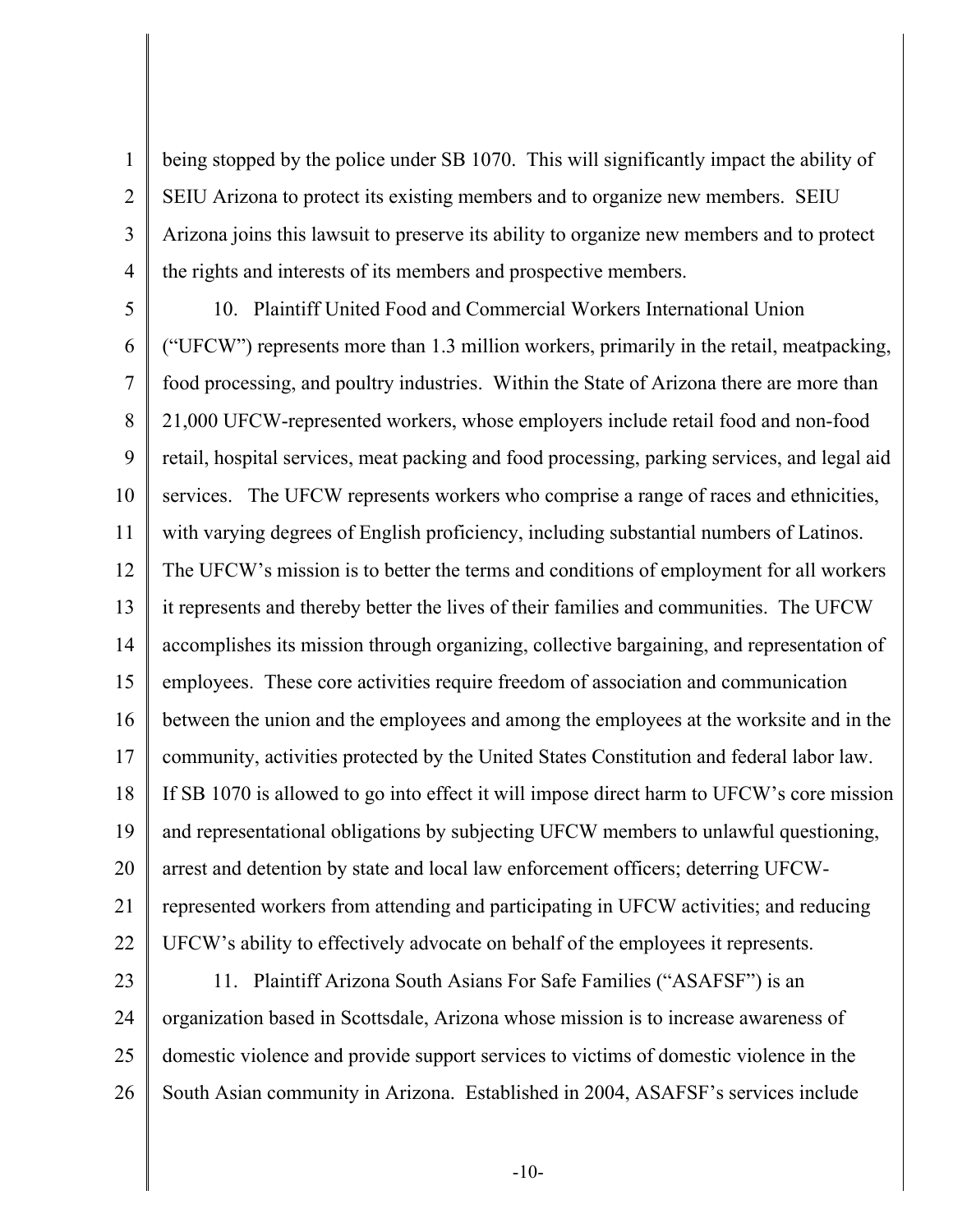1 2 3 4 5 6 7 8 9 10 11 12 13 14 15 16 17 18 19 20 21 22 23 24 providing family advocacy and safety-planning support to domestic violence victims through a toll-free helpline as well as direct services to victims in the form of financial assistance for child care, rent, lawyers' fees, transportation, and emergent personal needs. ASAFSF's family advocates often transport victims to court and to medical and legal appointments. ASAFSF also engages in community education, which includes hosting small group meetings with community members. The majority of ASAFSF's clients are immigrant women, many of whom are eligible for federal immigration relief through the Violence Against Women Act ("VAWA"), the Trafficking and Violence Protection Act ("TVPA"), or asylum procedures. SB 1070 will interfere with the organization's essential mission of providing support services to victims of domestic violence. First, ASAFSF staff and volunteers will be at imminent risk of prosecution under SB 1070's transporting provisions. Second, ASAFSF will have to re-allocate its very limited resources to ensure that its clients feel safe reporting their experiences to law enforcement or while being transported by ASAFSF advocates. Third, people will not come to its community meetings for fear of being stopped, interrogated, and arrested under SB 1070. ASAFSF believes its clients will be afraid of approaching law enforcement to report crimes or interact with government officials because their appearance, limited English ability, and accents could be used by the police to question their authorization to be in the United States. Plaintiff ASAFSF also fears that local law enforcement will stop and detain clients who have applied for immigration relief under the VAWA, the TVPA, or through the asylum procedures, because they do not have any registration documents that are acceptable under SB 1070, and that potential clients will be discouraged from seeking these services. ASAFSF's clients and potential clients will be placed at greater risk of physical and mental injury due to SB 1070.

25 26 12. Plaintiff Southside Presbyterian Church ("Southside") is a religious institution based in Tucson, Arizona, whose mission is to serve God through worship and sacrament,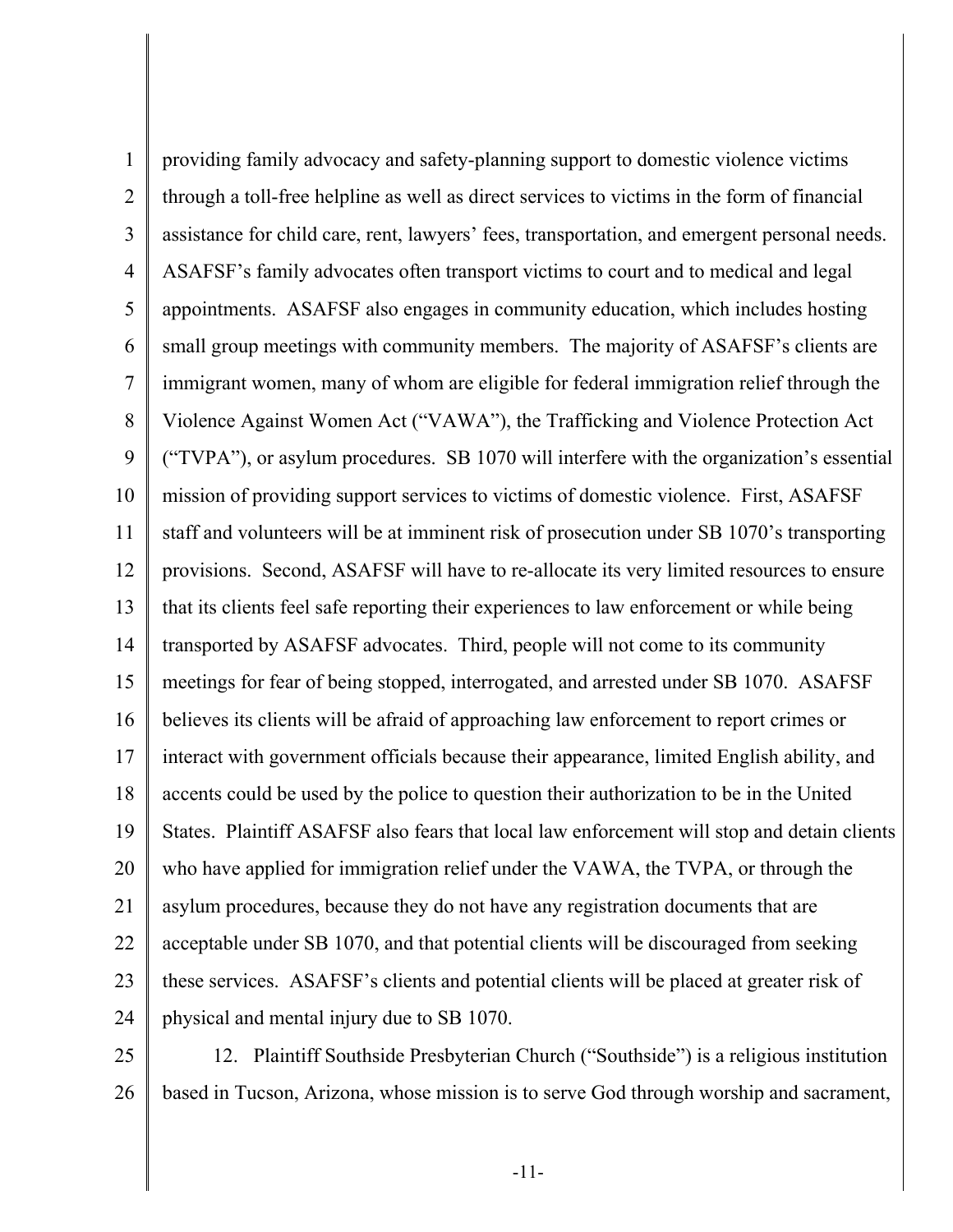1 2 3 4 5 6 7 8 9 10 11 12 13 14 15 16 17 18 19 20 21 22 23 24 25 26 and by following the Bible's admonition to "do justice, love mercy, and walk humbly with . . . God." Southside's members and leaders believe that the church has been called—in fact, commanded—by God to welcome and serve all people. Southside follows the admonition in Hebrews 13:2: "Be not forgetful to entertain strangers, for by this some have entertained angels unawares." Southside serves the homeless, the day laborers, its low income neighbors, its own parishioners, and others without regard to race, gender, national origin, religion, or immigration status. Southside's community is largely comprised of low-income Latino and Native Americans families, although it also includes Caucasians and African Americans. Southside operates a homeless program, a Samaritan program through which parishioners provide assistance for individuals who are in distress in the desert, and an on-premises day laborer center. The day laborers who participate in Southside's program help run the center and solicit temporary employment by visibly gathering at a public sidewalk outside the church and signaling their availability for work to potential employers. In addition, some of Southside's religious leaders, staff, and volunteers frequently—and without knowledge of, or regard to, immigration status transport parishioners and others to religious activities and to medical facilities; they would thus be at risk of being prosecuted pursuant to SB 1070's transporting and harboring provisions. SB 1070's criminal prohibitions infringe on Southside's ability to carry out its religious mission to serve all God's people. Furthermore, Southside depends on its good relationships with police, social workers, and other city and state employees to safeguard church premises and its parishioners, but Southside staff and volunteers fear that these relationships will change after SB 1070 goes into effect. Southside staff and volunteers will be hesitant to approach law enforcement and other authorities to report crimes or speak out as witnesses to crimes because the appearance, native language, and limited English ability of the community members served by Southside can be used by the police to question their authorization to be in the United States and to investigate

-12-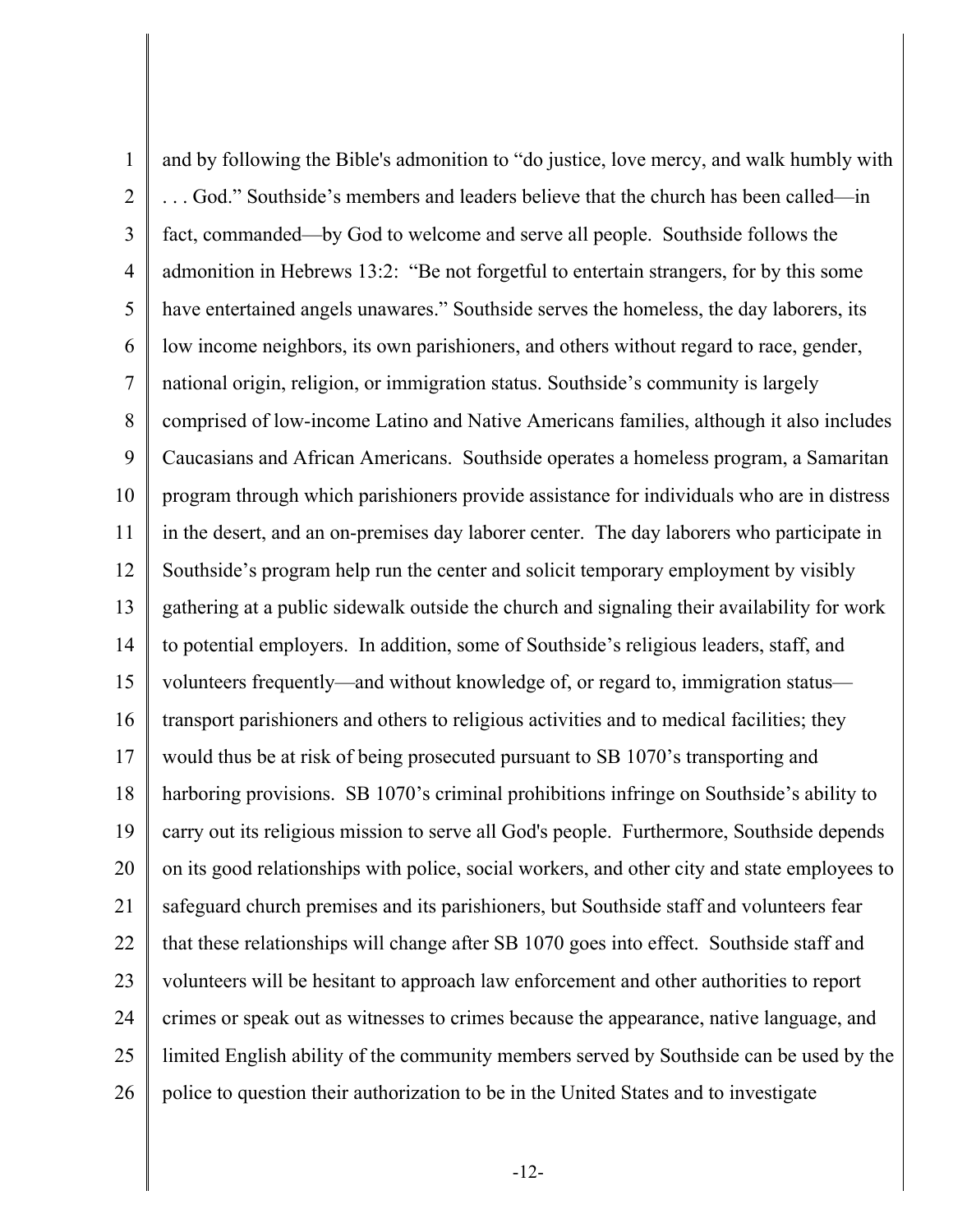Southside staff and volunteers for potential violations of SB 1070. SB 1070 will frustrate the mission of Southside and divert limited resources to educating and assisting community members who will be affected by SB 1070.

1

2

3

4 5 6 7 8 9 10 11 12 13 14 15 16 17 18 19 20 21 22 23 24 25 26 13. Plaintiff Arizona Hispanic Chamber of Commerce ("AZHCC") is an association of Latino-owned businesses located throughout the state of Arizona that seek to support, promote, and foster business, cultural, and educational relationships between chamber members and the general public. In addition to serving as a public advocate for its members, AZHCC offers seminars, workshops, marketing, and promotions, as well as networking and sponsorship opportunities for its corporate and community partners. AZHCC has more than 350 business members with employees, many of whom are Latinos, including U.S. citizens, non-citizens, monolingual Spanish speakers, limited English-proficient speakers and individuals who speak English with Mexican and other Spanish-language accents. Because of their appearance, traditional cultural practices, and limited English proficiency, some members of AZHCC and/or their employees fear they will be subject to investigation or unwarranted arrest under Arizona SB 1070. AZHCC members, like all small business owners in Arizona and nationwide, rely on local and state law enforcement to keep their companies safe and some AZHCC members would be deterred from approaching law enforcement to report criminal activity committed against them or others out of fear that the provisions of SB 1070 would subject AZHCC members to unwarranted questioning, detention or arrest. AZHCC members also include non-profit organizations who serve immigrant populations, including noncitizens that do not have federal authorization to be in the United States. The provisions of SB 1070 create new criminal penalties for certain immigrants and non-immigrants associating with immigrants and will cause considerable confusion for AZHCC's members and other members of the general business community about their potential criminal liability under SB 1070. AZHCC will suffer financial hardship because it will have to divert already limited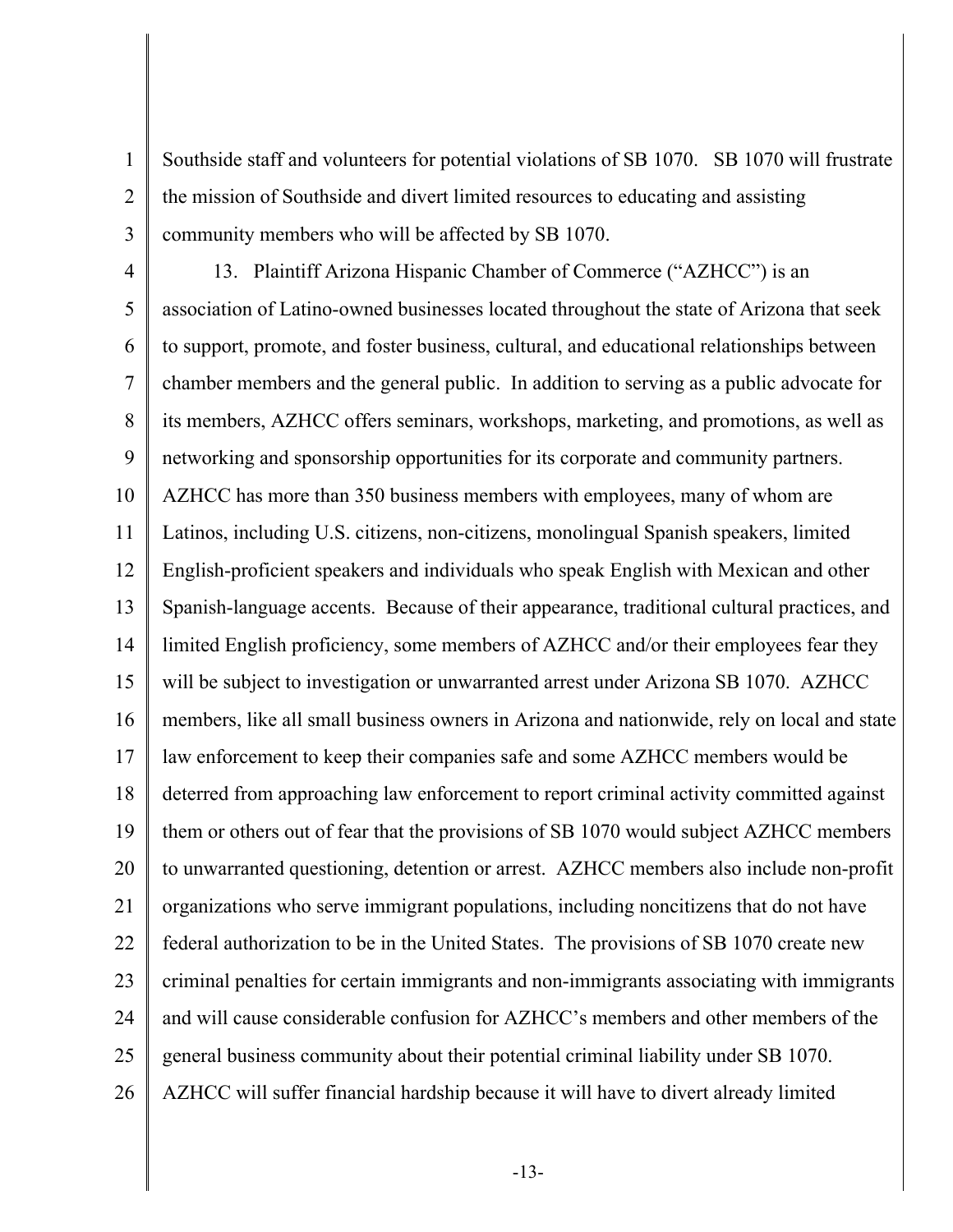1 2 3 4 5 6 resources from the association's normal activities to educate and inform these groups resulting from the confusion surrounding SB 1070. Finally, since many of AZHCC's members heavily rely on a U.S.-born minority consumer base that will be reluctant to patronize businesses for fear that they could be harassed by local law enforcement, AZHCC will have to divert resources from other activities to inform and educate this group as well to counter the economic harm caused by SB 1070.

7 8 9 10 11 12 13 14 15 16 17 18 19 20 21 22 23 24 25 26 14. Plaintiff Asian Chamber of Commerce of Arizona ("ACC") is an Arizona organization that brings together a network of Asian-owned businesses throughout the state that seek to support, promote and foster business, cultural and educational relationships between chamber members and the general public. ACC has over 90 organizational members. ACC members and their employees, many of whom are also of Asian descent, include U.S. citizens and non-citizens, individuals born in the U.S. and recent immigrants, monolingual non-English speakers, limited English-proficient speakers, and individuals that speak English with an accent. ACC members also include non-profit organizations who serve immigrant populations, including non-citizens who do not have federal authorization to remain in the United States. ACC members often rely on law enforcement to keep their businesses safe and would be deterred from approaching law enforcement to report criminal activity committed against them or others out of fear that SB 1070 would subject ACC members to detention, questioning, or arrest. The provisions of SB 1070 that create new criminal penalties for certain immigrants and persons associating with immigrants will cause considerable confusion for ACC's members and other members of the general business community about their potential criminal liability under SB 1070. ACC will have to divert its limited resources to addressing this confusion and fear. Finally, since many of its member organizations rely heavily on a minority consumer base that will become reluctant to patronize businesses for fear that they could be harassed by local law enforcement, ACC will have to divert

-14-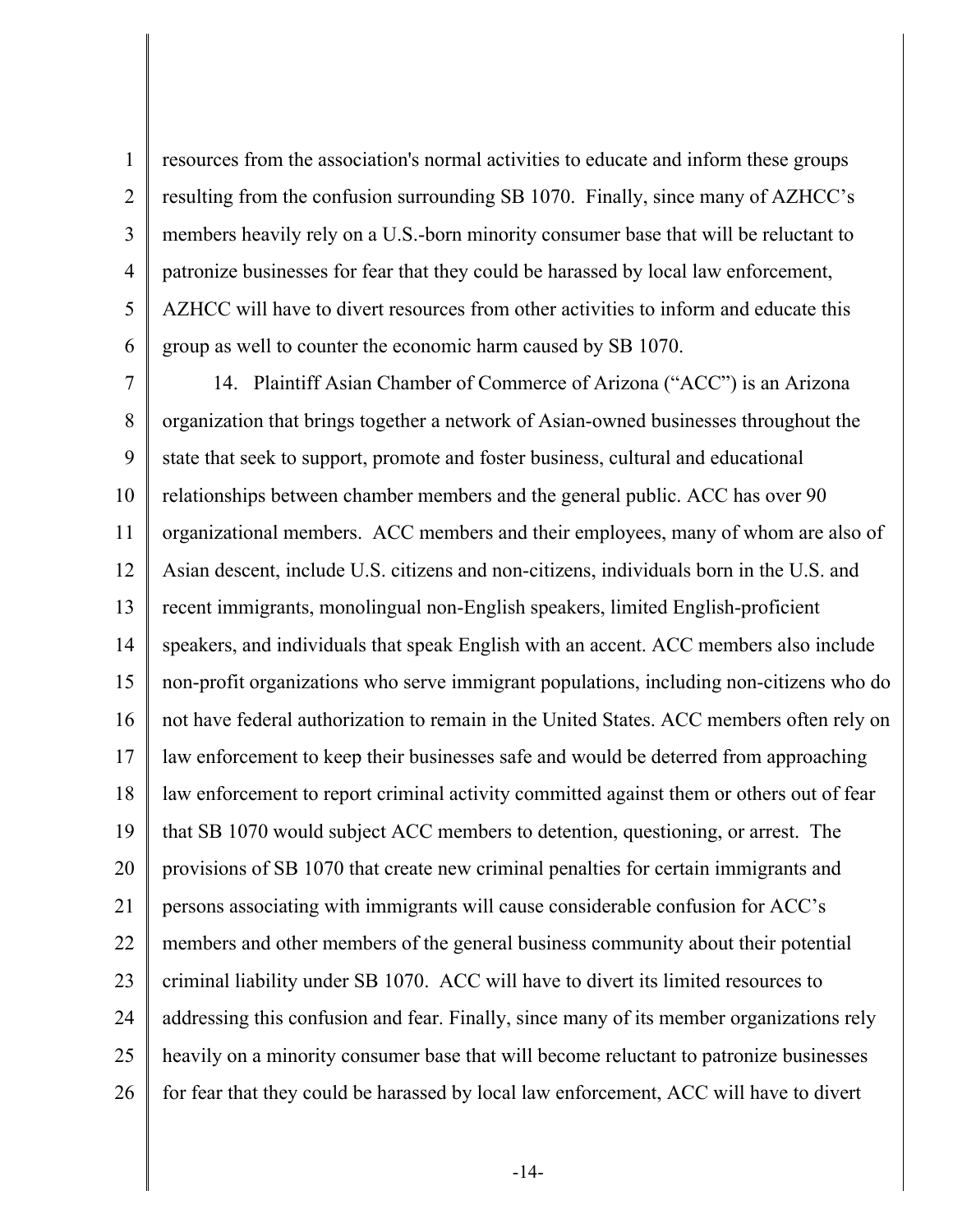resources from other activities to address the considerable confusion and complaints surrounding SB 1070.

3 4 5 6 7 8 9 10 11 12 13 14 15 16 17 18 19 20 21 15. Plaintiff Border Action Network ("BAN") is a statewide membership organization devoted to protecting the human rights and dignity of immigrant and border communities. BAN builds the political and social capacity of its constituency through grassroots organizing, leadership development, policy advocacy, and educational activities. BAN has over 1,000 members distributed across 6 Arizona counties. The great majority of BAN's membership is Latino. In addition, BAN has some members who are day laborers who solicit work on public sidewalks and corners. Some of BAN's members, including its day laborer members, do not have permission to work or remain in the United States. Other BAN members are legal residents or U.S. citizens, and some live in families of mixed immigration status and nationality. BAN is concerned that its members will be stopped, detained, or arrested under SB 1070 due to their appearance or lack of acceptable documents. BAN's own mission will be frustrated by SB 1070. Its staff frequently buses members to events and organizational functions without regard to their passengers' immigration status, and they are concerned that this could subject them to prosecution under SB 1070. In addition, BAN will have to divert significant resources to a public education campaign to inform its members about their rights and responsibilities under the new law and address their fears and concerns. Finally, some of BAN's members have already expressed a desire to leave the state; SB 1070 will make it harder for its staff to maintain its membership base and to recruit new members.

22

26

1

2

23 24 25 16. Plaintiff Tonatierra Community Development Institute ("Tonatierra") is a nonprofit community-based organization in Phoenix, Arizona that advocates for the cultural, educational, and economic development needs of the indigenous community in Arizona. Some of the families it works with are members of indigenous American Indian tribes who fear that they will be stopped and questioned under SB 1070 if they are not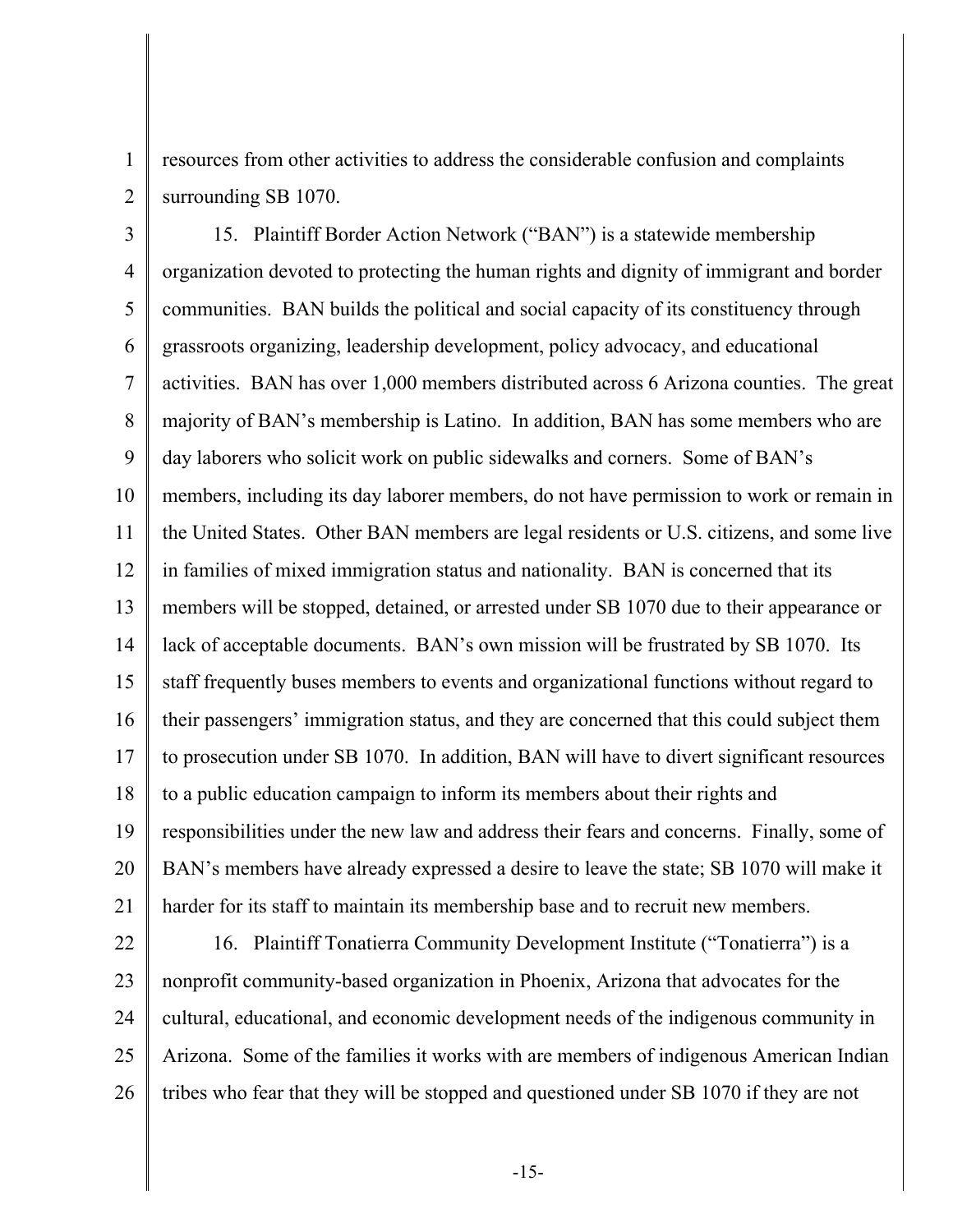1 2 3 4 5 6 7 8 9 10 11 12 carrying tribal identification cards. In addition, Tonatierra operates a day laborer center called Centro Macehualli. The mission of Centro Macehualli is to empower workers and protect them from exploitation. Day laborers who gather at Centro Macehualli are hired by homeowners, small businesses, and construction contractors as independent contractors or employees for temporary work such as gardening, cleaning, child care, moving, and construction. Centro Macehualli does not condition membership and access to its services on immigration status. As such, the Center is open to both citizen and non-citizen day laborers. SB 1070 would frustrate Centro Macehualli's mission by criminalizing the expressive activity of members who are not authorized by the federal government to work in the United States and chilling the expressive activity of members who are authorized to work. Due to SB 1070, members of Centro Macehualli are refraining, out of fear of prosecution, from indicating their need and availability for work in public areas.

13 14 15 16 17 18 19 20 21 22 23 24 25 26 17. Plaintiff Muslim American Society ("MAS") is a charitable, religious, social, cultural, and educational organization with an advocacy arm called the MAS Freedom Foundation ("MASF"). Part of MAS's mission is to protect the civil rights and liberties of American Muslims. The mission of MASF is to integrate and empower the American Muslim community through civic education, participation, community outreach, and coalition building. MAS and MASF have an office and chapter in Phoenix, Arizona, with over 30 members ("MAS-AZ"), who are also members of MAS. Some of MAS-AZ's members are immigrants who will be subjected to profiling based on their foreign appearance and clothing, such as headscarves. SB 1070 will thwart the organizational mission of MAS, as MAS-AZ members have already indicated that they will be afraid to attend town hall meetings and its immigration clinic after SB 1070. MAS's mission to provide community education to the Muslim American community in Arizona will also be thwarted because its target audience will be too afraid to attend meetings and organized activities and events. In addition, MAS-AZ will have to shift scarce organizational

-16-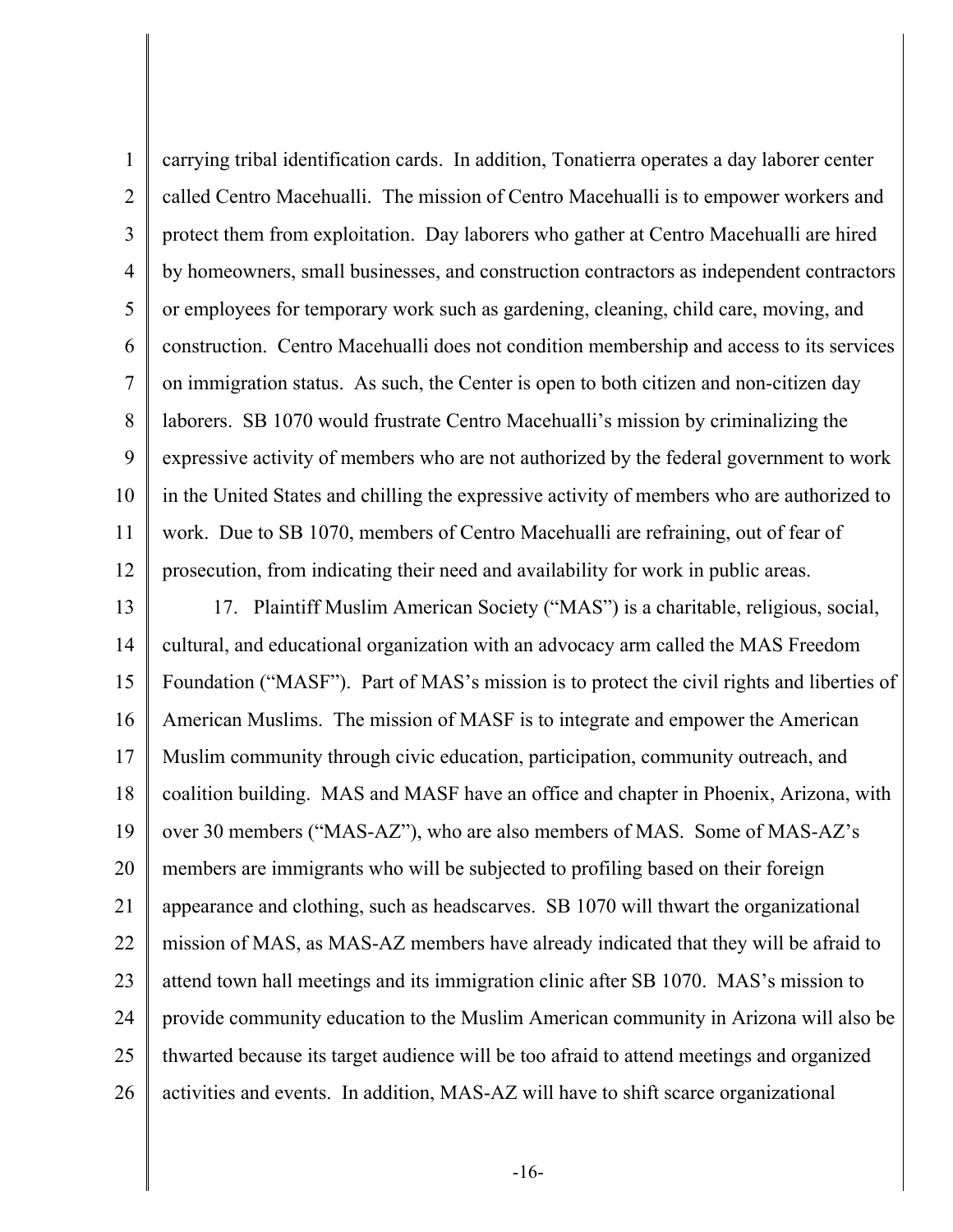resources to create new educational materials to protect its members from SB 1070, rather than spend these resources on other areas.

2

1

3 4 5 6 7 8 9 10 11 12 13 14 15 16 17 18. Plaintiff Japanese American Citizens League ("JACL") is a membership organization founded in 1929 that works to advance the civil rights of Japanese Americans and others who are victimized by injustice and bigotry. JACL's Arizona chapter ("JACL AZ") has over 300 members, including non-citizen immigrants as well as U.S. citizens and racial minorities. To advance its mission, JACL AZ sponsors public education events, holds membership meetings, conducts outreach to teachers and schools, and works to preserve the history of the Gila and Poston WWII Japanese American concentration camps. JACL AZ collaborates with local city and community agencies to host a monthly senior center. Some JACL AZ members who seek assistance through or participate in its programs lack authorization to remain in the United States; others have only an H1-B visa. JACL believes that even its U.S. citizen members will be profiled under SB 1070. JACL fears that SB 1070 will create fear and confusion, especially for its elderly who were imprisoned in Japanese internment camps. In addition, JACL AZ will need to spend its scarce organizational resources and employ its mostly volunteer staff to create new educational materials to respond to SB 1070.

18 19 20 21 22 23 24 25 26 19. Plaintiff Valle del Sol, Inc. is a non-profit organization that has served the Maricopa County community since 1970. Valle del Sol helps thousands of individuals each year by providing extensive behavioral health and social services. The agency provides counseling, substance abuse treatment, prevention services, case management, adult education, advocacy, leadership development, and services for seniors. Valle del Sol's programs address the increasing social and community needs related to family, substance abuse, civic engagement, cultural diversity, and behavioral health problems. As one of the largest Latino behavioral health and social service organizations in Maricopa County, Valle del Sol's culturally diverse, bilingual staff provides a wide array of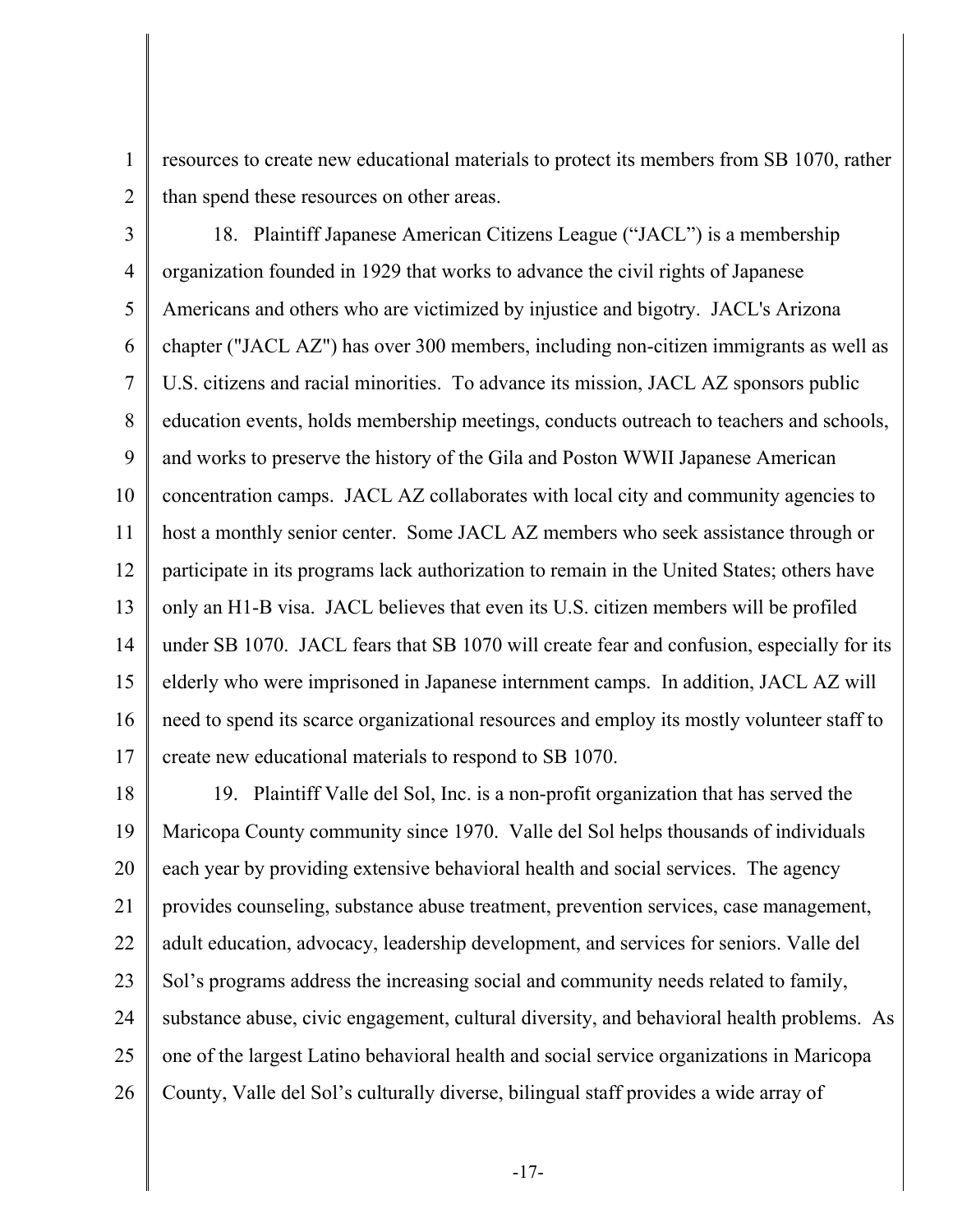1 2 3 4 5 6 7 8  $\mathbf Q$ programs and services for the entire family. Its mission and the people it serves will be directly affected by SB 1070. Valle del Sol serves a diverse mixture of populations a majority of whom are Latinos. SB 1070 will force Valle del Sol to divert scarce resources from critical programs in order to educate and assist individuals affected by SB 1070. Furthermore, SB 1070 will thwart the mission and organizational goals of Valle del Sol by deterring its clients from seeking the organization's services because the clients fear interrogation, detention, and arrest under the provisions of SB 1070. Because the agency's name is in Spanish, there exists a fear by staff that on that basis alone, Valle del Sol may be a target under the provisions of SB 1070.

10 11 12 13 14 15 16 17 18 19 20 21 22 23 24 25 26 20. Coalición de Derechos Humanos ("Derechos Humanos") is a grassroots community-service organization based in Tucson, Arizona, whose mission is to promote human rights in the U.S.-Mexico border region. Since 1992, Derechos Humanos has furthered its mission by organizing public education campaigns on issues related to immigration, conducting citizenship workshops for lawful permanent residents and immigrant refugees, and hosting intake clinics through which the organization assists community members—including racial minorities and non-citizen immigrants—who experience law enforcement, workplace, landlord/tenant, and housing discrimination problems. Derechos Humanos offers its services without regard to whether the person is authorized by the federal government to be present in the United States. Derechos Humanos has already been forced to suspend most of its work relating to community education on border deaths and leadership development to respond to inquiries from the community about SB 1070. The fear and confusion created by SB 1070 has also resulted in a dramatic drop in attendance at workshops and events. Community members served by Derechos Humanos are afraid to take steps to protect their rights when it means any interaction with government officials, including trying to protect their rights through the state courts. SB 1070 will frustrate the mission of Derechos Humanos and divert limited

-18-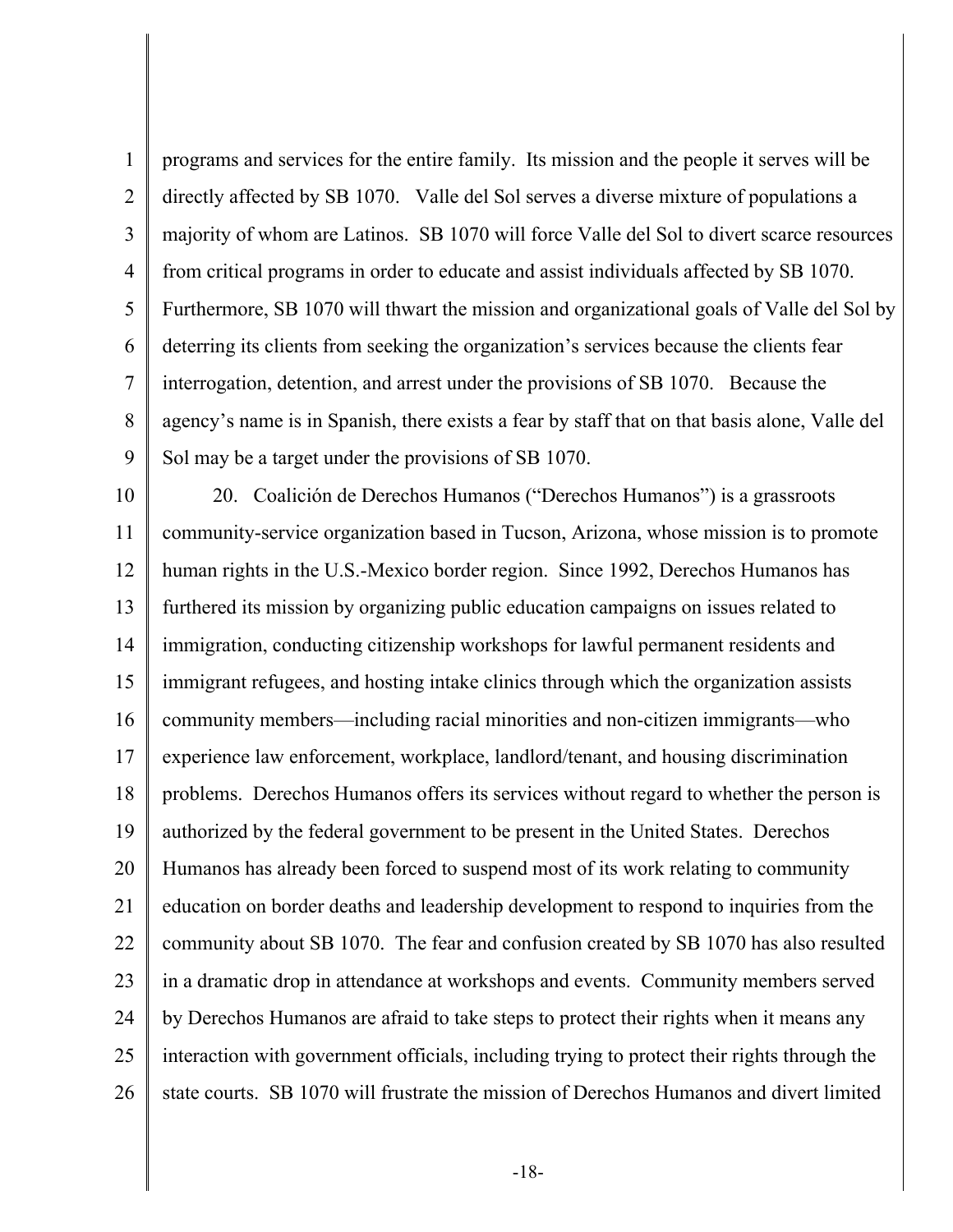resources to educating and assisting community members who will be affected by SB 1070.

### **Individual Plaintiffs**

5 6 7 8 9 10 11 12 13 14 15 21. Plaintiff Andrew Anderson is a citizen of Jamaica currently residing in Phoenix, Arizona. In March 2010, after being placed in deportation proceedings, a federal immigration judge granted Mr. Anderson withholding of removal, a form of relief under federal immigration law that would allow Mr. Anderson to stay in the United States because his life or freedom would be in danger if he returned to Jamaica. Currently, the only form of identification that Mr. Anderson carries is a Jamaican driver's license. The only documentation of his permission to be in the United States is a single piece of paper reflecting the order of the U.S. Immigration Court. Mr. Anderson fears that he will be stopped by state or local law enforcement officers pursuant to SB 1070 because he looks or sounds foreign, and that he will be detained under SB 1070 for failure to carry registration documents.

16 17 18 19 20 21 22 23 24 25 22. Plaintiff Vicki Gaubeca is a resident of Las Cruces, New Mexico. She is Latina, born in Mexico, and is a U.S. citizen. Ms. Gaubeca frequently drives from her home to Tucson, Arizona to visit family members. Ms. Gaubeca also visits Arizona for work. When she travels in Arizona, Ms. Gaubeca passes through Cochise, Maricopa, Pima, Santa Cruz, and Yavapai counties. Ms. Gaubeca is a licensed New Mexico driver. The State of New Mexico does not require "proof of legal presence," as that term is used by SB 1070, when issuing driver's licenses. Thus, Ms. Gaubeca fears that if SB 1070 goes into effect, she could be pulled over by a police officer in Arizona and detained because her New Mexico driver's license will not be accepted to dispel suspicion that she is "unlawfully present" in the United States. Ms. Gaubeca is also wary of speaking

26

1

2

3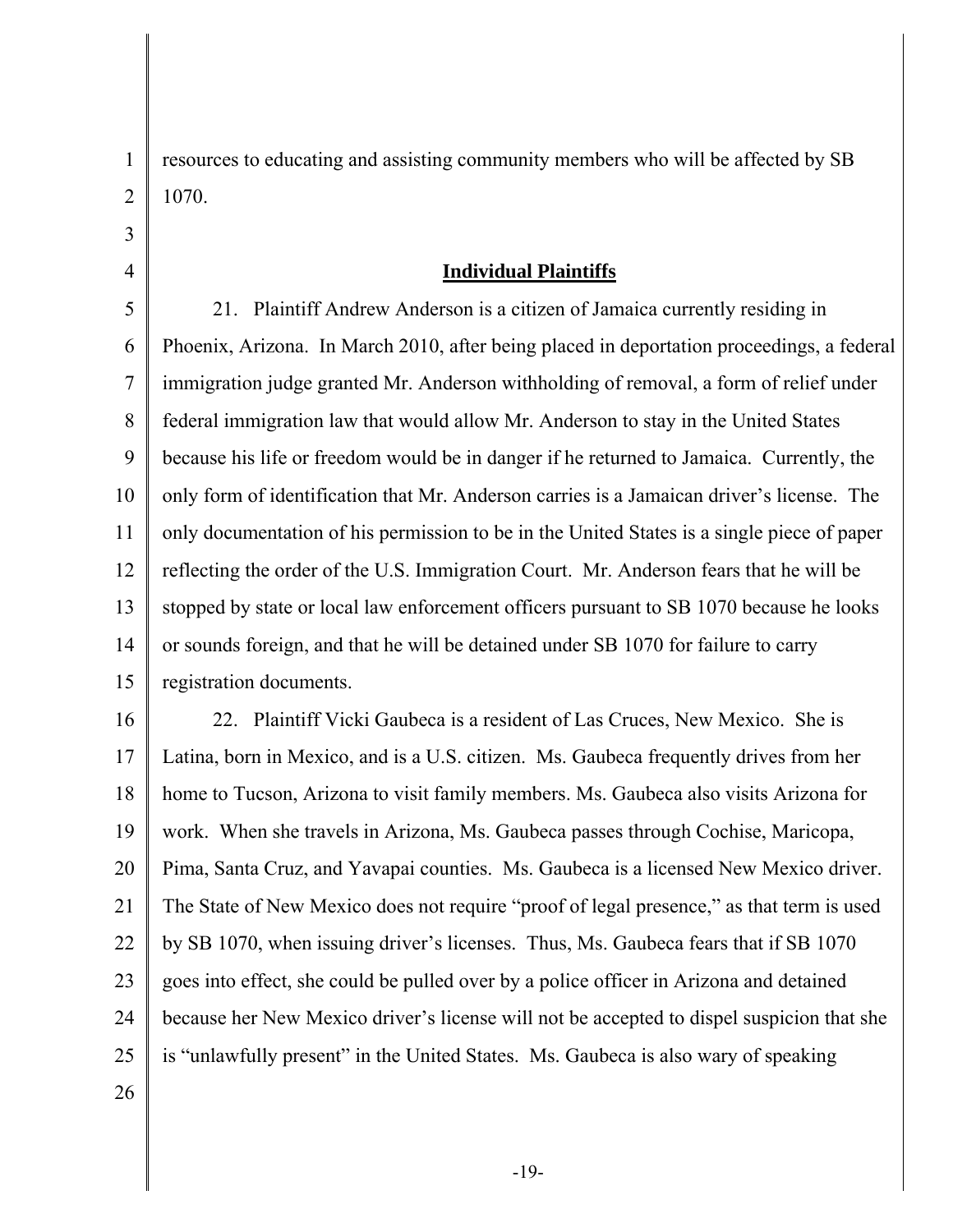Spanish in the presence of Arizona law enforcement officers because it may give rise to suspicion that she is unlawfully present as that term is used in SB 1070.

2 3

4

5

6

7

9

11

12

1

8 10 23. Plaintiff C.M., a minor, is a resident of Gilbert, Arizona and a freshman in high school. She is originally from Haiti and, due to the recent earthquake there, has been granted Temporary Protected Status in the United States. C.M. is 15 years old but is often told that she looks 18. C.M. does not carry any documents proving that she has permission to be in the United States. However, she recently asked her mother to obtain an Arizona non-driver's identification for her after she learned about SB 1070. She was afraid that she would be stopped and questioned about her immigration status due to her dark skin and the fact that she speaks a foreign language. She is nervous about speaking Haitian Creole with her friends and believes that it could get her in trouble with the police under SB 1070.

13 14 15 16 17 18 19 20 21 22 23 24 24. Plaintiff Luz Santiago is a pastor for a church in Mesa, Arizona. She is a U.S. citizen, Latina, and fluent in Spanish. Approximately 80 percent of her congregation lacks authorization by the federal government to remain in the United States. In her role as a pastor, Ms. Santiago provides transportation and shelter to members of her congregation on a daily basis, including those members who are not authorized by the federal government to remain in the United States. Ms. Santiago assists members of her congregation by driving them to court, doctor's appointments, urgent care, the grocery store, and school. Once a month, she also transports the youth in her congregation to spiritual outings. Ms. Santiago also provides shelter to persons who seek sanctuary in her church and runs a food bank that does not screen for authorization by the federal government to remain in the United States. Ms. Santiago fears for the well-being of vulnerable congregation members who could be stopped, detained, arrested, and

25

<sup>&</sup>lt;sup>1</sup> C.M. is a minor and does not waive the protection of Rule 5.2(a) of the Federal Rules of Civil Procedure. Therefore, only her initials shall be listed in any filing made in connection with this case. *See* Fed. R. Civ. P. 5.2(a)(3).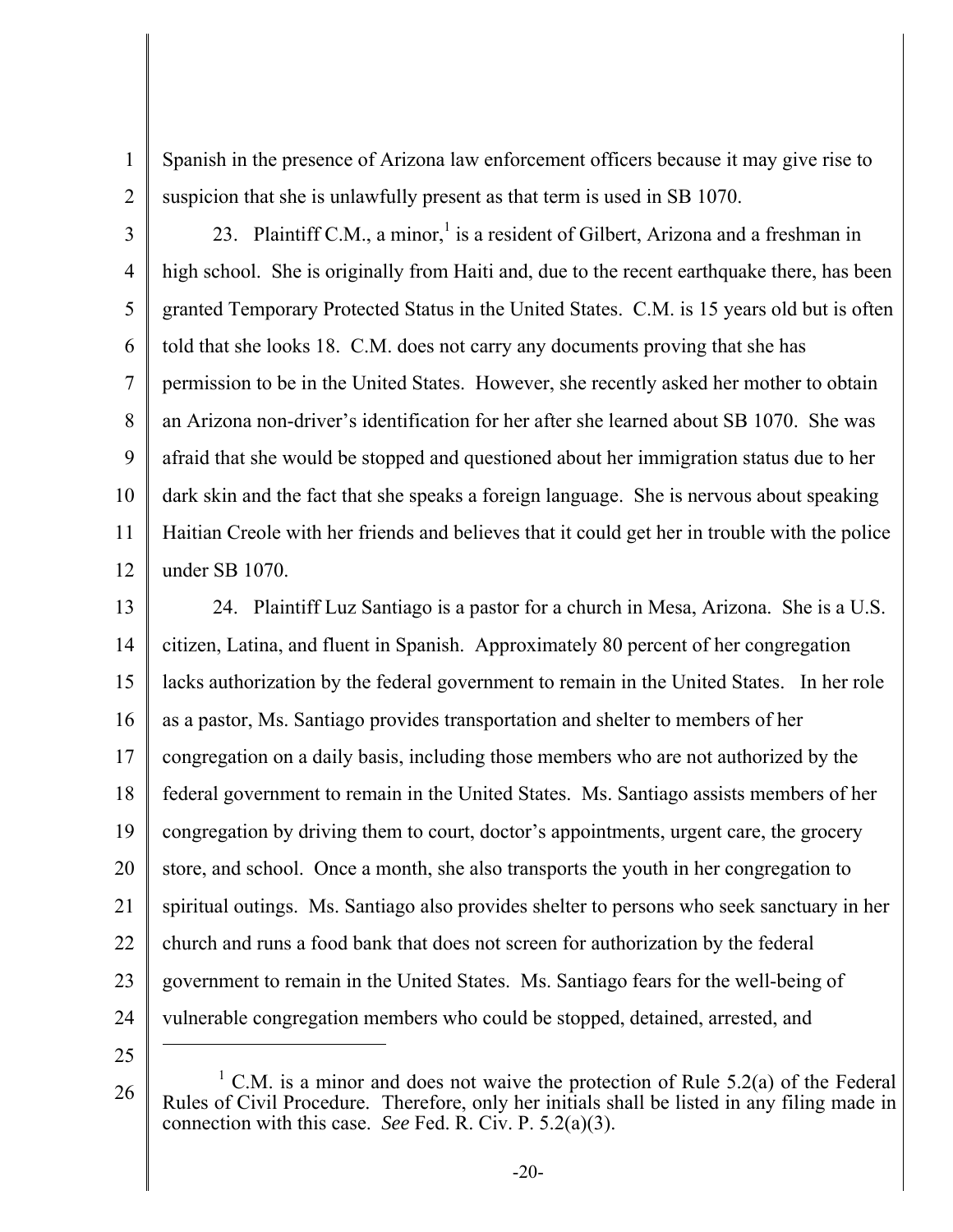2 3 4 questioned under SB 1070. In addition, she believes that people will stop seeking help from the food bank because of SB 1070. Ms. Santiago is concerned that she could be subject to prosecution under the transporting and harboring provisions of SB 1070 for performing work that is central to her role as a religious leader.

5

1

6 7 8 9 10 11 12 13 14 15 16 17 18 25. Plaintiff Jim Shee is an elderly resident of Litchfield Park, Arizona. He is a U.S. citizen of Spanish and Chinese descent, is fluent in Spanish, and has lived in Arizona his entire life. Over the past month, Mr. Shee has been stopped twice by local police in Arizona and asked to produce identification documents. On or about April 6, 2010, Mr. Shee was stopped and questioned on the way to his birthday party by a City of Phoenix police officer who demanded to see his "papers." He was not given a citation. On or about April 16, 2010, Mr. Shee was stopped by a highway patrol officer with the Arizona Department of Public Safety in Yuma, Arizona. The officer made a U-turn, activated his emergency lights, stopped Mr. Shee and asked to see his "papers." If SB 1070 goes into effect, Mr. Shee fears that he will be at even greater risk of being stopped and questioned by Arizona law enforcement officials based on his appearance. He fears that he will be detained because he will be unable to prove to an officer that he is a U.S. citizen. Mr. Shee does not wish to carry his passport with him at all times because he is afraid of losing it.

19 20 21 22 23 24 25 26 26. Plaintiff Jose Angel Vargas is a resident of Phoenix, Arizona and is a lawful permanent resident of the United States. He speaks Spanish fluently but not English. Mr. Vargas is a member of Tonatierra's Centro Macehualli. He has lawfully and peacefully solicited work at Centro Macehualli and on public street corners. Mr. Vargas would like to continue soliciting work in public places; however, he is very worried that he will be detained by the police under SB 1070 due to his Latino appearance, the fact that he cannot communicate with a police officer in English, and because he solicits work alongside others who do not have authorization to work in the United States. He was already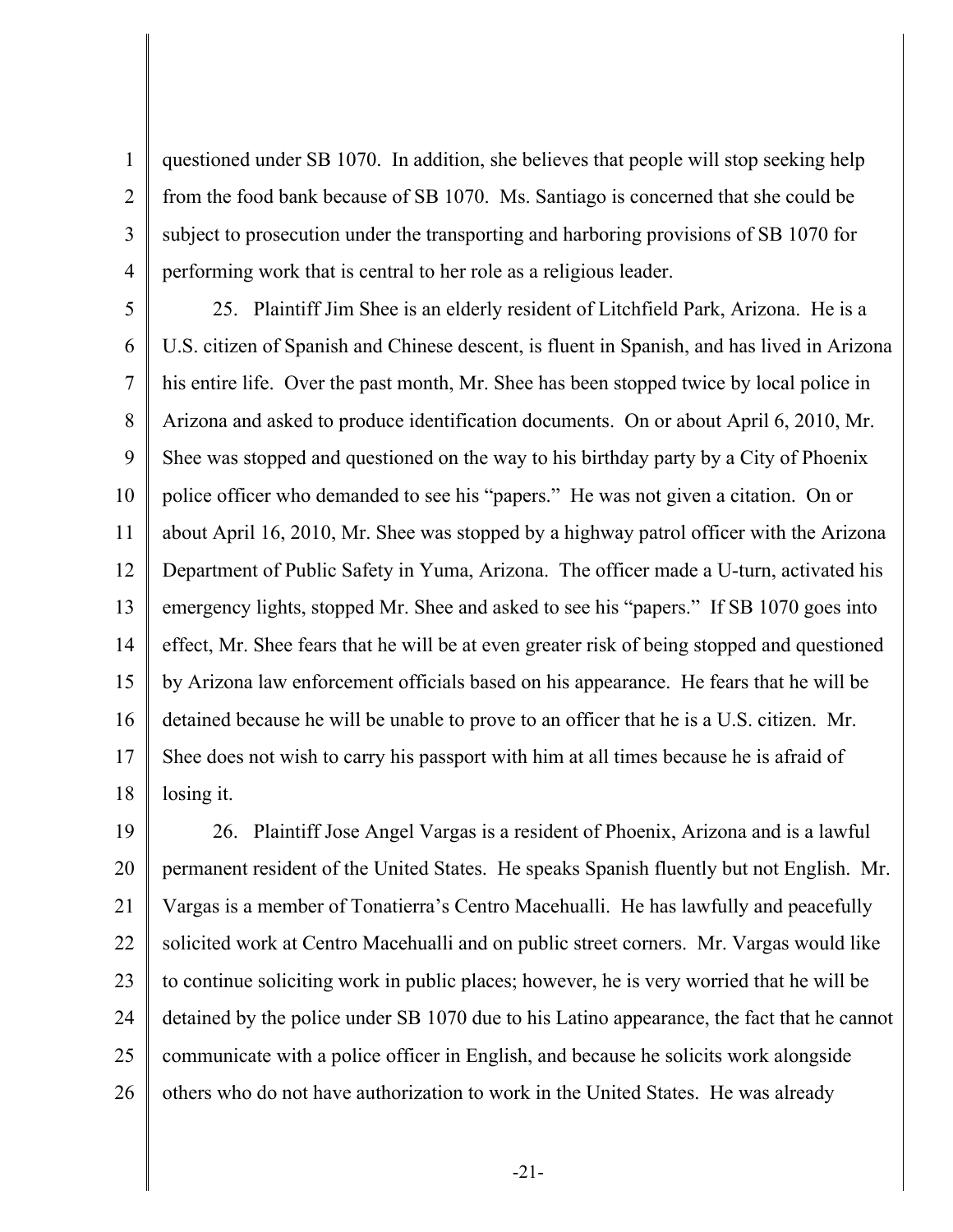arrested for trespassing once before in Arizona, in March 2009, while soliciting work on a corner near 25th Street and Bell Road in North Phoenix. While the charges were dropped shortly thereafter, Mr. Vargas continues to be fearful of encounters with the police.

1

2

3

4 5 6 7 8 9 10 11 12 13 14 15 16 27. Plaintiff Jesús Cuauhtémoc Villa is currently an anthropology student at Arizona State University in Tempe, Arizona. He is a U.S. citizen and Latino. Because Mr. Villa is a resident of New Mexico and because his parents and extended family still live in that State, he travels back and forth between Arizona and New Mexico about twice a year. When driving between states and while traveling in Arizona, he visits Gila, Yavapai, Coconino, Maricopa and Navajo Counties. As a full-time student, Mr. Villa is not required to possess an Arizona driver's license; he only possesses a New Mexico driver's license. New Mexico does not require "proof of legal presence," as that term is used in SB 1070, when issuing driver's licenses. Because Mr. Villa does not regularly carry his passport, social security card, or birth certificate with him out of fear that he could lose these documents, he believes that under SB 1070, state and local law enforcement will stop him based on his ethnicity and detain him because his driver's license is not adequate to prove his citizenship.

17 18 19 20 21 22 23 24 25 26 28. Plaintiff John Doe #1 is a resident of Phoenix, Arizona. He is Chinese and a lawful permanent resident of the United States. He received his permanent resident status in 2008 after being granted asylum on the basis of political persecution by the government of the People's Republic of China. John Doe #1 has spent the last three years building a new life here and currently works as a waiter in a Chinese restaurant. John Doe #1 speaks Chinese and his English is very limited. If SB 1070 goes into effect, he fears that he will be stopped by state or local law enforcement officers and questioned about his immigration status on the basis of his Asian appearance and accent. John Doe #1 is afraid of interacting with government officials in his native language because it could prompt them to question him about his authorization to be in the United States. John Doe #1 also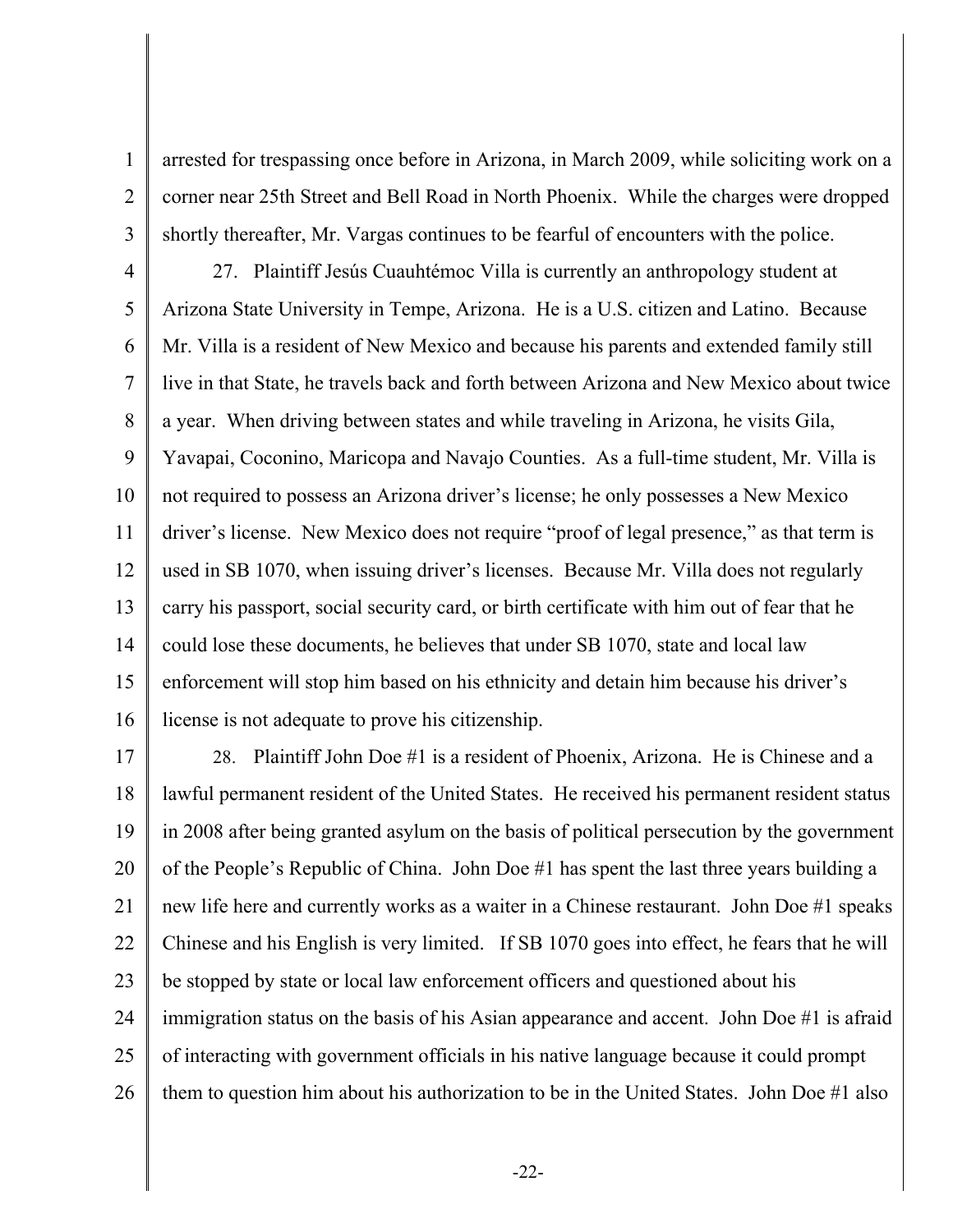understands that he will be detained if he is stopped without his green card. Due to his experience as a victim of official persecution, this possibility is extremely distressing to John Doe #1.

1

2

3

4 5 6 7 8 9 10 11 12 13 14 15 16 29. Plaintiff Jane Doe #1 is a resident of Phoenix, Arizona. She is of South Asian descent and speaks Urdu and very limited English. Several years ago, in her home country, Jane Doe #1 was kidnapped, sexually abused, and physically assaulted. When she sought medical and legal assistance, the hospital and police refused to investigate the case. Jane Doe #1 and her family were forced to leave her village out of fear for their safety and because they were blacklisted from employment opportunities. She believes all of this occurred because she is Roman Catholic. Although Jane Doe #1 is preparing an application for asylum based on the religious persecution she experienced as a Christian in a predominantly Muslim country, she does not currently have a registration document. She is afraid that she will be stopped and detained by a state or local law enforcement officer pursuant to SB 1070 due to her Asian appearance and the fact that she speaks a foreign language and has an accent. Because of her negative experience with law enforcement in the past, this causes Jane Doe #1 a great deal of stress.

17 18 19 20 21 22 23 24 25 26 30. Plaintiff Jane Doe #2 is a resident in a transitional housing program in Phoenix, Arizona. She is originally from Haiti and came to the United States in 2002. While she was living with her father in New York, he began abusing her. Years later, when she was placed in deportation proceedings, a federal immigration judge granted her permission to stay in the United States pursuant to the VAWA. Jane Doe #2 is darkskinned and speaks with a noticeable Haitian accent. She has no form of identification and no documentation of her permission to remain in the United States except for the order of the immigration judge in her case. Jane Doe #2 fears that she will be stopped by law enforcement at a bus stop or on the street and questioned about her immigration status under SB 1070, and that she will be detained because she does not have a registration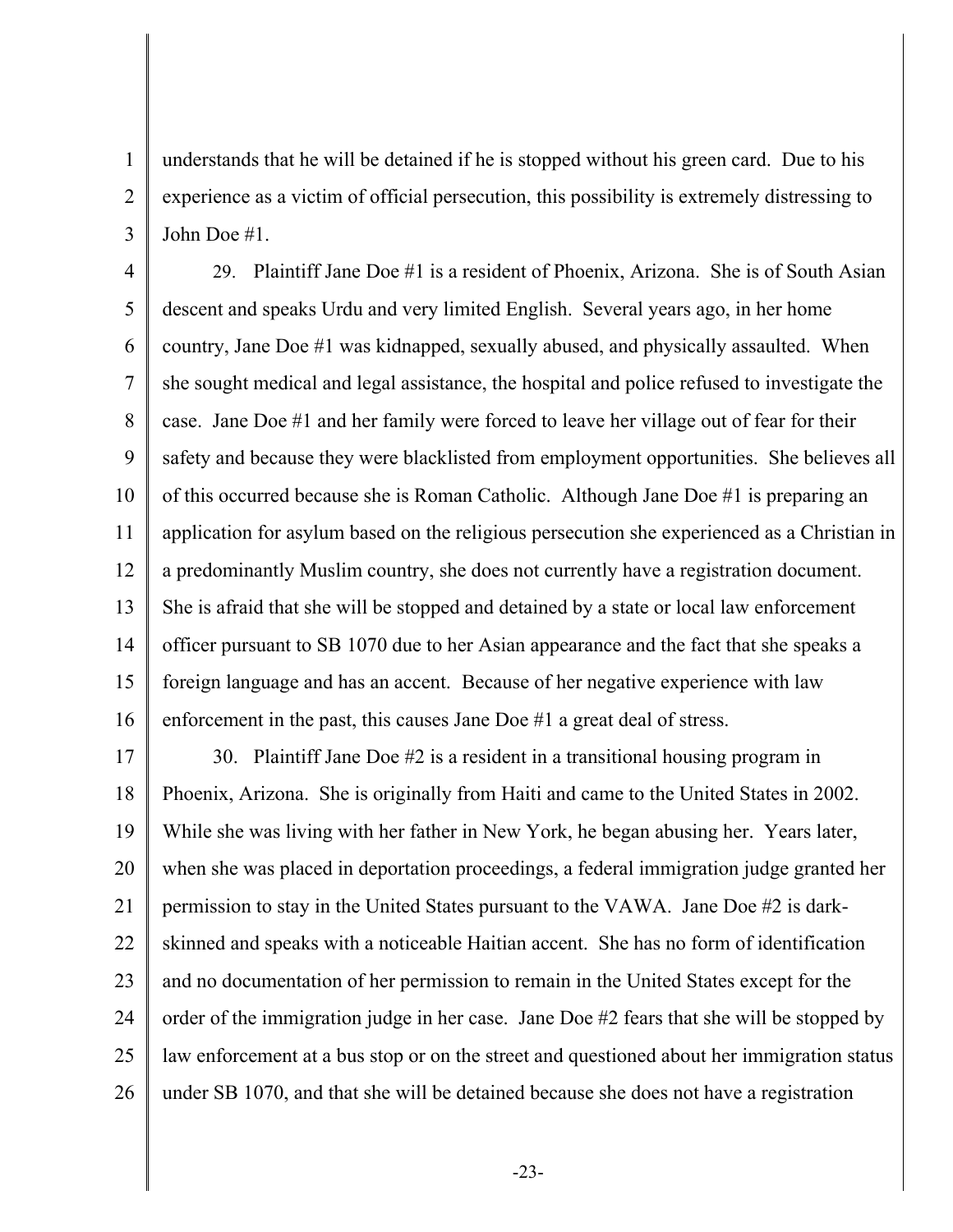| $\mathbf{1}$   | document. A negative police encounter would impair Jane Doe #2's ability to recover      |
|----------------|------------------------------------------------------------------------------------------|
| $\overline{2}$ | from the trauma of her abuse.                                                            |
| $\overline{3}$ |                                                                                          |
| $\overline{4}$ | <b>Defendants</b>                                                                        |
| 5              | 31. Defendant Michael B. Whiting is the County Attorney of Apache County,                |
| 6              | Arizona. According to Arizona law, the "county attorney is the public prosecutor of the  |
| $\overline{7}$ | county and shall conduct, on behalf of the state, all prosecutions for public offenses." |
| 8              | Arizona Revised Statutes ("A.R.S.") § 11-532(A). As such, Defendant Whiting is           |
| 9              | responsible for the enforcement of SB 1070 within Apache County. Defendant Whiting is    |
| 10             | sued in his official capacity.                                                           |
| 11             | 32. Defendant Edward G. Rheinheimer is the County Attorney of Cochise County,            |
| 12             | Arizona. As such, Defendant Rheinheimer is responsible for the enforcement of SB 1070    |
| 13             | within Cochise County. Defendant Rheinheimer is sued in his official capacity.           |
| 14             | 33. Defendant David W. Rozema is the County Attorney of Coconino County,                 |
| 15             | Arizona. As such, Defendant Rozema is responsible for the enforcement of SB 1070         |
| 16             | within Coconino County. Defendant Rozema is sued in his official capacity.               |
| 17             | 34. Defendant Daisy Flores is the County Attorney of Gila County, Arizona. As            |
| 18             | such, Defendant Flores is responsible for the enforcement of SB 1070 within Gila County. |
| 19             | Defendant Flores is sued in her official capacity.                                       |
| 20             | 35. Defendant Kenny Angle is the County Attorney of Graham County, Arizona.              |
| 21             | As such, Defendant Angle is responsible for the enforcement of SB 1070 within Graham     |
| 22             | County. Defendant Angle is sued in his official capacity.                                |
| 23             | 36. Defendant Derek D. Rapier is the County Attorney of Greenlee County,                 |
| 24             | Arizona. As such, Defendant Rapier is responsible for the enforcement of SB 1070 within  |
| 25             | Greenlee County. Defendant Rapier is sued in his official capacity.                      |
| 26             |                                                                                          |
|                |                                                                                          |

-24-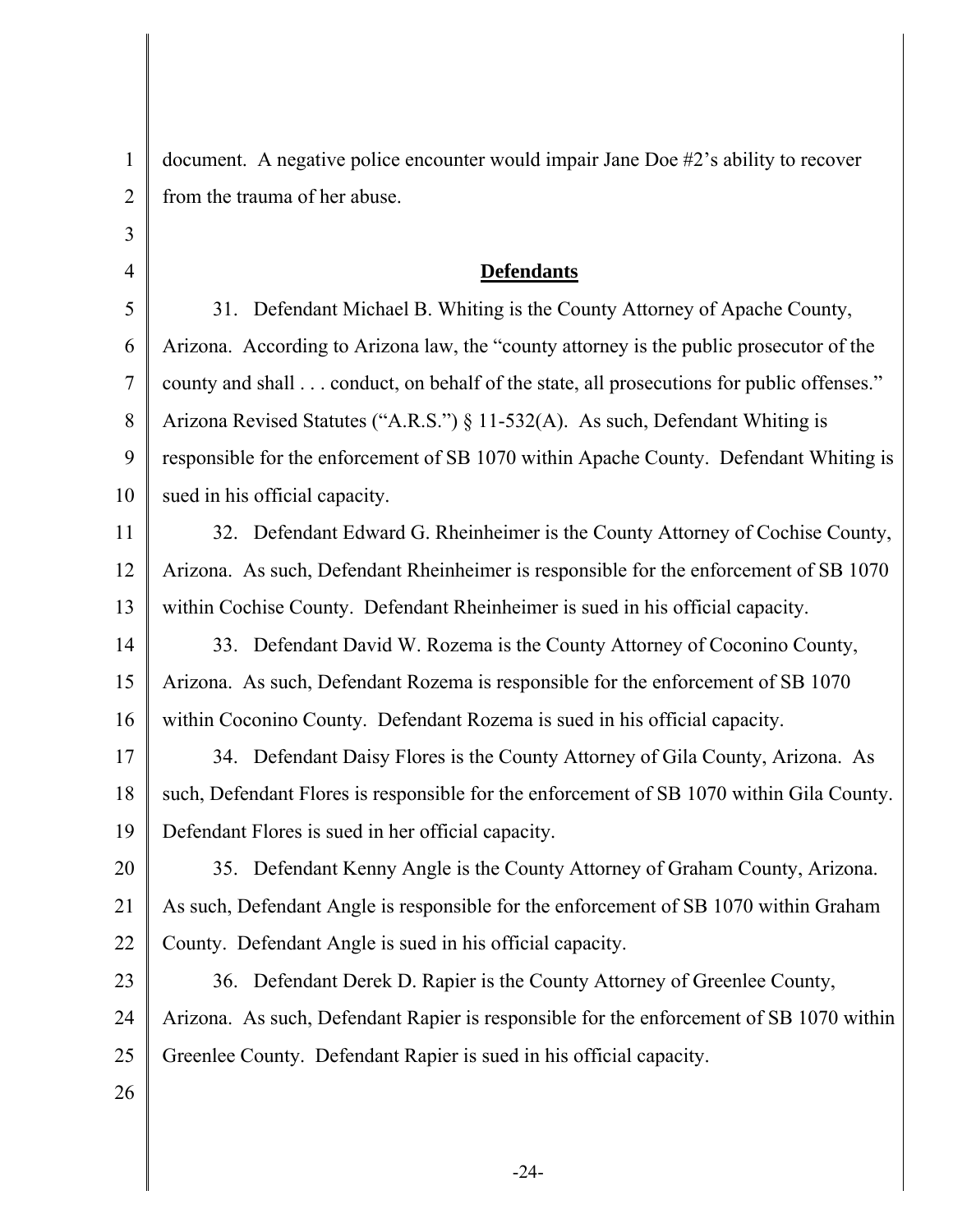1 2 3 4 5 6 7 8 9 10 11 12 13 14 15 16 17 18 19 20 21 22 23 24 25 26 37. Defendant Sam Vederman is the County Attorney of La Paz County, Arizona. As such, Defendant Vederman is responsible for the enforcement of SB 1070 within La Paz County. Defendant Vederman is sued in his official capacity. 38. Defendant Richard M. Romley is the County Attorney of Maricopa County, Arizona. As such, Defendant Romley is responsible for the enforcement of SB 1070 within Maricopa County. Defendant Romley is sued in his official capacity. 39. Defendant Matthew J. Smith is the County Attorney of Mohave County, Arizona. As such, Defendant Matthew Smith is responsible for the enforcement of SB 1070 within Mohave County. Defendant Matthew Smith is sued in his official capacity. 40. Defendant Bradley Carlyon is the County Attorney of Navajo County, Arizona. As such, Defendant Carlyon is responsible for the enforcement of SB 1070 within Navajo County. Defendant Carlyon is sued in his official capacity. 41. Defendant Barbara LaWall is the County Attorney of Pima County, Arizona. As such, Defendant LaWall is responsible for the enforcement of SB 1070 within Pima County. Defendant LaWall is sued in her official capacity. 42. Defendant James P. Walsh is the County Attorney of Pinal County, Arizona. As such, Defendant Walsh is responsible for the enforcement of SB 1070 within Pinal County. Defendant Walsh is sued in his official capacity. 43. Defendant George Silva is the County Attorney of Santa Cruz County, Arizona. As such, Defendant Silva is responsible for the enforcement of SB 1070 within Santa Cruz County. Defendant Silva is sued in his official capacity. 44. Defendant Sheila S. Polk is the County Attorney of Yavapai County, Arizona. As such, Defendant Polk is responsible for the enforcement of SB 1070 within Yavapai County. Defendant Polk is sued in her official capacity.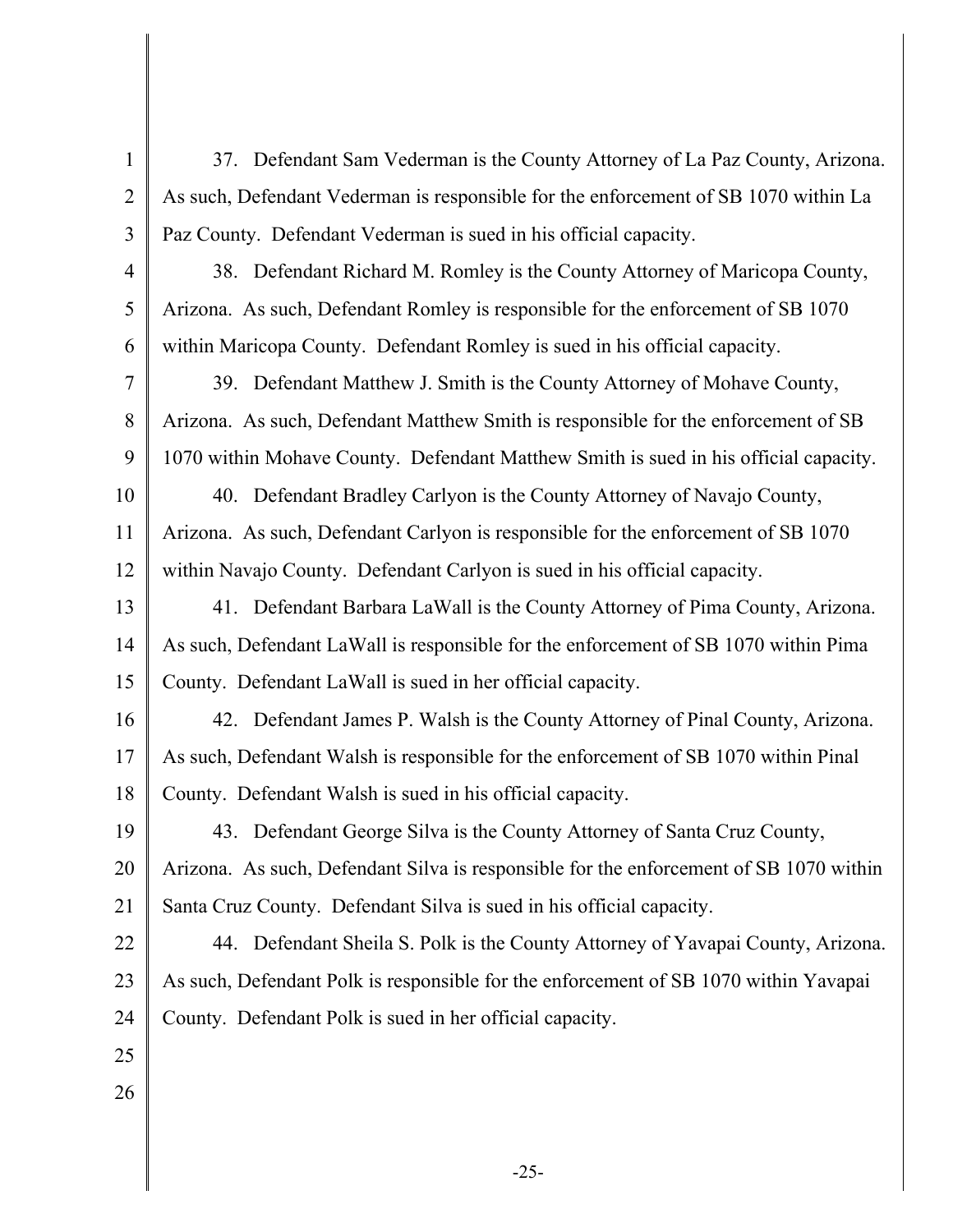1 2 3 4 5 45. Defendant Jon R. Smith is the County Attorney of Yuma County, Arizona. As such, Defendant Smith is responsible for the enforcement of SB 1070 within Yuma County. Defendant Jon Smith is sued in his official capacity. 46. Defendant Sheriff Joseph Dedman, Jr. is the County Sheriff of Apache County, Arizona. According to Arizona law, the "sheriff shall . . . arrest and take before the nearest

7 8 9 magistrate for examination all persons who attempt to commit or who have committed a public offense." A.R.S. § 11-441. As such, Defendant Dedman is responsible for the enforcement of SB 1070 within Apache County. Defendant Dedman is sued in his official capacity.

10 11 12 47. Defendant Sheriff Larry A. Dever is the County Sheriff of Cochise County, Arizona. As such, Defendant Dever is responsible for the enforcement of SB 1070 in Cochise County. Defendant Dever is sued in his official capacity.

13 14 15 48. Defendant Sheriff Bill Pribil is the County Sheriff of Coconino County, Arizona. As such, Defendant Pribil is responsible for the enforcement of SB 1070 within Coconino County. Defendant Pribil is sued in his official capacity.

16 17 49. Defendant Sheriff John R. Armer is the County Sheriff of Gila County, Arizona. As such, Defendant Armer is responsible for the enforcement of SB 1070 within

18 Gila County. Defendant Armer is sued in his official capacity.

19 20 21 50. Defendant Sheriff Preston J. Allred is the County Sheriff of Graham County, Arizona. As such, Defendant Allred is responsible for the enforcement of SB 1070 within Graham County. Defendant Allred is sued in his official capacity.

22 23 24 51. Defendant Sheriff Steven N. Tucker is the County Sheriff of Greenlee County, Arizona. As such, Defendant Tucker is responsible for the enforcement of SB 1070 within Greenlee County. Defendant Tucker is sued in his official capacity.

25

6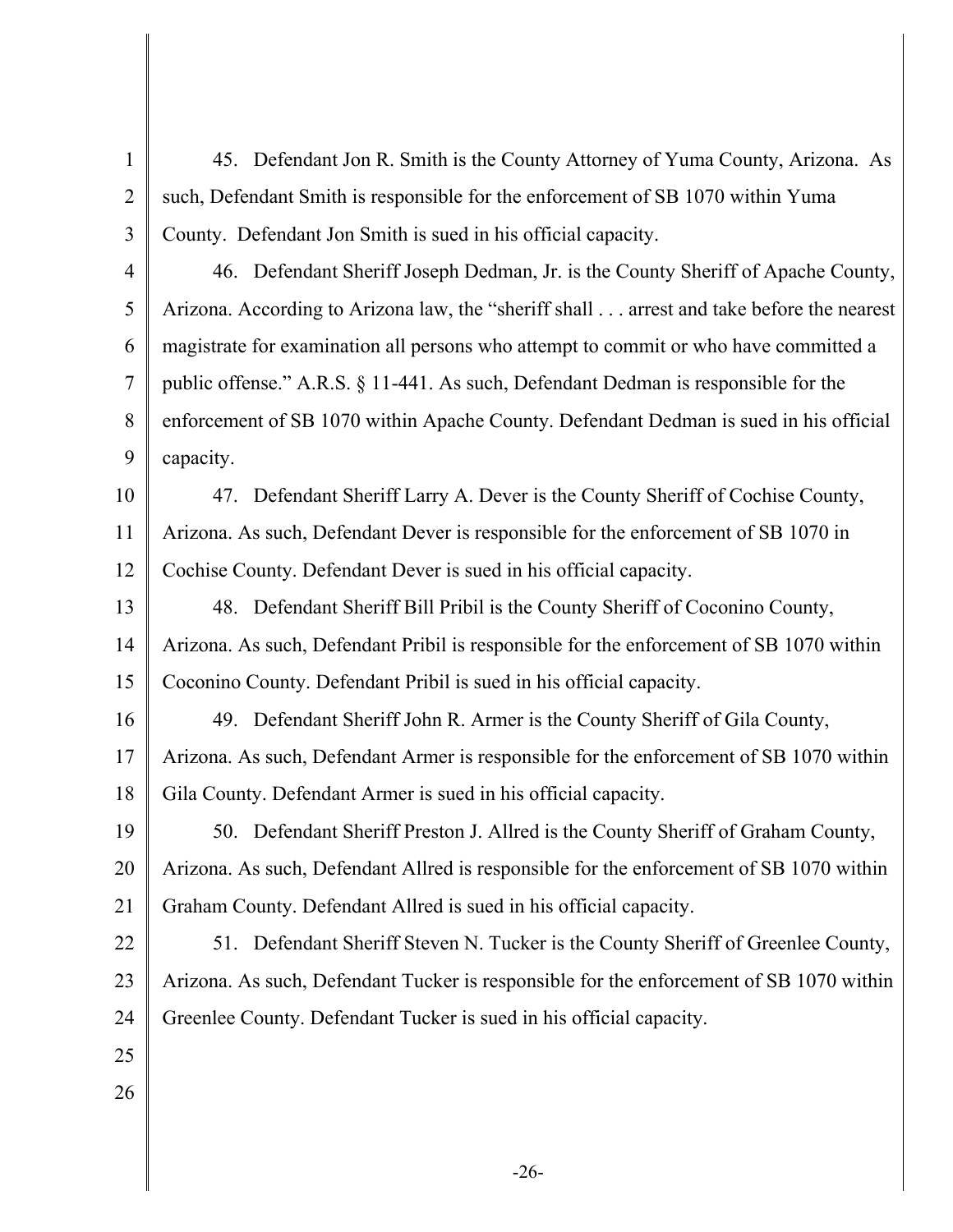1 2 3 4 5 6 7 8 9 10 11 12 13 14 15 16 17 18 19 20 21 22 23 24 25 26 52. Defendant Sheriff Donald Lowery is the County Sheriff of La Paz County, Arizona. As such, Defendant Lowery is responsible for the enforcement of SB 1070 within La Paz County. Defendant Lowery is sued in his official capacity. 53. Defendant Sheriff Joseph Arpaio is the County Sheriff of Maricopa County, Arizona. As such, Defendant Arpaio is responsible for the enforcement of SB 1070 within Maricopa County. Defendant Arpaio is sued in his official capacity. 54. Defendant Sheriff Tom Sheahan is the County Sheriff of Mohave County, Arizona. As such, Defendant Sheahan is responsible for the enforcement of SB 1070 within Mohave County. Defendant Sheahan is sued in his official capacity. 55. Defendant Sheriff Kelly Clark is the County Sheriff of Navajo County, Arizona. As such, Defendant Clark is responsible for the enforcement of SB 1070 within Navajo County. Defendant Clark is sued in his official capacity. 56. Defendant Sheriff Clarence W. Dupnik is the County Sheriff of Pima County, Arizona. As such, Defendant Dupnik is responsible for the enforcement of SB 1070 in Pima County. Defendant Dupnik is sued in his official capacity. 57. Defendant Sheriff Paul Babeu is the County Sheriff of Pinal County, Arizona. As such, Defendant Babeu is responsible for the enforcement of SB 1070 within Pinal County. Defendant Babeu is sued in his official capacity. 58. Defendant Sheriff Tony Estrada is the County Sheriff of Santa Cruz County, Arizona. As such, Defendant Estrada is responsible for the enforcement of SB 1070 in Santa Cruz County. Defendant Estrada is sued in his official capacity. 59. Defendant Sheriff Steve Waugh is the County Sheriff of Yavapai County, Arizona. As such, Defendant Waugh is responsible for the enforcement of SB 1070 within Yavapai County. Defendant Waugh is sued in his official capacity.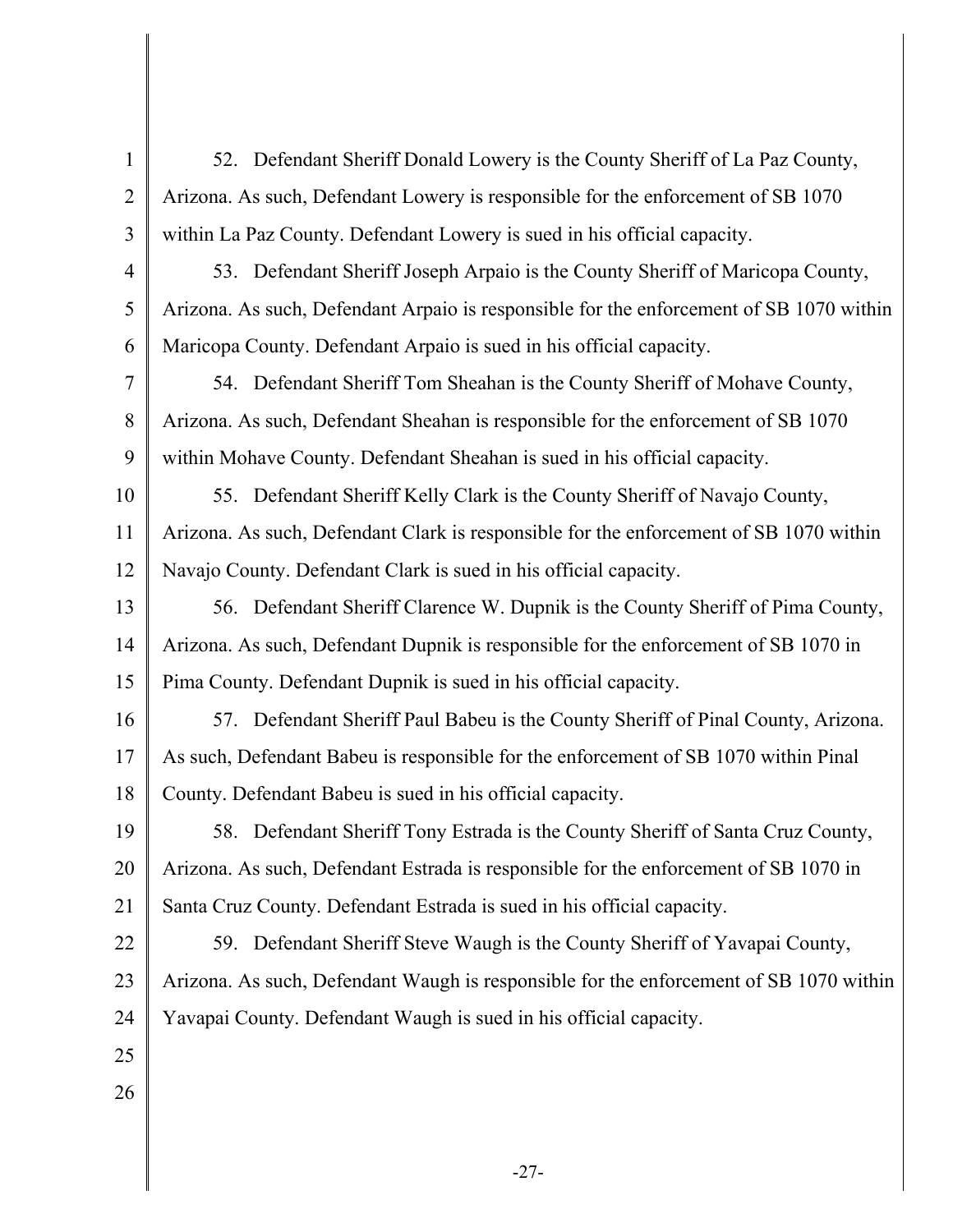| $\mathbf{1}$   | 60. Defendant Sheriff Ralph Ogden is the County Sheriff of Yuma County,                     |
|----------------|---------------------------------------------------------------------------------------------|
| $\overline{2}$ | Arizona. As such, Defendant Ogden is responsible for the enforcement of SB 1070 within      |
| 3              | Yuma County. Defendant Ogden is sued in his official capacity.                              |
| $\overline{4}$ |                                                                                             |
| 5              | <b>FACTUAL ALLEGATIONS</b>                                                                  |
| 6              | <b>History and Intent of SB 1070</b>                                                        |
| $\overline{7}$ | 61. On April 19, 2010, the Arizona Legislature enacted SB 1070, a comprehensive             |
| 8              | system of state laws whose purpose is to "make attrition through enforcement the public     |
| 9              | policy of all state and local government agencies in Arizona" and to deter and punish "the  |
| 10             | unlawful entry and presence of aliens." SB 1070 creates several new state criminal          |
| 11             | immigration offenses as well as criminal procedures relating to the investigation, seizure, |
| 12             | and detention of persons suspected of federal immigration violations. The full text of SB   |
| 13             | 1070 is attached hereto as Exhibit 1 and incorporated by reference.                         |
| 14             | 62. In enacting SB 1070, Arizona decided to express its dissatisfaction with federal        |
| 15             | immigration policy by legislating in an area reserved for the federal government.           |
| 16             | 63. On April 23, 2010, Governor Janice Brewer signed SB 1070 into law. In her               |
| 17             | signing statement, the Governor said that SB 1070 "represents another tool for our state to |
| 18             | use as we work to solve a crisis we did not create and the federal government has refused   |
| 19             | to fix." Statement by Governor Janice K. Brewer (Apr. 23, 2010), available at               |
| 20             | http://azgovernor.gov/dms/upload/PR 042310 StatementByGovernorOnSB1070.pdf.                 |
| 21             | Governor Brewer also criticized "decades of federal inaction and misguided policy" Id.      |
| 22             | 64. On April 30, 2010, Governor Brewer signed into law House Bill 2162 ("HB                 |
| 23             | 2162"), which further amends sections of the A.R.S. created by SB 1070. The full text of    |
| 24             | HB 2162 is attached hereto as Exhibit 2 and incorporated by reference.                      |
| 25             | 65. In her signing statement on HB 2162, the Governor again indicated that SB               |
| 26             | 1070 is intended to empower the State of Arizona to take the place of the federal           |
|                |                                                                                             |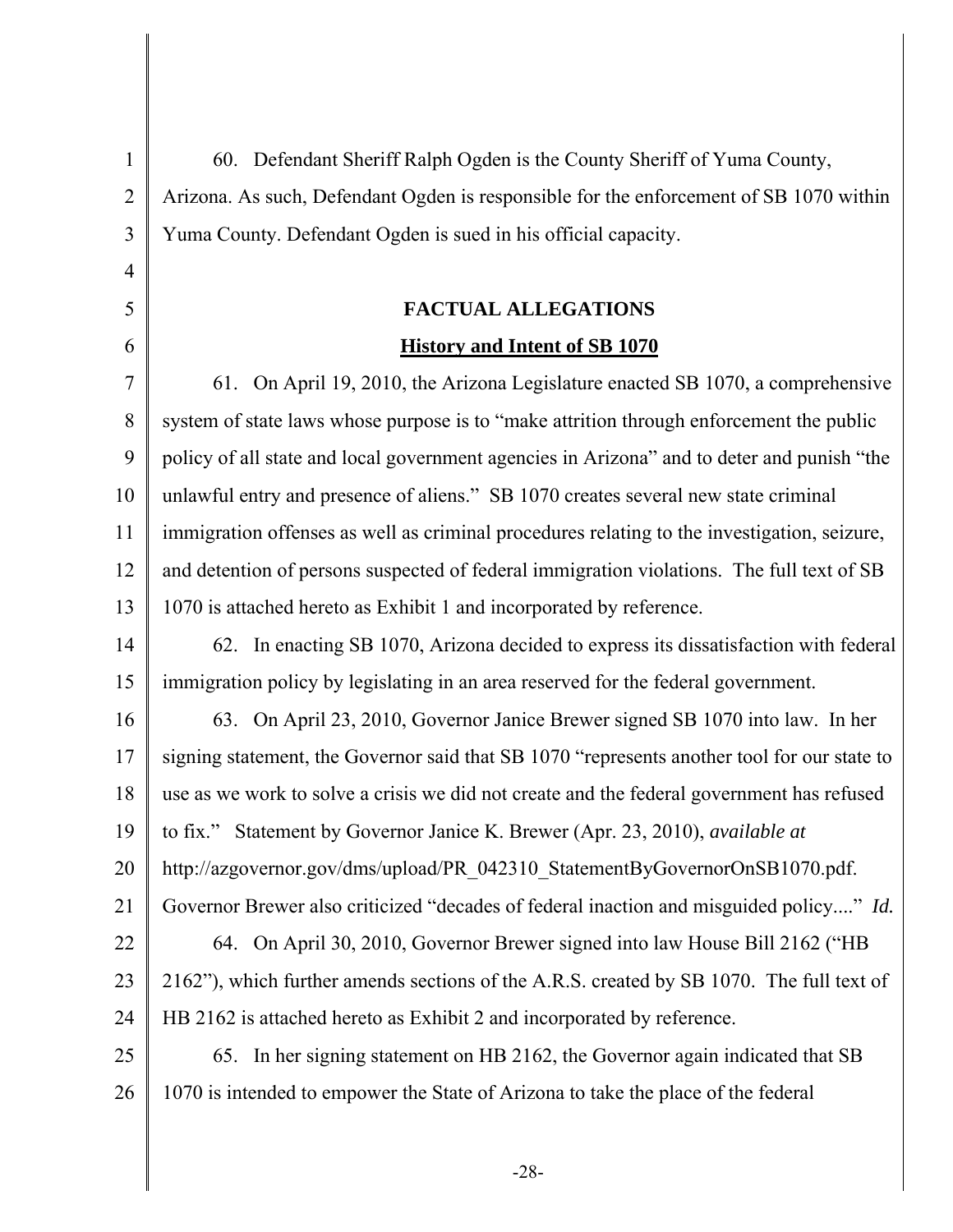government in regulating immigration, stating that "[t]he federal government's failure requires us to act." Statement by Governor Janice K. Brewer (Apr. 30, 2010), *available at* http://azgovernor.gov/dms/upload/PR\_043010\_StatementGovBrewer.pdf.

4 5 6 7 8 9 10 11 12 13 66. The sponsors of SB 1070 intended for it to create a statewide regulation of immigration. SB 1070's author, State Senator Russell Pearce, has touted SB 1070 as a means to achieve the "self-deportation" of undocumented immigrants in the state. *Lawmaker Wants Special Session to Enact AZ Style Immigration Law*, KLAS-TV-CBS NEWS, May 3, 2010, *available at* http://www.8newsnow.com/Global/story.asp? S=12419197. Another sponsor of SB 1070, State Representative David Gowan, stated that SB 1070 was needed because "[t]he federal government has failed in helping this state seal its borders." Jeffrey Kaye, *U.S. Congress and Arizona Deliver One-Two Punch to Immigrants*, THE HUFFINGTON POST, Apr. 15, 2010, *available at* http://www. huffingtonpost.com/jeffrey-kaye/us-congress-and-arizona-d\_b\_538369.html.

14 15 16 17 18 19 20 21 67. The enactment of SB 1070 was surrounded by a racially charged debate over the wisdom of adopting such a law. In the weeks leading up to passage of the bill, protestors and advocates on both sides of the issue held rallies, issued statements, debated in national media, and bombarded the Governor's office with e-mails and phone calls. Alia Beard Rau and Ginger Rough, *Ariz. Lawmakers Pass Toughest Illegal Immigration Law in U.S.*, ARIZ. REPUBLIC, Apr. 19, 2010, *available at* http://www.azcentral.com/ news/articles/2010/04/19/20100419arizona-immigration-bill-passes.html #ixzz0njXHPCzs.

22 23 24 25 68. "We are going to look like Alabama in the '60s," declared State Representative Bill Konopnicki, Republican of Yuma. Randal Archibold, *Immigration Bill Reflects a Firebrand's Impact*, N.Y. TIMES, Apr. 19, 2010, *available at* http://www.nytimes.com/ 2010/04/20/us/20immig.html.

26

1

2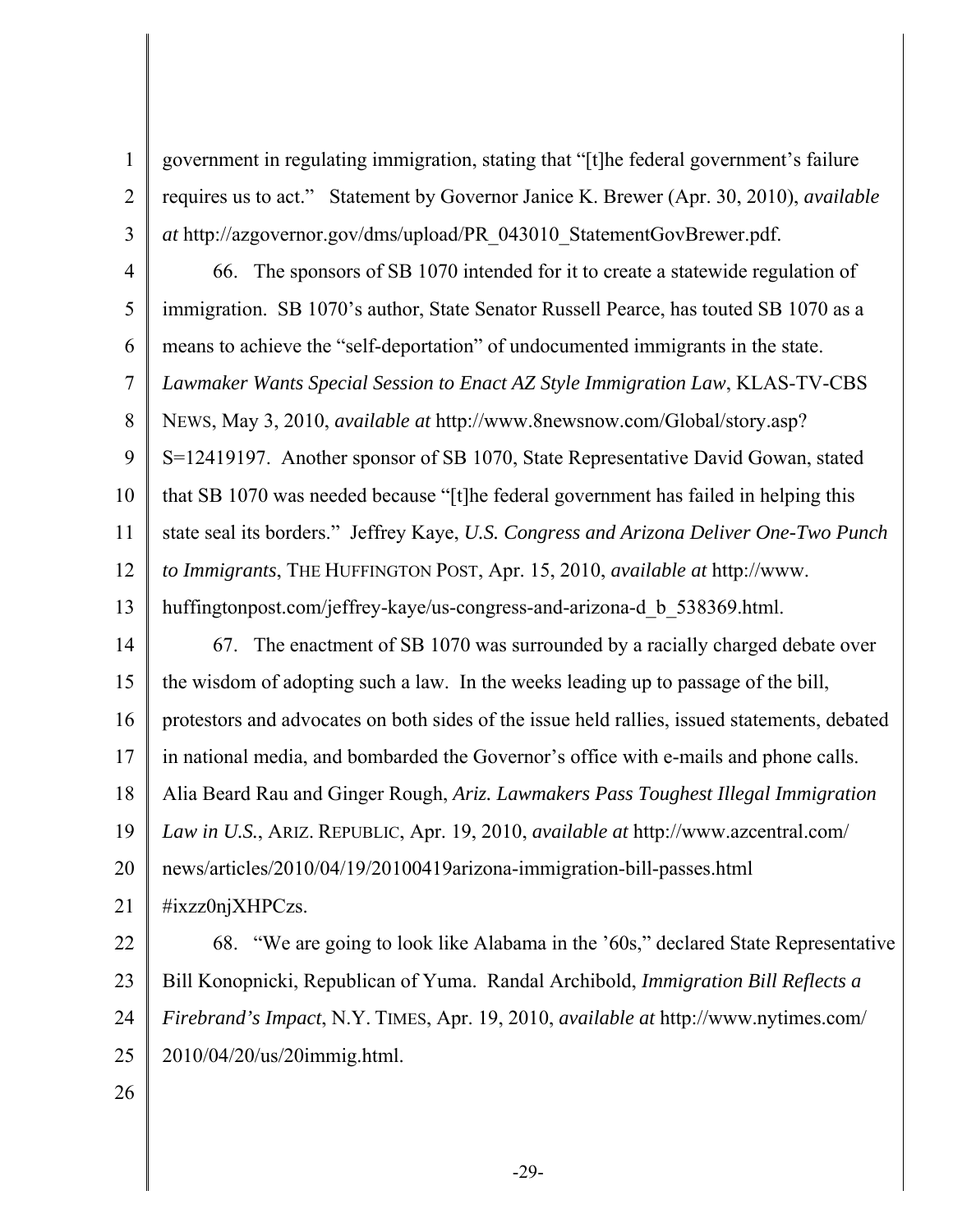69. Arizona State Senator Richard Miranda asserted, "This bill . . . leads to a greater possibility of racial profiling. This is not just if you are Latino or Hispanic anyone of color may be subject to racial profiling." Robert Miranda, *Ariz. Law Unfair to Latinos, Hispanics*, DAILY 49ER, May 2, 2010, *available at* http://www.daily49er.com/ opinion/ariz-law-unfair-to-latinos-hispanics-1.2256742.

1

2

3

4

5

6 7 8 9 10 11 12 13 14 15 16 17 70. The sponsor of SB 1070, Senator Russell Pearce, has sponsored legislation across a broad range of subjects that are related to issues of race and national origin in Arizona, including a recently-enacted bill intended to ban the Raza Studies program in the Tucson Unified School District. Mary Jo Pitzl, *Arizona Bill Targets Ban on Ethnic Studies*, ARIZ. REPUBLIC, May 1, 2010, *available at* http://www.azcentral.com/news/ articles/2010/05/01/20100501arizona-bill-bans-ethnic-studies.html. In 2006, Senator Pearce drew fire for racially insensitive remarks and distributing an article from a white separatist group and a link to that group's website. To his supporters, Mr. Pearce forwarded an email that accused the media of promoting "a world in which every voice proclaims the equality of the races [and] the wickedness of attempting to halt the flood of nonwhite aliens pouring across the borders." *Ariz. Lawmaker In Hot Water Over Article*, CHARLESTON GAZETTE & DAILY MAIL, Oct. 12, 2006.

18 19 20 21 22 23 24 25 26 71. Senator Pearce has called for reinstatement of a program of mass deportation of Mexicans and Mexican Americans, declaring: "We know what we need to do. In 1953, Dwight D. Eisenhower put together a task force called 'Operation Wetback.' He removed, in less than a year, 1.3 million illegal aliens. They must be deported." Sarah Lynch, *Pearce calls on Operation Wetback for Illegals*, EAST VALLEY TRIBUNE, Sept. 29, 2006. Mr. Pearce has admitted feeling uncomfortable with the way society is changing in Arizona, and attributed a rise in violent crime to Mexicans' and Central Americans' "way of doing business." He described the arrival of immigrants in Arizona as an attack by foreigners: "I will not back off until we solve the problem of this illegal invasion.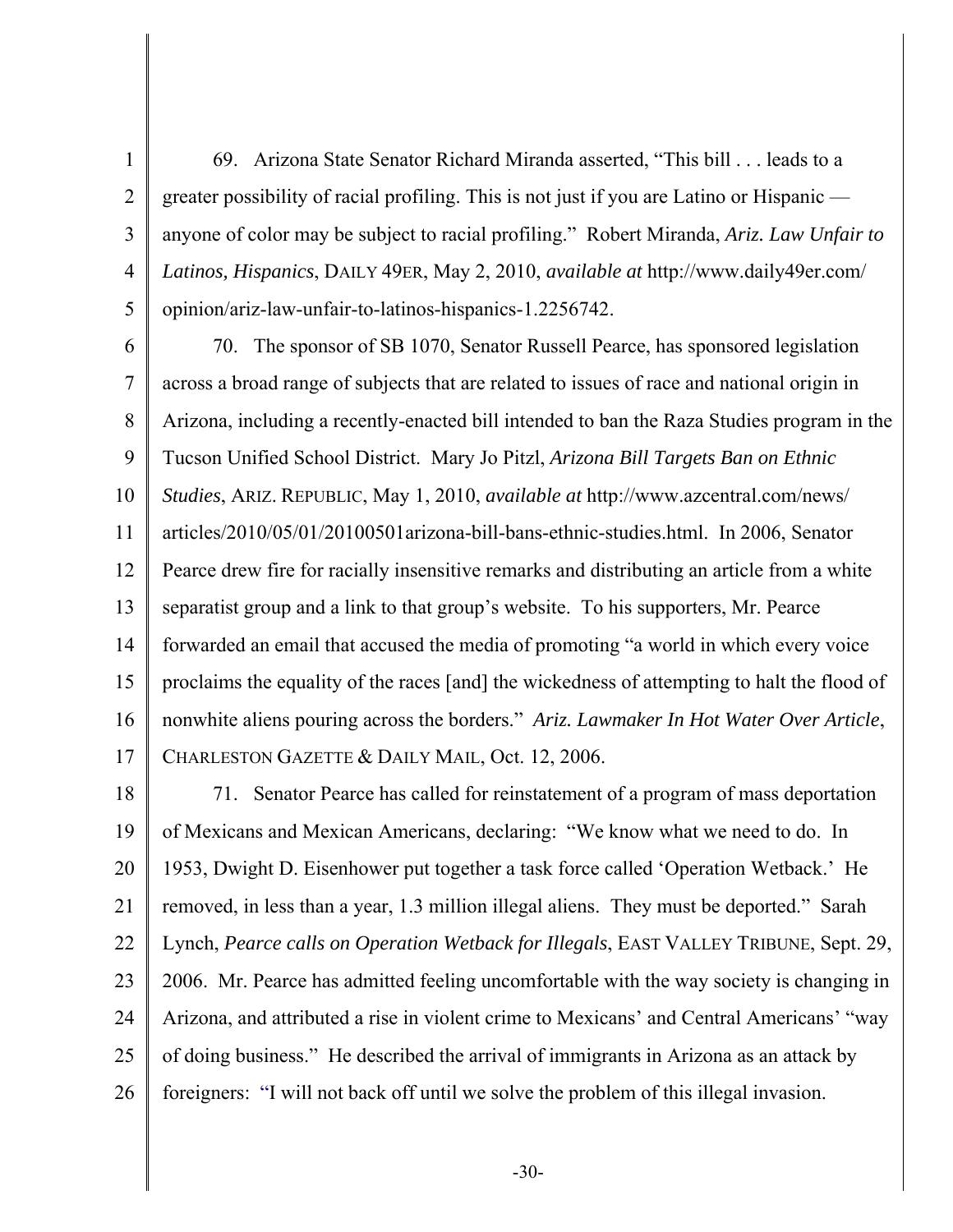1 2 3 4 5 6 7 8 9 10 11 12 13 14 15 16 17 18 19 20 21 22 23 24 25 26 Invaders, that's what they are. Invaders on the American sovereignty and it can't be tolerated." Ted Robbins, *The Man Behind Arizona's Toughest Immigrant Laws*, NATIONAL PUBLIC RADIO, May 19, 2008, *available at* http://www.npr.org/templates/ story/story.php?storyId=88125098. 72. Following signing of the bill by Governor Brewer, the largest newspaper in Tucson lamented that SB 1070 was "a law that portrays the state as a place hostile to any kind of non-white person." Editorial, *Law Creates Fear, Undermines Public Safety*, Ariz. Daily Star, May 7, 2010, *available at* http://azstarnet.com/news/opinion/editorial/ article\_59a4769c-cc60-5618-873a-9e083c643e99.html. 73. SB 1070 has caused racial tensions because it is widely understood that it is motivated by and will result in discrimination against Latinos and other racial minorities in Arizona on the basis of their race and national origin. **Key Provisions of SB 1070** *Requirement to investigate, determine, and punish status* 74. SB 1070's numerous provisions create a comprehensive state-law system of immigration regulation and enforcement that will: (1) require police to investigate and determine who may remain in the United States; (2) erect a state immigration registration and punishment scheme by creating state crimes and criminal penalties relating to alien registration, immigration status, and work authorization; and (3) require police to arrest and detain individuals and transfer them to federal authorities based merely on a belief that they have violated federal civil immigration laws, when state and local officers are not competent to make such a determination or authorized to make it under federal law. 75. SB 1070 requires Arizona police, Arizona jails, and Arizona courts to detect, adjudge, punish, and facilitate the deportation of individuals who, in Arizona's view, are not entitled to remain in the United States. SB 1070 makes Arizona a legal island within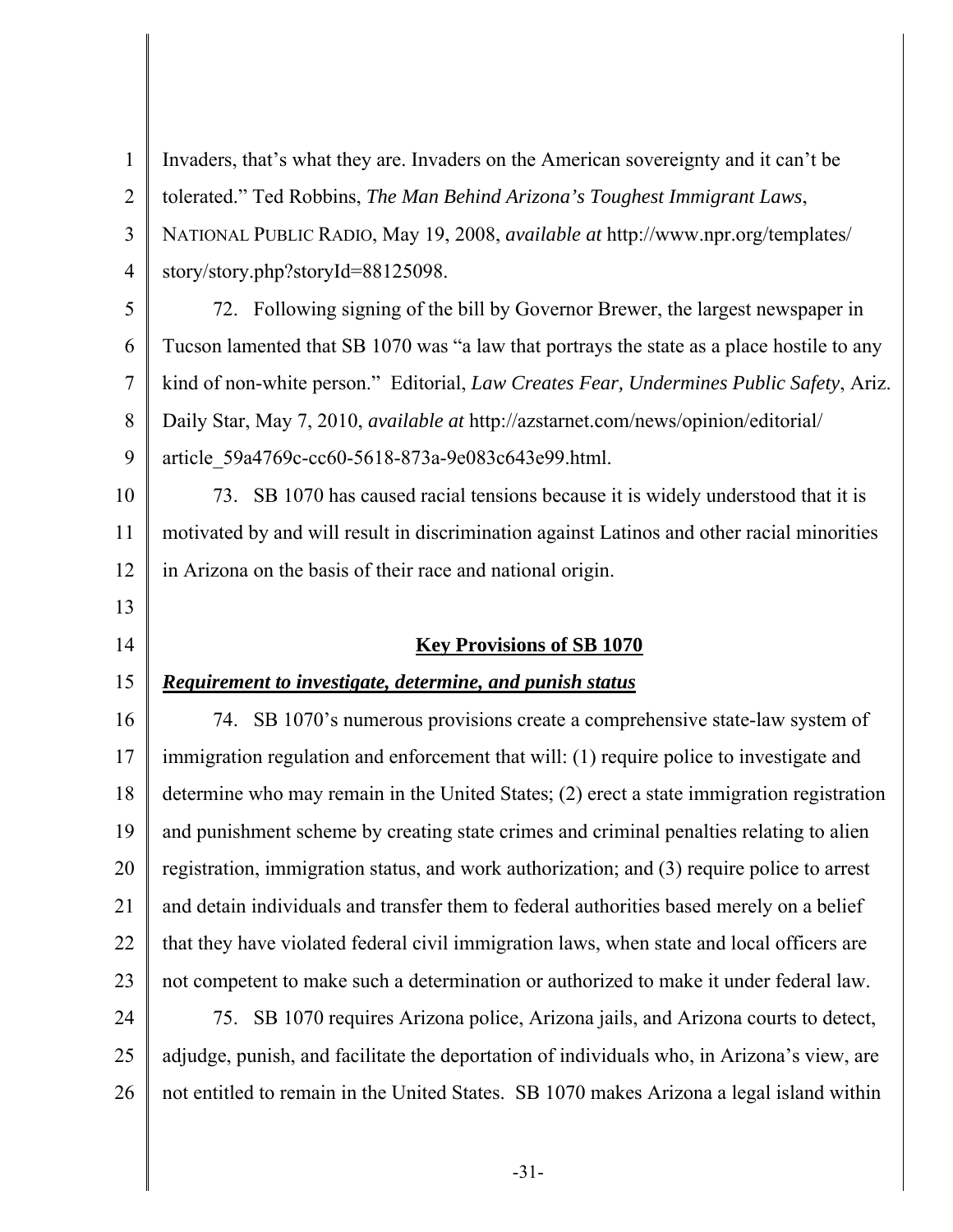the United States with separate immigration rules that do not apply in the other 49 states and that are contrary to and inconsistent with the federal Immigration and Nationality Act ("INA"), 8 U.S.C. §§ 1101 *et seq.*, and federal implementing regulations and policies, 8 C.F.R. §§ 100.1 *et seq.*

5 6 76. SB 1070's attempt to create Arizona-specific laws and enforcement mechanisms relating to immigration is an impermissible attempt to regulate immigration.

7 8 77. SB 1070's immigration regime also fundamentally conflicts with federal immigration law and legislates in fields occupied by such law.

9 10 11 12 13 14 78. SB 1070 as amended compels police officers to make immigration status determinations and to detain individuals based on a "reasonable suspicion" standard that is unworkable and cannot be applied by state and local officers; that requires impermissible reliance on race, national origin, and language; and that impermissibly burdens and interferes with the rights of lawful permanent resident immigrants and citizens in the State of Arizona.

15 16 17 18 19 20 21 79. As amended by HB 2162, Section 2 of SB 1070 creates a new section of the A.R.S., § 11-1051, which requires a police officer who has conducted a "lawful stop, detention or arrest . . . in the enforcement of any other law or ordinance of a county, city or town or [the State of Arizona]" to make a "reasonable attempt" to determine the immigration status of the person who has been stopped, detained or arrested, whenever "reasonable suspicion exists that the person is an alien and is unlawfully present." A.R.S.  $§ 11-1051(B).$ 

22 23 24 25 80. The new statute, as amended by HB 2162, also requires that "[a]ny person who is arrested shall have the person's immigration status determined before the person is released." A.R.S. § 11-1051(B). This section requires the continued detention of an individual even if the sole reason for detention is status verification.

26

1

2

3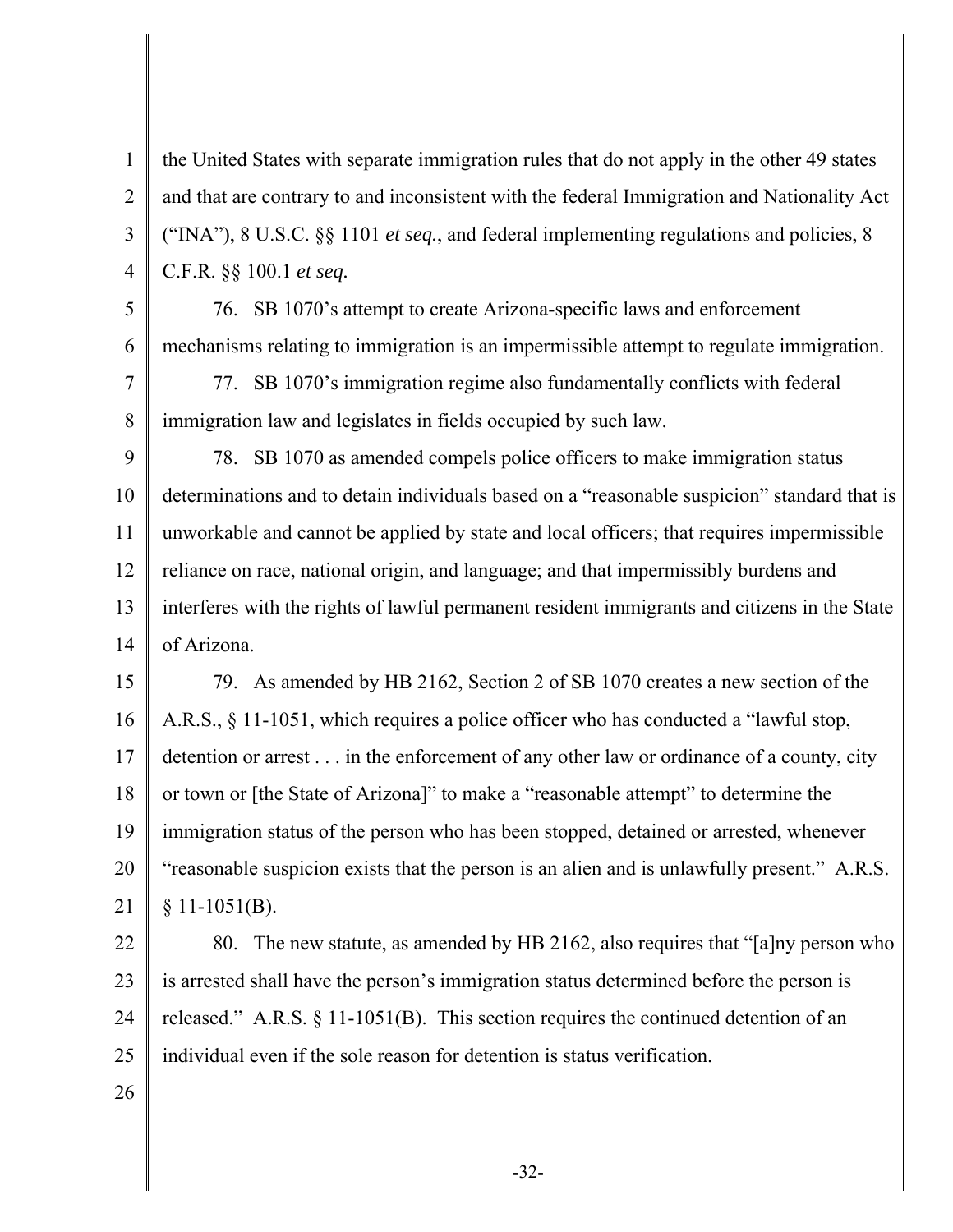1 2 3 4 5 6 81. Section 2 of SB 1070 also authorizes officers to detain and transport a person who is determined by the officer to be an unauthorized immigrant to a federal facility, including a facility outside the officers' jurisdiction, upon receiving verification from federal authorities that the person is "unlawfully present." A.R.S. § 11-1051(D). This section does not require an officer to have any other justification under state law to detain the individual.

7 8 9 10 11 82. Section 2 of SB 1070 imposes a standard that is unworkable and preempted by federal law. The law requires state or local officers to attempt to determine immigration status, which must be determined through a federal administrative system applying complex federal statutes and regulations, and which is based upon historical facts about an individual that are not observable by an officer in the field.

12

13

83. Section 2 imposes an impermissible restriction and burden on speech by chilling the usage of words, accents, gestures, and other expressive speech.

14 15 16 17 18 19 20 21 22 23 84. Specifically, Section 2 restricts, suppresses, burdens, and chills speech, expressive conduct, and the right to petition the government—including particularly the courts and law enforcement authorities—because the law exposes speakers to scrutiny, detention, and/or arrest based on the identity of the speakers and the content of their speech, including the speaker's appearance, associations, and the language or accent being used by the speaker, for purposes of determining whether the speaker is "unlawfully present" or has committed a "public offense that makes [him or her] removable." Both citizens and non-citizens may be chilled from communicating with the courts and law enforcement officials out of fear that they will be detained and/or arrested pursuant to SB 1070.

24 25 26 85. For example, Plaintiff John Doe #1 is a resident of Phoenix, Arizona, and a legal permanent resident. His English proficiency is extremely limited and he speaks

-33-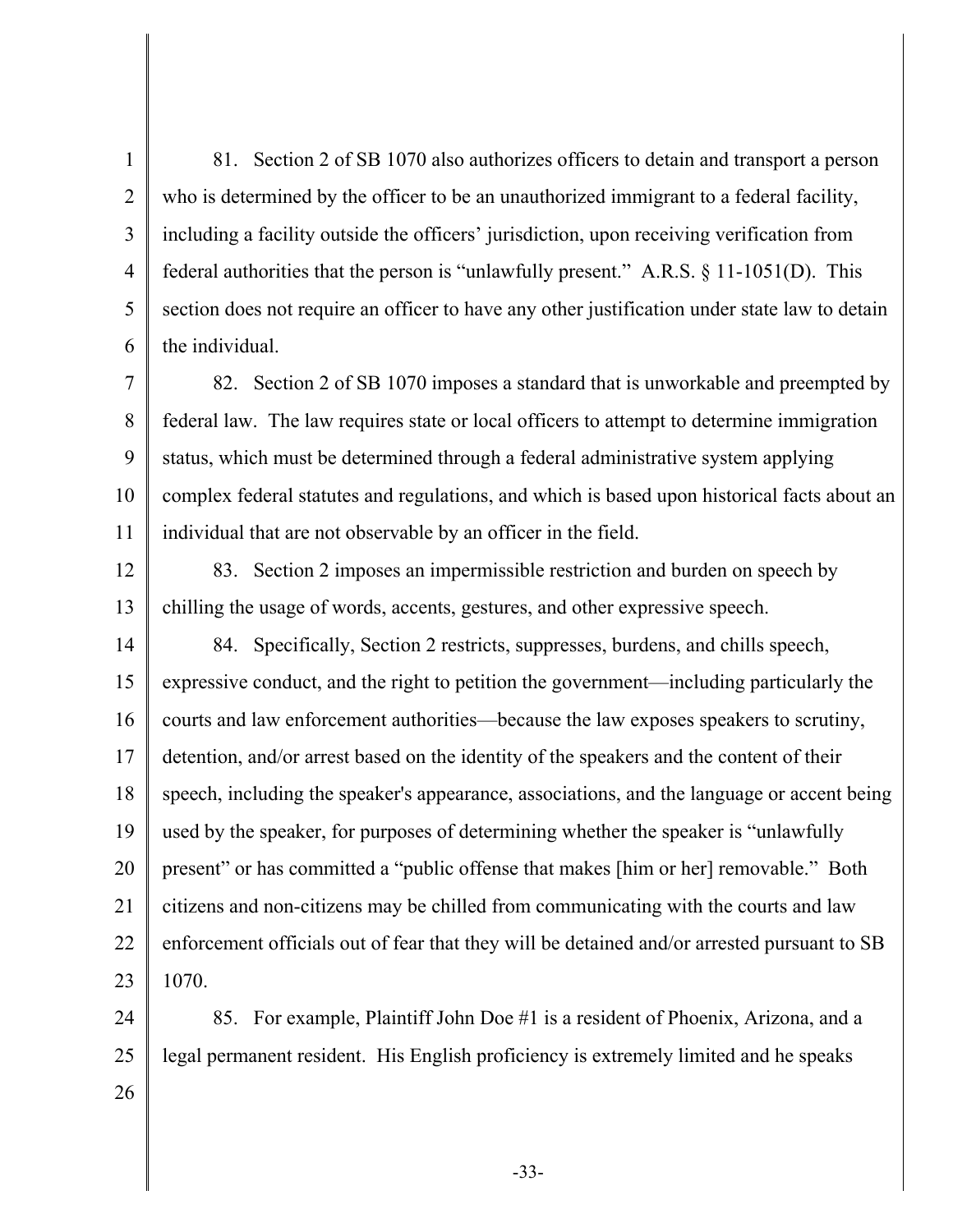English with a noticeable accent. He fears that he will be targeted pursuant to SB 1070 based on the language in which he expresses himself.

2

1

3 4 5 6 7 8 9 10 11 12 13 86. Section 2 impermissibly vests in police officers unbridled discretion to base their "reasonable suspicion" that a "person is an alien and is unlawfully present" on the content of the person's expressive conduct. Nothing in Section 2 forbids a police officer from developing a "reasonable suspicion" that a person "is an alien" and/or "is unlawfully present" based solely on that person's gestures, language, accent, clothing, English-word selection, failure to communicate in English, and/or other expressive conduct—all of which is pure speech protected by the First Amendment. Indeed, Section 2 invites a police officer to decide that a person is "an alien" because the person "acts" foreign or fails to "act" American—or to decide that a person is "unlawfully present" because the person "acts" like someone from a country the officer believes to be a source of "unlawfully present" immigrants.

14 15 16 17 87. SB 1070 functions as an impermissible prior restraint on speech because a speaker wishing to avoid being stopped, questioned, detained, arrested, jailed, and/or threatened with civil or criminal liability must be prepared to prove that he or she is not "unlawfully present" or cease engaging in protected speech and expressive conduct.

18 19 88. Section 2 permits warrantless seizures of individuals without probable cause that they have committed crimes.

20 21

89. Section 2 authorizes the warrantless search of an individual in any setting, including the individual's home.

22 23 24 25 90. Section 2 furthermore permits local and state law enforcement officials to seize and detain individuals, pending determination of their immigration status, without providing for any process to ensure the constitutionality of the detention and seizure.

- 
- 26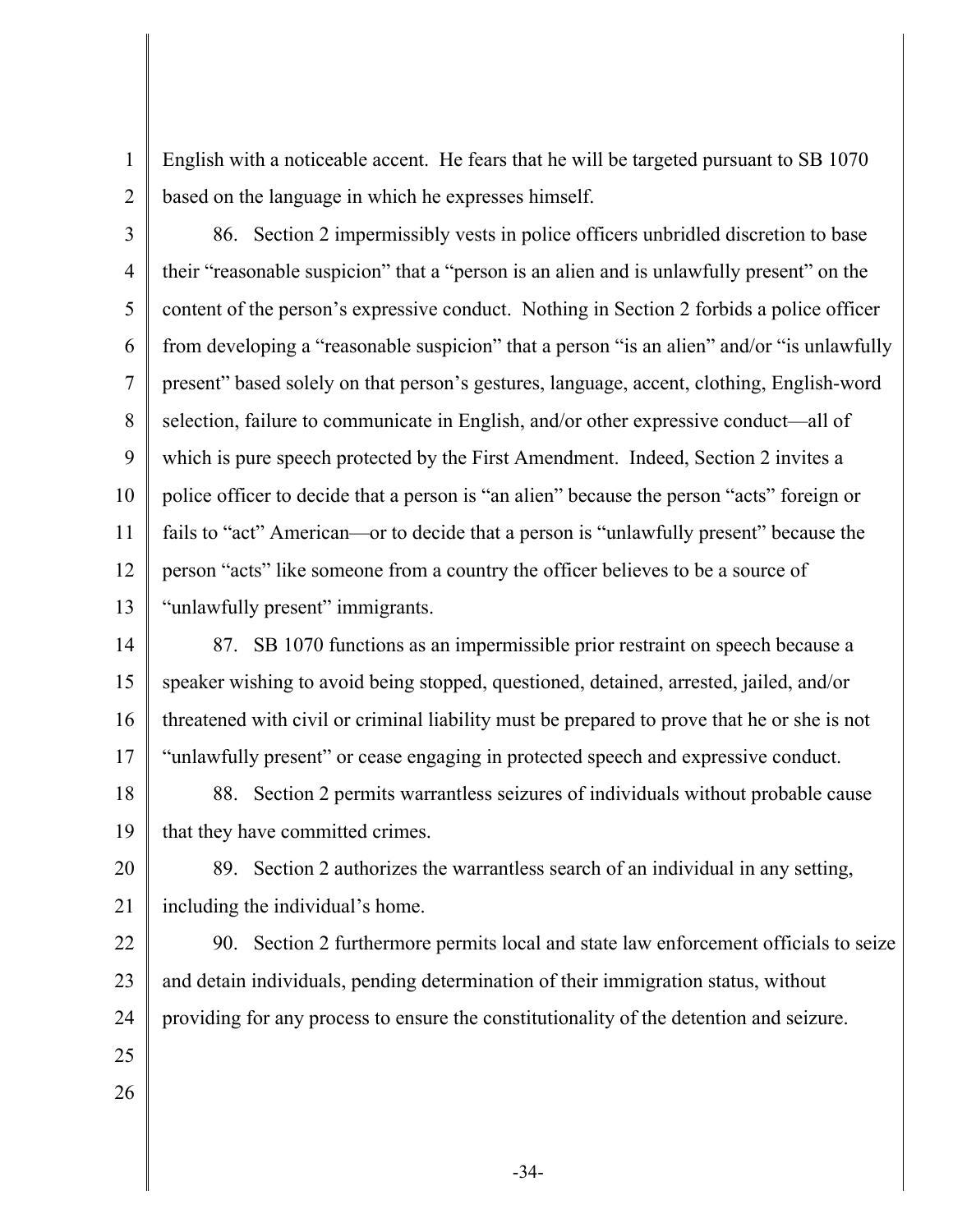91. SB 1070 similarly interferes with the rights of out-of-state citizens to travel freely in Arizona because it subjects them to prolonged stops, arrest, and detention pending a determination of their immigration status.

4 5 6 7 92. For example, drivers licensed in the neighboring state of New Mexico, which does not require proof of "legal presence" before issuing driver's licenses, will not be able to prove their authorization to remain in the United States readily if pulled over in Arizona.

## 8

1

2

3

## 9 *Arrest, detention, and transfer provisions* 93. Section 6 of SB 1070 amends Arizona's state law on warrantless arrests,

10 11 12 13 14 15 16 17 A.R.S. § 13-3883, to allow for the warrantless arrest of a person when an officer has probable cause to believe that the person has committed "any public offense that makes the person removable from the United States." A.R.S. § 13-3883(A)(5). This provision requires local law enforcement officers to do what they are not equipped or authorized to do: make determinations about which "public offenses" make immigrants "removable" from the United States, determine an alleged offender's immigration status, and make warrantless arrests solely for suspected violations of civil immigration laws, without regard to whether the federal government has authorized any such arrest or detention.

18 19 20 21 22 23 94. Section 6 of SB 1070 permits warrantless arrests by a state or local officer based on a standard that is unworkable and preempted by federal law. Whether an individual is "removable from the United States" is determined through a federal administrative system and application of complex federal statutes and regulations, and is based upon historical facts about an individual. This determination cannot be made by a state or local law enforcement officer.

24 25 95. Section 6 provides no explanation or other sufficient guidance for individuals as to the meaning of "public offense that makes the person removable from the United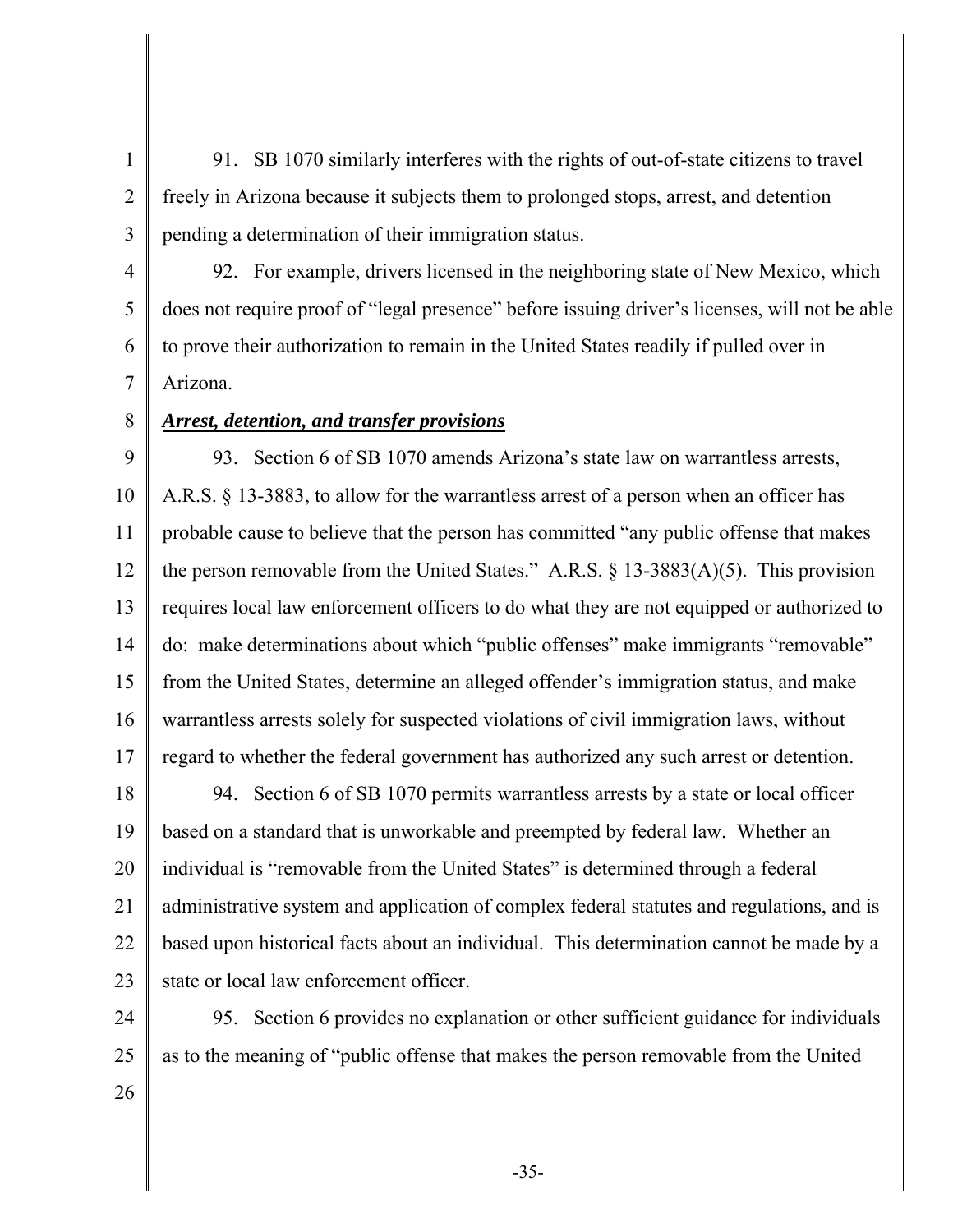1 2 States." This provision will cause warrantless seizures of individuals without probable cause that they have committed crimes.

3 4 5 6 96. The broad sweep of Section 6 which allows for warrantless arrests of any person whom a law enforcement officer suspects of having committed a "public offense that makes the person removable from the United States" fails to provide minimal guidelines to govern law enforcement in who they can and cannot arrest.

7 8 97. Section 6 authorizes the warrantless arrest of an individual in any setting, including the individual's home.

9 10 11 98. Section 6 furthermore permits local and state law enforcement officials to detain and transport individuals to federal facilities in the state, without providing for any process to ensure the constitutionality of the detention.

12

*New state criminal provisions relating to immigration status and to work authorization* 

13 14 15 16 17 18 19 20 21 22 23 24 99. Section 3 of SB 1070, as amended by HB 2162, enacts a state immigration registration and penalty scheme in an area that Congress has exclusively regulated. SB 1070 conflicts with federal law and enforcement priorities, burdens the enforcement of federal law and is an obstacle to federal immigration enforcement and prosecution policies. Specifically, SB 1070 creates a new state criminal offense of "willful failure to complete or carry an alien registration document." A.R.S. § 13-1509. The primary element of the offense is that the person "is in violation of 8 United States Code section 1304(e) or 1306(a)," federal statutes that impose certain requirements that non-citizens register with the federal government and carry registration documents. Under SB 1070, the first offense is deemed a Class 1 misdemeanor, punishable by a fine of up to \$100 and up to 20 days of jail time. A.R.S. § 13-1509(H). Subsequent offenses are punishable by up to 30 days of jail time. *Id.*

25 26 100. The purpose of the state registration provision is to punish immigrants with incarceration or to compel the initiation of federal immigration removal proceedings

-36-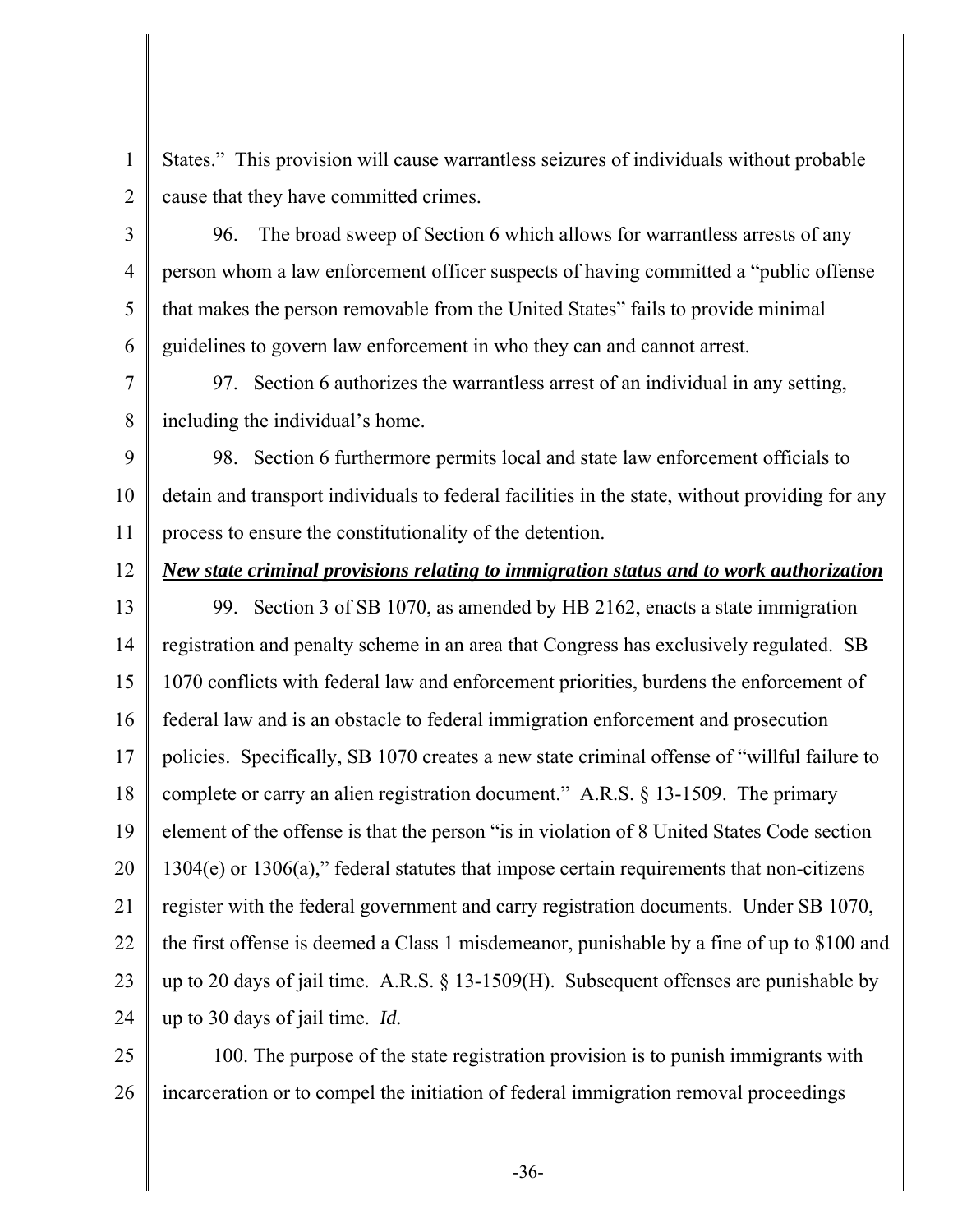1 2 3 4 5 6 without regard to federal determinations and policies. State Senator Russell Pearce, chief sponsor of SB 1070, has stated that this provision of SB 1070 is intended to give law enforcement officers an additional means by which to "hold an illegal alien under state law if need be or just call ICE and turn them over to ICE." *See* Message From Sen. Russell Pearce (Mar. 24, 2010), *available at* http://www.maricopagop.org/2010/03/ 24/legislative-alert-hb-2632-and-sb1070/#more-1962.

7 8 9 10 11 12 13 14 15 16 101. Section 5 of SB 1070 defines new state crimes based on the solicitation and performance of work by individuals who lack federal work authorization. A.R.S. § 13- 2928. This section makes it a Class 1 misdemeanor for anyone who attempts to hire or pick up day laborers to work at a different location, if the driver is impeding the normal flow of traffic. A.R.S.  $\S$  13-2928(A). This section also makes it a misdemeanor offense for a worker to get into a car if it is impeding traffic. A.R.S. § 13-2928(B). The statute also makes it a state crime for a person who "is unlawfully present in the United States and who is an unauthorized alien to knowingly apply for work, solicit work in a public place or perform work as an employee or independent contractor in this state." A.R.S. § 13-2928(C).

17

18 19 20 21 102. Section 5 of SB 1070 creates a content-based regulation of protected speech. 103. Section 5 prohibits and regulates speech soliciting "*work* in a public place" (emphasis added) through verbal or nonverbal communication by a gesture or nod, making it a crime for certain individuals to do so, while speech of a different content, even if expressed in the same time, place, and manner, is not so proscribed.

22

23 104. Section 5 prohibits the expression of availability to work in any "public place," including traditional public fora such as public streets, sidewalks, and parks.

24 25 26 105. Section 5 fails to define what constitutes "work," covering such innocuous activity as artists offering to paint portraits in a public park and students conducting a carwash. Section 5 contains an impermissibly vague definition of "solicit" as it includes all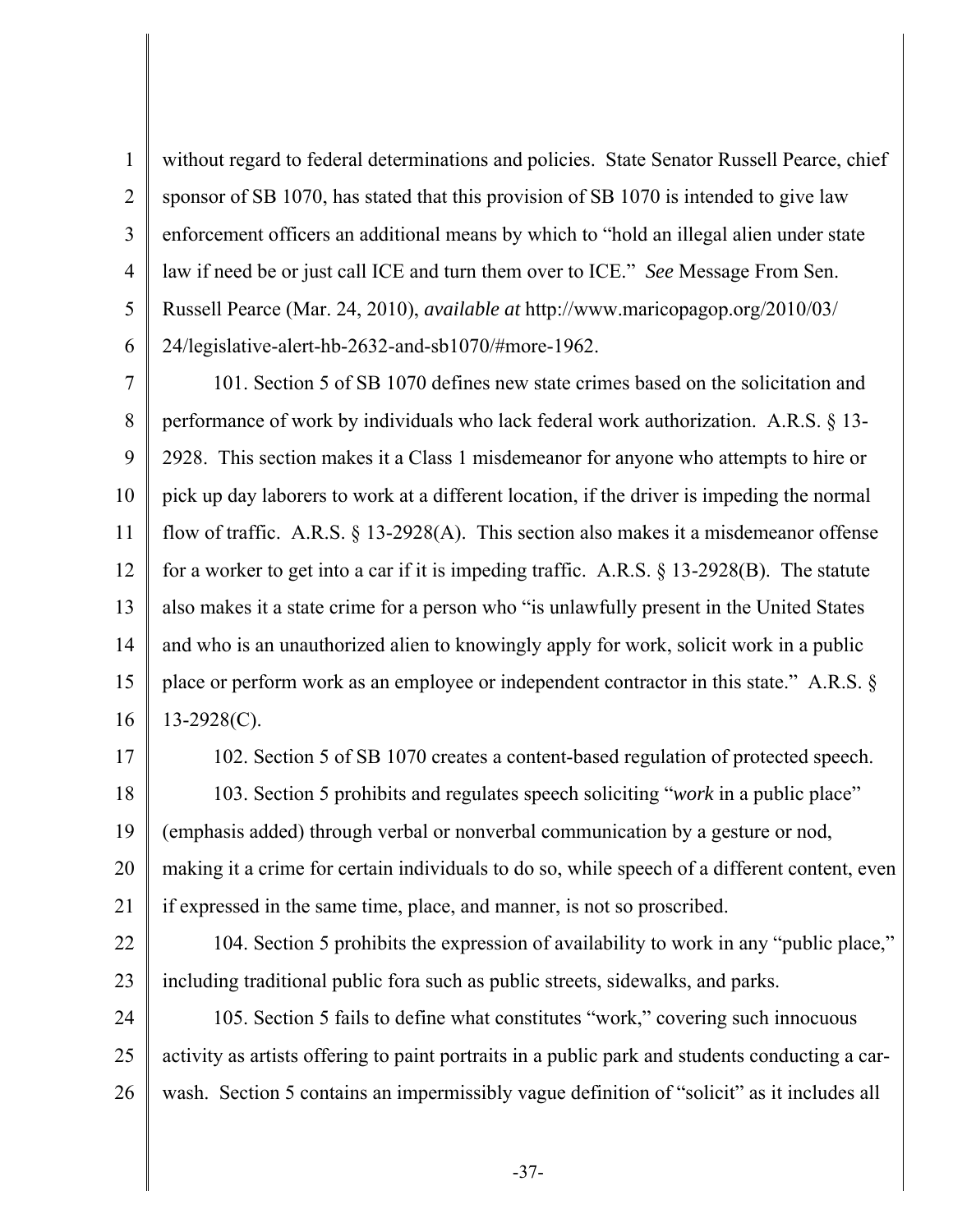2 3 4 verbal communication without qualification and brings within its reach "nonverbal communication by a gesture or nod." Section 5 also requires that the "communication . . . indicate to a reasonable person that a person is willing to be employed," which is so vague as to be unenforceable, and could criminalize conduct, such as waving to a friend, which is not, in fact, soliciting work.

1

5

6 7 8 106. Arizona does not have a compelling or significant governmental interest in regulating speech and expression in the content-based manner employed by SB 1070. Nor is SB 1070 the least restrictive means to further any such interest.

9 10 11 12 107. Section 5 also makes it unlawful for a person who is "unlawfully present" in the United States and who is unauthorized to work to solicit work in a public place or to knowingly apply for work regardless of whether any employment or business relationship is entered into.

13 14 15 16 17 108. Since the work of day laborers is by definition temporary and informal, day laborers and the contractors who hire them do not find each other through conventional advertising of availability. Rather, day laborers signal their availability for work by visibly gathering in public areas such as sidewalks or parking lots and gesturing to potential employers.

18 19 20 21 22 23 24 25 26 109. Many persons, including members of Tonatierra's Centro Macehualli, persons who participate in Southside's day laborer program, members of Border Action Network, and Plaintiff Jose Vargas have previously expressed their desire, need, and availability for employment to persons in vehicles on the street, while peacefully standing on a public way, and have obtained lawful employment performing services such as gardening, moving, and light construction. These individuals and other day laborers wish to continue to engage in such expressive activity on sidewalks and other public areas in Arizona to indicate their need and availability to work. Indeed, for many, day labor is a critical, and oftentimes the only available means to obtain work. However, individuals fear doing so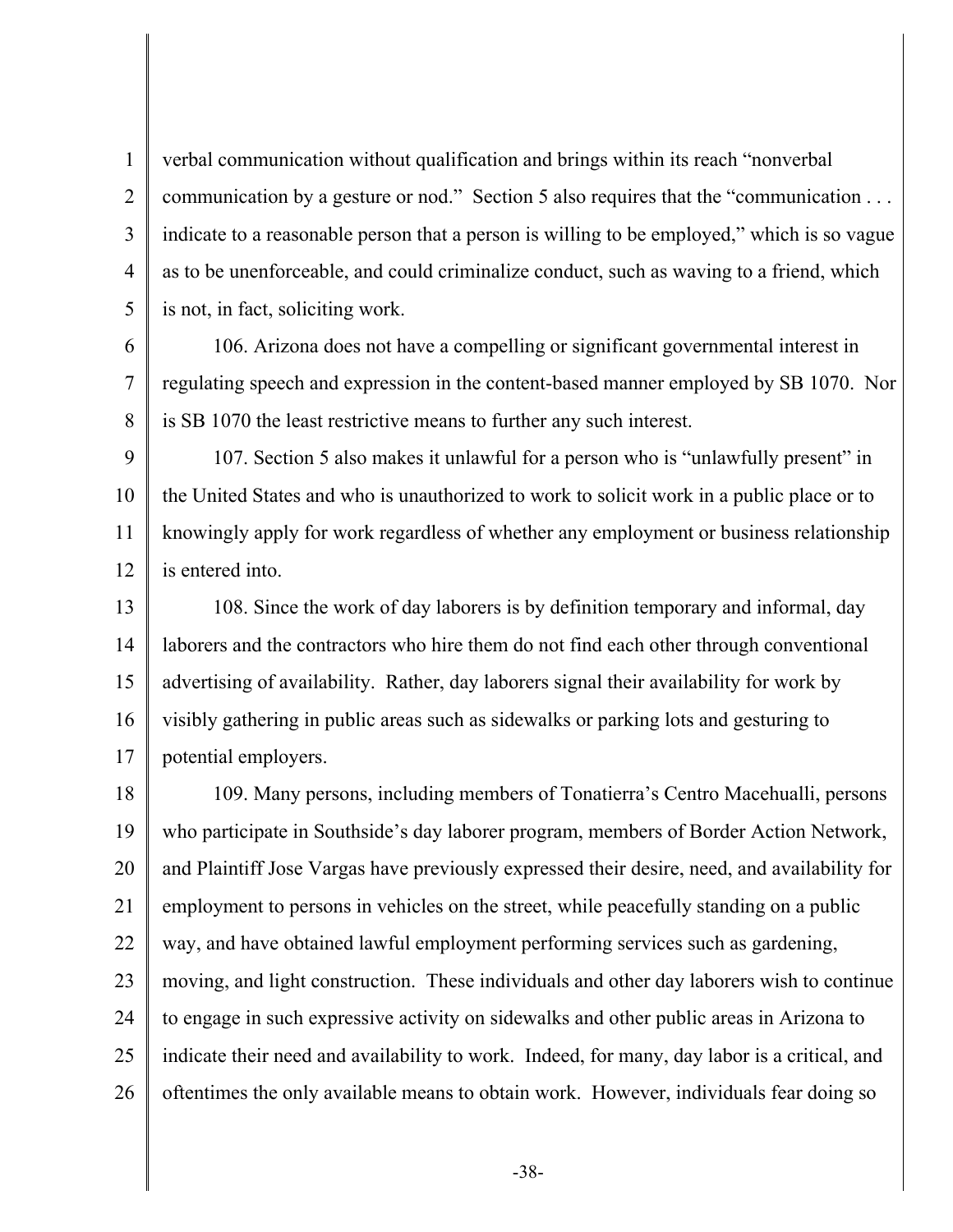1 2 3 in the same manner as they have in the past because A.R.S. §§ 13-2928(C) and (D) subject them to the danger of arrest, fines, and other penalties should they engage in such expression.

4 5 6 7 8 9 10 11 110. Section 5 of SB 1070 also creates several new state criminal laws prohibiting the transporting, moving, concealing or harboring of unauthorized immigrants. A.R.S. §§  $13-2929(A)(1)$  and (2). This section also makes it a crime to "encourage or induce an alien to come to or reside in [Arizona]" with knowledge or reckless disregard of the fact that "such coming to, entering or residing in this state is or will be in violation of law." A.R.S. § 13-2929(A)(3). A person who violates these provisions would be subject to a class 1 misdemeanor and a fine of at least \$1,000 with additional penalties where the offense involves ten or more immigrants. A.R.S. § 13-2929(D).

12 13 14 111. In addition, under section 10 of SB 1070, any means of transportation will be impounded if it is deemed to have been used in connection with violations of the harboring statute. A.R.S. § 13-2929(B).

15 16 17 18 112. The transportation, harboring, and encouragement provisions of SB 1070 provide no explanation or other sufficient guidance for individuals as to what actions will be deemed "in furtherance of illegal presence" or "that the immigrant has entered or remained in the United States illegally."

- 19 20 21 22 23
- 24
- 25 26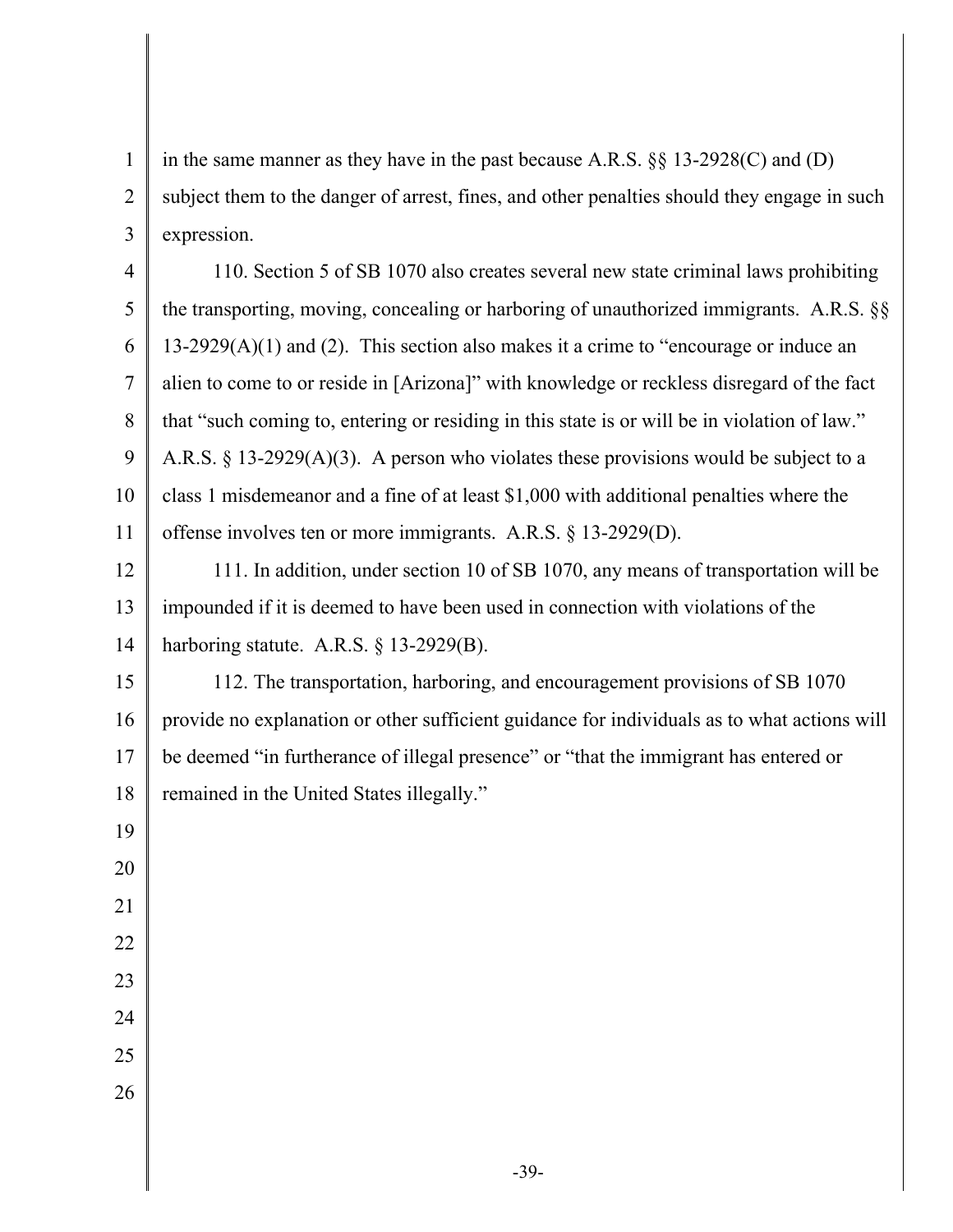1

### *Coercion of state and local police*

2 3 4 5 6 7 8 113. Section 2 of SB 1070, as amended, creates a private right of action for any person to sue a city, town, or county "that adopts or implements a policy that limits or restricts the enforcement of federal immigration laws to less than the full extent permitted by federal law." This provision requires state and local law enforcement agencies to prioritize immigration over many competing law enforcement activities and thus strips agencies of their discretion to exercise considered judgment about how best to ensure public safety.

10

9

### **Comprehensive Federal Immigration System**

11 12 13 14 15 16 114. The federal government has exclusive power over immigration matters. The U.S. Constitution grants the federal government the power to "establish a uniform Rule of Naturalization," U.S. Const. art. I, § 8, cl. 4, and to "regulate Commerce with foreign Nations," U.S. Const. art. I, § 8, cl. 3. In addition, the Supreme Court has held that the Federal government's power to control immigration is inherent in the nation's sovereignty.

17 18 19 115. The U.S. Congress has created a comprehensive system of federal laws regulating and enforcing immigration in the INA. *See* 8 U.S.C. § 1101 *et seq*. This extensive statutory scheme leaves no room for supplemental state laws.

20 21 22 116. The federal government has also issued numerous regulations, policies, and procedures interpreting the provisions of the INA and has established a large and complex administrative apparatus to carry out its mandates.

23 24 117. The INA carefully calibrates the nature (criminal or civil) and degree of penalties applicable to each possible violation of its terms.

25 26 118. The INA contains complex and exclusive procedures for determining immigration and citizenship status, deciding whether the civil provisions of the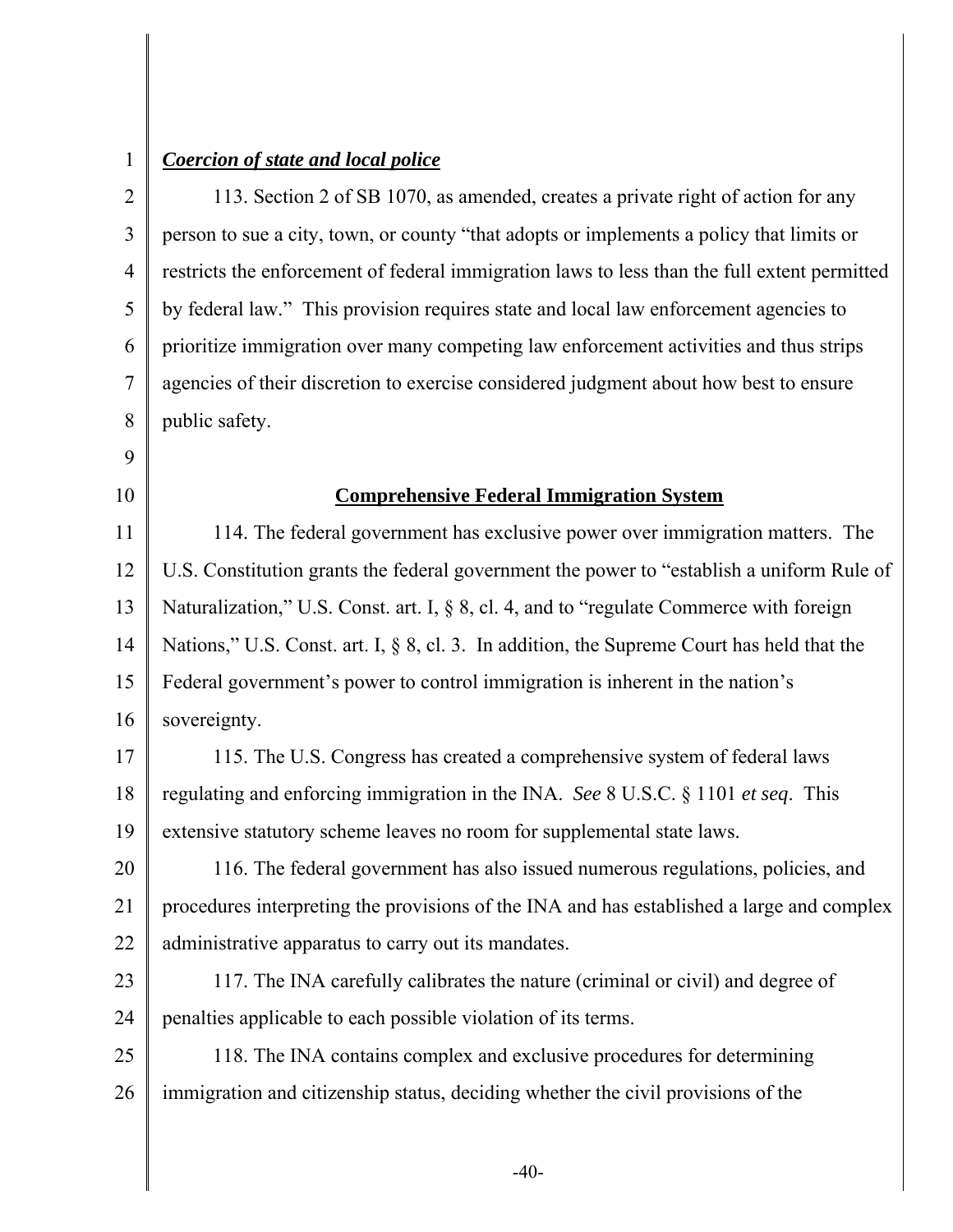immigration laws have been violated, and determining whether an individual may lawfully be removed from the United States.

2 3

1

4

5

6

7

119. Under federal law, there is no single, readily ascertained category or characteristic that establishes whether a particular person may or may not remain in the United States. The answer to that question is a legal conclusion that can only be reached through the processes set forth in the INA and may depend on the discretionary determinations of federal officials.

8 9 10 11 12 13 14 120. There are many non-citizens who are present in the United States without formal permission who lack the "registration document" mandated by SB 1070, yet would not be removed if placed in federal removal proceedings. For example, an individual may be eligible for some form of immigration relief, such as asylum, adjustment of status, or withholding of removal. Some of these individuals are known to the federal government; others will not be identified until they are actually placed in proceedings by the federal government and their cases are adjudicated.

15 16 17 18 19 20 21 22 23 24 25 26 121. Federal immigration agencies such as ICE or U.S. Customs and Border Protection do not and cannot determine whether a particular person may remain in the United States, or whether a particular person has committed a "public offense" that would make the person "removable," without going through the procedures set forth in the INA. Federal agencies similarly do not and cannot determine definitively, in response to a demand from a state or local official, whether an individual is "unlawfully present" or has "authorization to remain in the United States" as those phrases are used in SB 1070. The databases searched in response to these queries are not set up to make final determinations of whether an individual has federally authorized immigration status. These agencies can only determine whether they believe a non-citizen may be *charged* with deportability. Such a prosecutorial decision is not a determination of the individual's "immigration status," which entails a complex administrative process. The phrase "immigration status"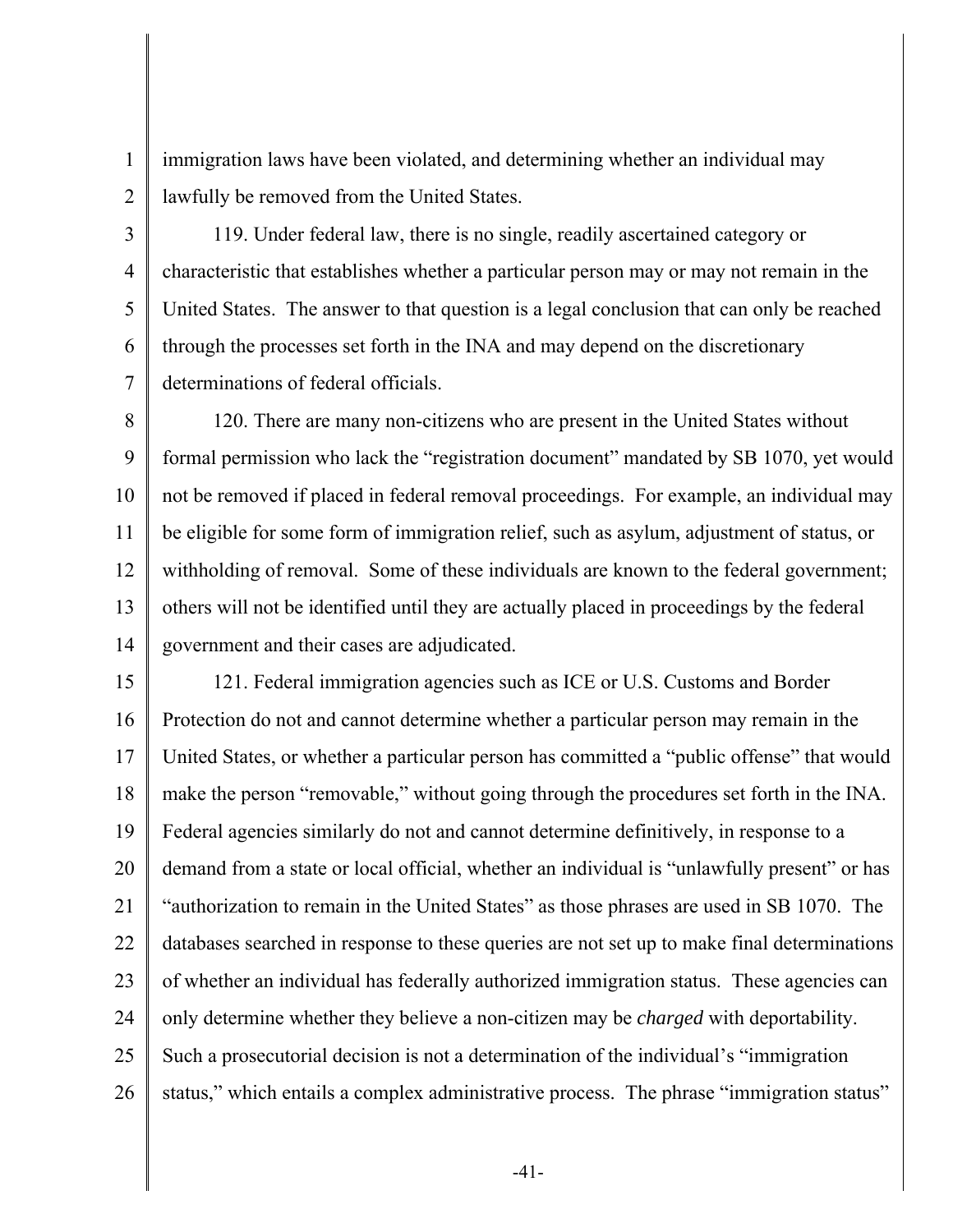1 2 3 is usually used to refer to a number of categories defined by the INA for classifying individuals, not the ultimate question of whether an individual may remain in the United **States** 

4 5 6 7 8 9 10 11 122. Furthermore, determining whether or not a person is a citizen of the United States can be a complex and counterintuitive process. U.S. citizens are not required to carry documentary proof of their citizenship. There is no national database that contains information on every U.S. citizen. Some people are actually unaware of their U.S. citizenship because they may have acquired U.S. citizenship at birth by operation of law due to their parents' citizenship, despite not being born in the United States. *See, e.g.*, INA § 322, 8 U.S.C. § 1433. Others automatically obtained citizenship when their parents became naturalized U.S. citizens. *See, e.g.*, INA § 320, 8 U.S.C. § 1431.

12 13 14 15 123. SB 1070's creation of a state immigration system fundamentally conflicts with the INA's statutory scheme, impermissibly encroaches on the federal government's exclusive power to regulate immigration, and will lead to erroneous determinations by state and local officials.

16 17 18 19 124. Moreover, SB 1070 conflicts with and is preempted by provisions of the INA that set forth comprehensive federal schemes addressing: (1) alien registration; (2) transportation and harboring; (3) work authorization and sanctions for unauthorized work; and (4) arrest authority for immigration violations.

20 *Federal registration system*

21 22 125. The INA includes a national alien registration system that displaces and preempts state alien registration laws.

23 24 25 26 126. The federal alien registration scheme requires certain non-citizens to register with the federal government and to carry proof of this registration with them. 8 U.S.C. §§ 1302, 1306(a), and 1304(d)-(e). Specifically, the INA requires every non-citizen in the United States over the age of 14 who has been in the United States for over 30 days to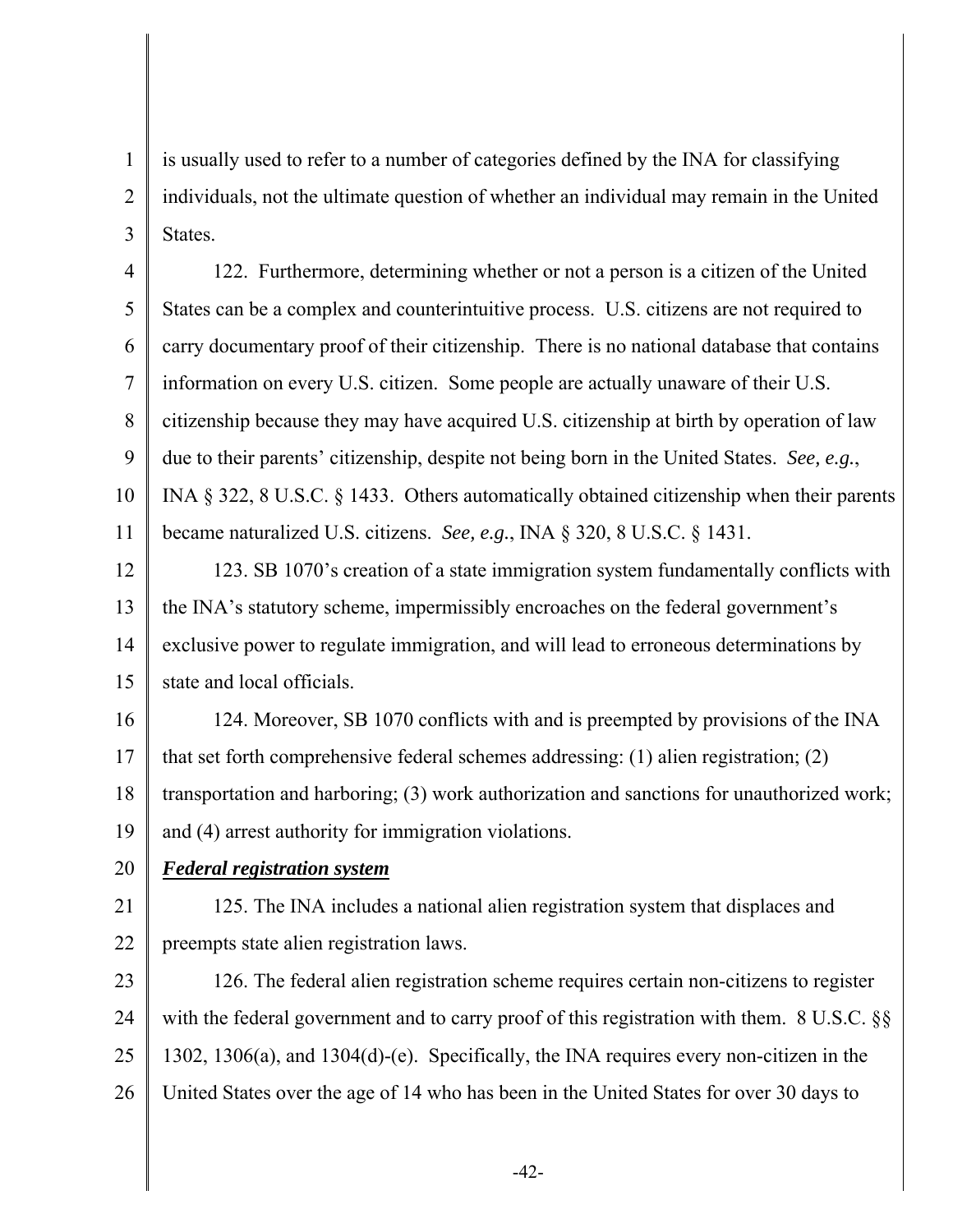1 2 3 4 5 6 7 apply for registration with the federal government. 8 U.S.C. § 1302(a). Once registered, non-citizens are given a "certificate of alien registration or an alien registration receipt card," the form and issuance of which are to be prescribed in "regulations issued by the Attorney General." 8 U.S.C. § 1304(d). Non-citizens over the age of 18 who willfully fail to carry these documents face fines or prison time of up to 30 days. 8 U.S.C. § 1304(e). Non-citizens who willfully fail to register face fines or prison time of up to six months. 8 U.S.C. § 1304(a).

8 9 127. The federal registration scheme has been in place since 1940 and was designed to create a single, uniform, national scheme.

10 11 12 128. The preemptive effect of the federal alien registration scheme was expressly recognized by the President of the United States when the scheme was created and has been expressly upheld by the Supreme Court.

13 14 15 16 17 18 19 129. The federal regulation implementing 8 U.S.C. §§ 1302, 1304, and 1306 prescribes as "evidence of registration" specific forms for compliance. *See* 8 C.F.R. § 264.1. The list, however, has not been kept up to date with current federal forms and procedures. As a result, there are categories of noncitizens who have applied for immigration benefits or whose presence in the United States is otherwise known to federal immigration agencies but who do not have registration documents that are valid under the regulation.

20 21 22 23 24 25 130. Many of the changes that have been made to the INA since the enactment of the registration provisions reflect Congress's decision to focus on and prioritize immigration enforcement against those immigrants who commit serious criminal offenses. Targeting immigrants convicted of serious crimes, rather than those who may be in violation of the registration provisions, is the principal priority of federal immigration officers.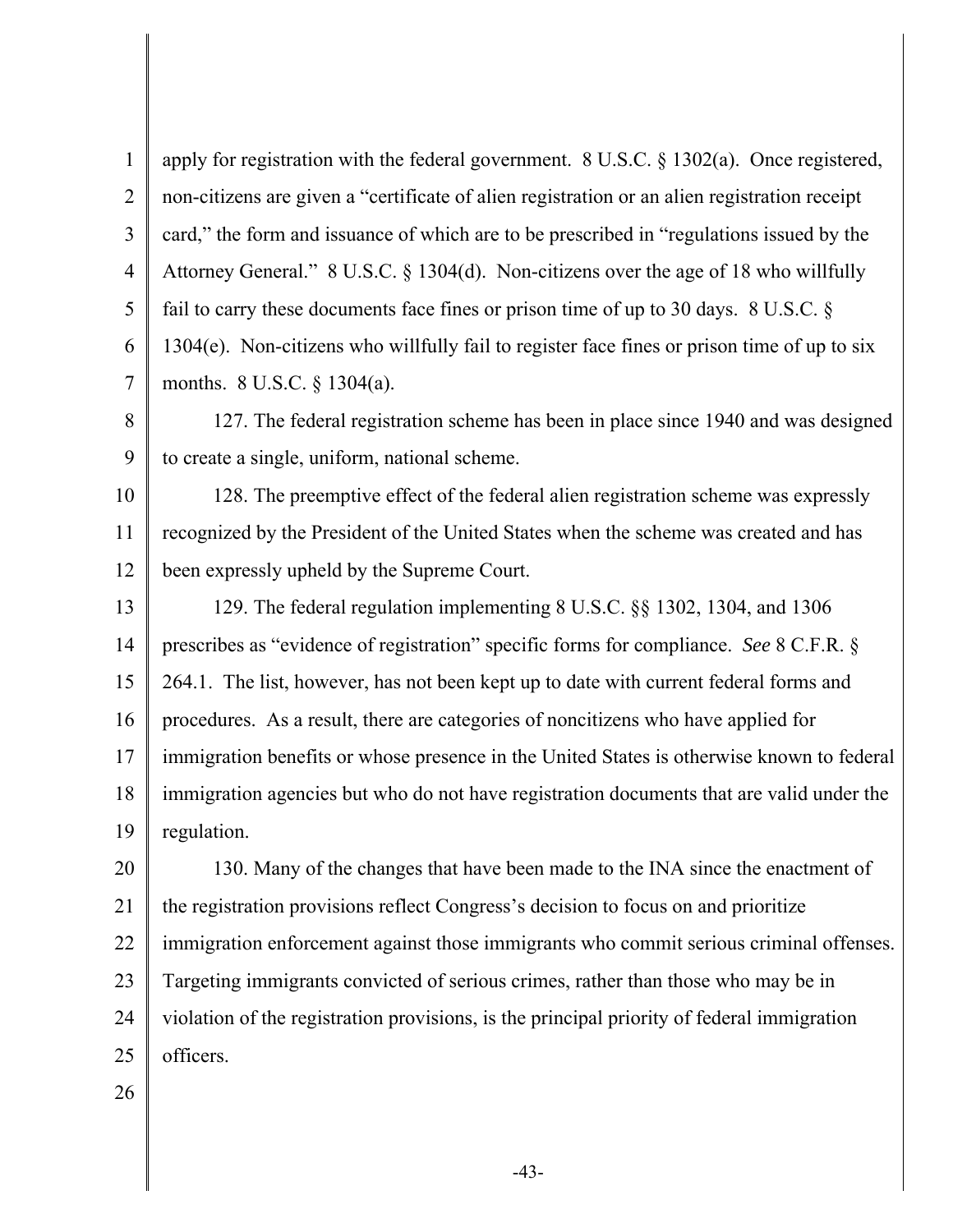1

2

3

4

### *Federal transportation provision*

131. The INA also establishes criminal penalties for the transporting and harboring of certain non-citizens. *See* 8 U.S.C. §§ 1324(a)(1)-(2). Violations of these provisions carry fines and prison terms ranging from five years to life. *Id.*

5 6 7 8 132. The federal courts are engaged in an ongoing process of interpreting the statutory language in 8 U.S.C. § 1324(a) and determining the reach of the federal prohibitions therein. Arizona law enforcement officers are neither trained nor equipped to have a detailed and current understanding of these interpretations.

9 10 11 133. Arizona courts are not required to interpret the language in SB 1070 regarding transportation and harboring consistently with the federal courts' interpretation of similar language in federal law.

12 13 14 15 134. SB 1070's transportation and harboring provisions require Arizona's courts, as a prerequisite to finding a violation, to determine whether an alien "has come to, entered, or remains in the United States in violation of the law" or whether an alien's entry "will be in violation of law" as those terms are used in 8 U.S.C. § 1324(a).

### 16

## *Federal employment authorization and sanctions system*

17 18 19 20 21 135. The INA contains a comprehensive scheme to regulate the employment of aliens that reflects a careful balance between multiple objectives, including the desire to reduce unauthorized employment, to protect workers against discrimination, and to impose manageable standards on employers and workers. The comprehensiveness of that federal scheme has been recognized by the Supreme Court.

22

23

24

25

136. Congress chose to regulate alien employment in the INA by focusing on employers. Employers are required to verify the employment authorization of applicants on Form I-9, and employers who knowingly employ unauthorized workers are subject to civil penalties or criminal penalties if the violation is sufficiently severe. Federal law does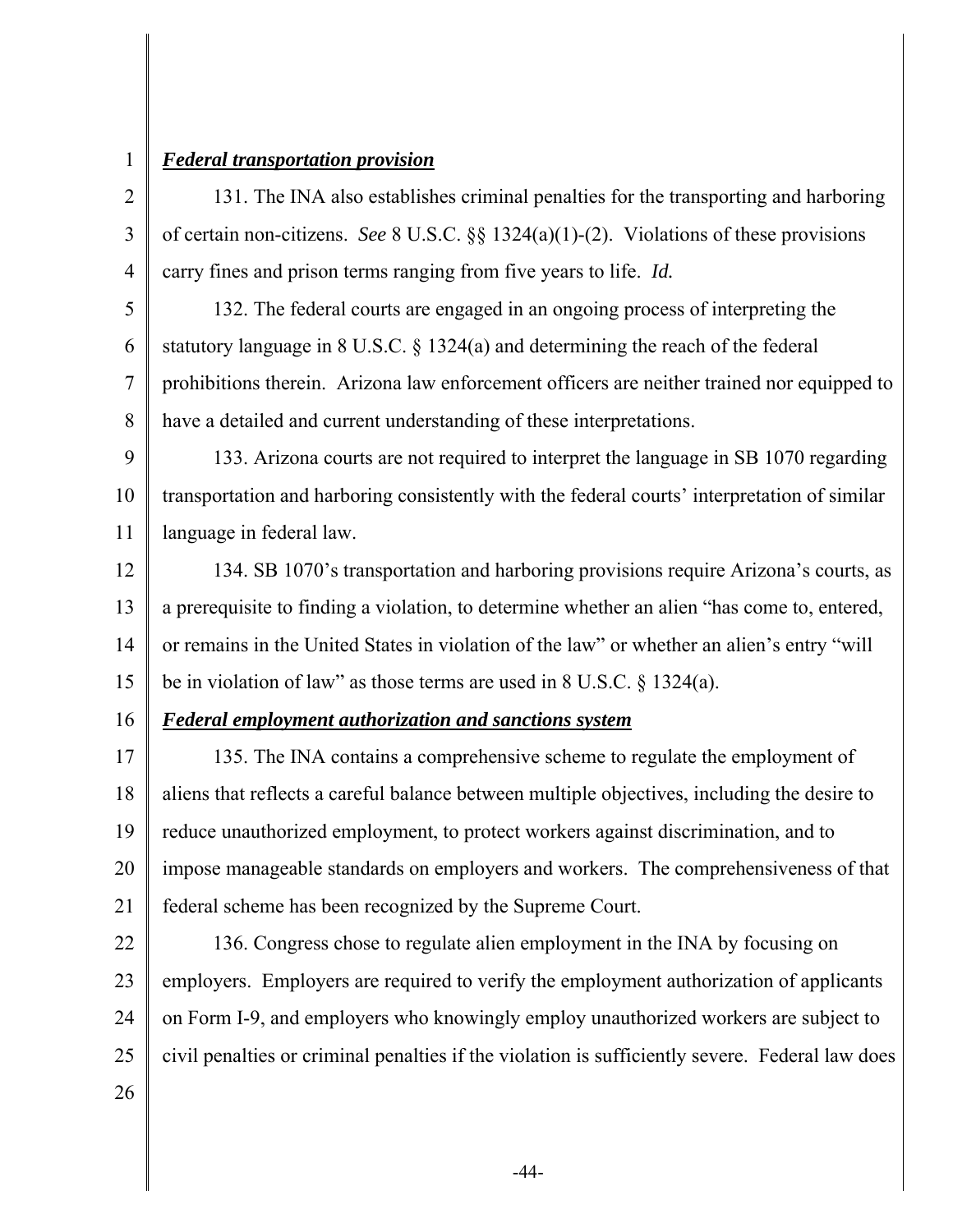1 2 not impose fines or criminal penalties on unauthorized workers simply for working without authorization.

3 4 5 137. Arizona's decision to criminalize unauthorized employment despite Congress's choice of other means to address such conduct directly conflicts with federal law.

6

# *Federal restrictions on arrest authority*

7 8 9 10 138. State and local police have no general authority to enforce federal immigration law. Federal law specifically authorizes state officers to assist in immigration enforcement only in narrowly defined circumstances and otherwise reserves immigration enforcement authority to the federal government.

11 12 13 14 15 16 17 18 19 20 139. Section 1357(g) of Title 8 of the U.S. Code allows the federal government to "enter into a written agreement with a State, or any political subdivision" to carry out "function[s] of an immigration officer in relation to the investigation, apprehension, or detention of aliens in the United States." 8 U.S.C. § 1357(g). These agreements are commonly referred to as "287 $(g)$  agreements" after the section of the INA in which they are codified. However, such agreements may be entered into only if the federal government determines the state officers are "qualified to perform a function of an immigration officer," *id.*, and the federal government must train and supervise officers who are authorized under such an agreement. Nine agencies in Arizona have current agreements pursuant to this statutory provision.

21 22 23 24 140. SB 1070 explicitly grants state and local law enforcement officers authority to make immigration determinations, arrests, and investigations without and outside of the authority provided by a 287(g) agreement, even with respect to those agencies in Arizona that have a 287(g) agreement.

25 26 141. The other provisions in federal law authorizing state or local immigration enforcement are also carefully constrained. State and local police are authorized to make

-45-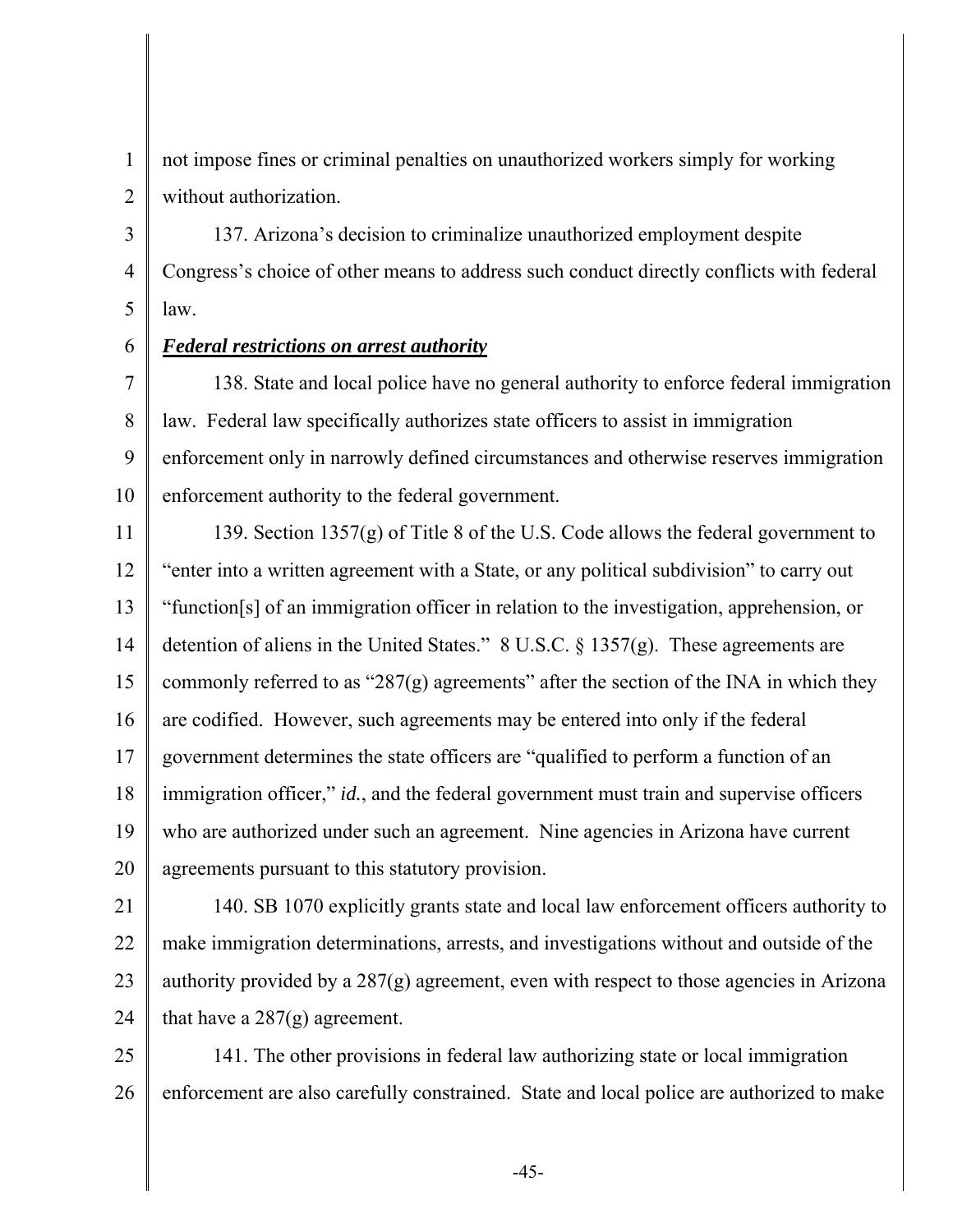1 2 3 4 5 6 7 8 9 10 11 12 13 14 15 16 17 18 19 20 21 22 23 24 25 26 arrests for certain immigration crimes—smuggling, transporting, or harboring *criminal* aliens, and illegal entry by a previously deported felon. 8 U.S.C. §§ 1103(a)(10), 1252c. Another provision, 8 U.S.C. § 1103(a)(10), allows the Attorney General to authorize "any State or local law enforcement officer" to enforce immigration laws upon certification of "an actual or imminent mass influx of aliens," but no such certification has occurred. 142. Congress's intent that state and local officers are generally prohibited from enforcing immigration laws is clear both from the statutory scheme and from the statements of its members. 143. Even as to federal immigration officers, the INA and associated regulations contain significant restrictions on the circumstances in which warrantless arrests may be made and the procedures that are required following such arrests. 8 U.S.C. §§ 1357(a), (d); 8 C.F.R. §§ 287.1-287.3, 287.5, 287.8, 287.10. **SB 1070 Interferes with Federal Interests** 144. Federal officials at the very highest levels oppose SB 1070 as interfering with federal governmental interests. 145. Janet Napolitano, the immediate past governor of Arizona and current U.S. Secretary of Homeland Security, said, "The Arizona immigration law will likely hinder federal law enforcement from carrying out its priorities of detaining and removing dangerous criminal aliens." *Divisive Ariz. Immigration Bill Signed Into Law*, CBS/AP, Apr. 23, 2010, *available at* http://www.cbsnews.com/stories/2010/04/23/politics/ main6426125.shtml. 146. SB 1070 also has created serious foreign relations issues for the U.S. government. U.S. Secretary of State Hillary Clinton noted that the government of Mexico issued a travel advisory for its citizens traveling in Arizona and that SB 1070 had the potential to upset U.S.-Mexico diplomatic efforts on drug enforcement in the border

-46-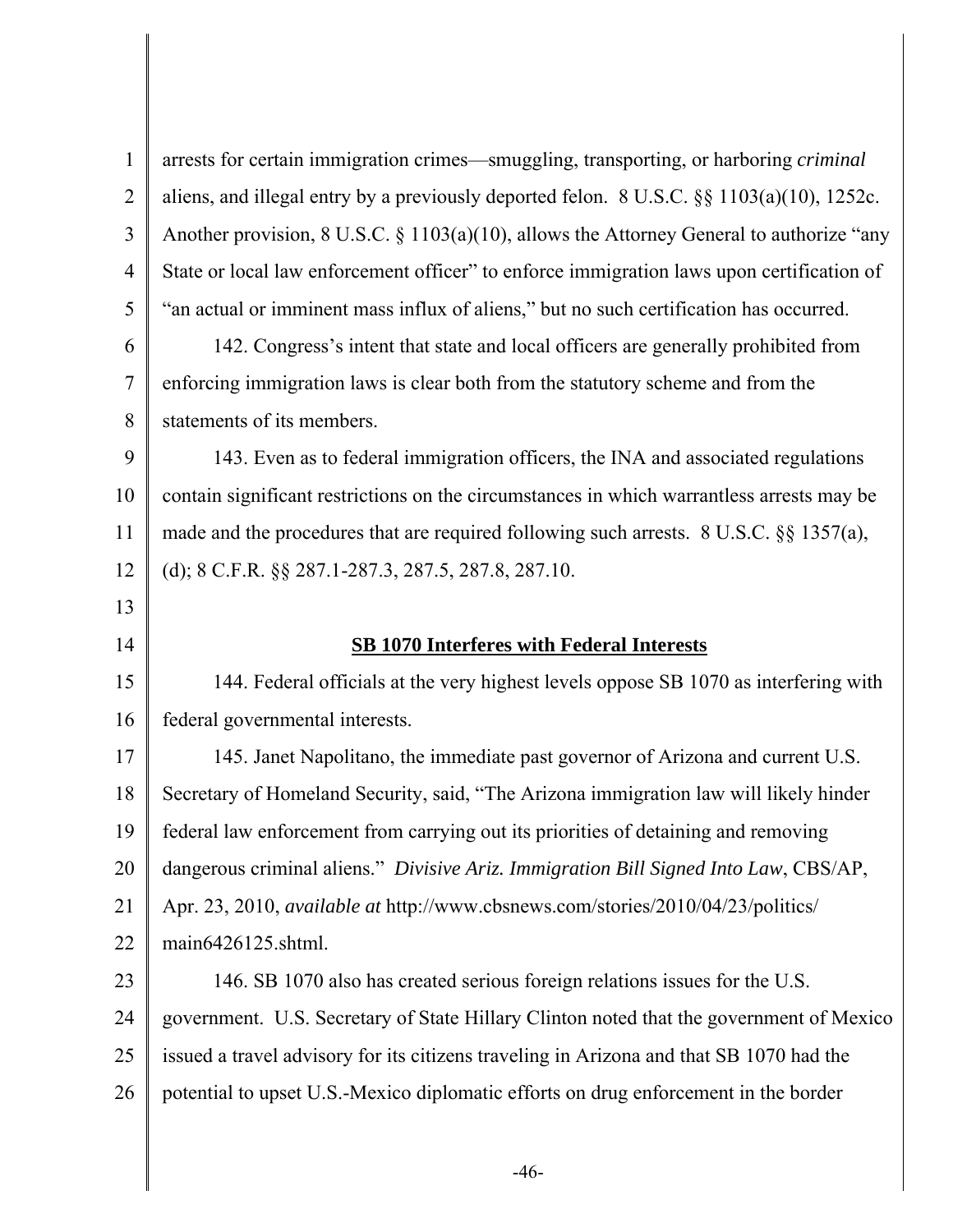1 2 3 4 5 6 7 8 9 10 11 12 13 14 15 16 17 18 19 20 21 22 23 24 25 26 region. Alicia Mundy, *Hillary Clinton Migrates into Arizona Law Controversy*, WALL STREET J. (online edition), May 2, 2010, *available at* http://blogs.wsj.com/washwire/2010/ 05/02/hillary-clinton-migrates-into-arizona-law-controversy/. Mexican President Felipe Calderón stated that SB 1070 will "seriously affect[ ]" trade and political ties with Arizona. *FCH Condemns Anti-Immigrant Law*, THE NEWS, Apr. 27, 2010, *available at* http://thenews.com.mx/articulo/fch-condemns-anti-immigrant-law-10427. The Foreign Secretary of Mexico, Patricia Espinosa, also said that SB 1070 will affect U.S.-Mexico relations and "obligates the Mexican government to reconsider the viability and usefulness of cooperation agreements that have been developed with Arizona." Erin Kelly, *Arizona Immigration Law Revives Calls for Federal Action on Reform*, ARIZ. REPUBLIC, Apr. 24, 2010, *available at* http://www.azcentral.com/arizonarepublic/news/ articles/2010/04/24/20100424arizona-immigration-bill-federal-action.html. 147. Like Mexico, the government of El Salvador has issued a travel advisory for its nationals traveling to Arizona. *See* Jonathan Cooper & Paul Davenport, *Lawsuits Target New Arizona Immigration Law*, ASSOCIATED PRESS, Apr. 29, 2010, *available at* http://www.msnbc.msn.com/id/36853483/ns/us\_news-crime\_and\_courts/. 148. Guatemala's Foreign Relations Department decried SB 1070 in a statement saying "it threatens basic notions of justice." *See Civil Rights Groups Fight Ariz. Immigration Law*, ASSOCIATED PRESS, Apr. 24, 2010, *available at* http://www. msnbc.msn.com/id/36735281. . **SB 1070 Promotes Racial Profiling and Endangers Minority Communities** 149. Janet Napolitano stated that SB 1070 "is a very difficult bill to enforce in a racially neutral way." Eric Zimmerman, *Justice Dept. May Challenge Arizona Law*, THE HILL, Apr. 27, 2010, *available at* http://thehill.com/blogs/blog-briefingroom/news/94631-justice-dept-may-challenge-to-ariz-law-in-court. According to Napolitano, "I think it does and can invite racial profiling." Jake Tapper, *Napolitano:*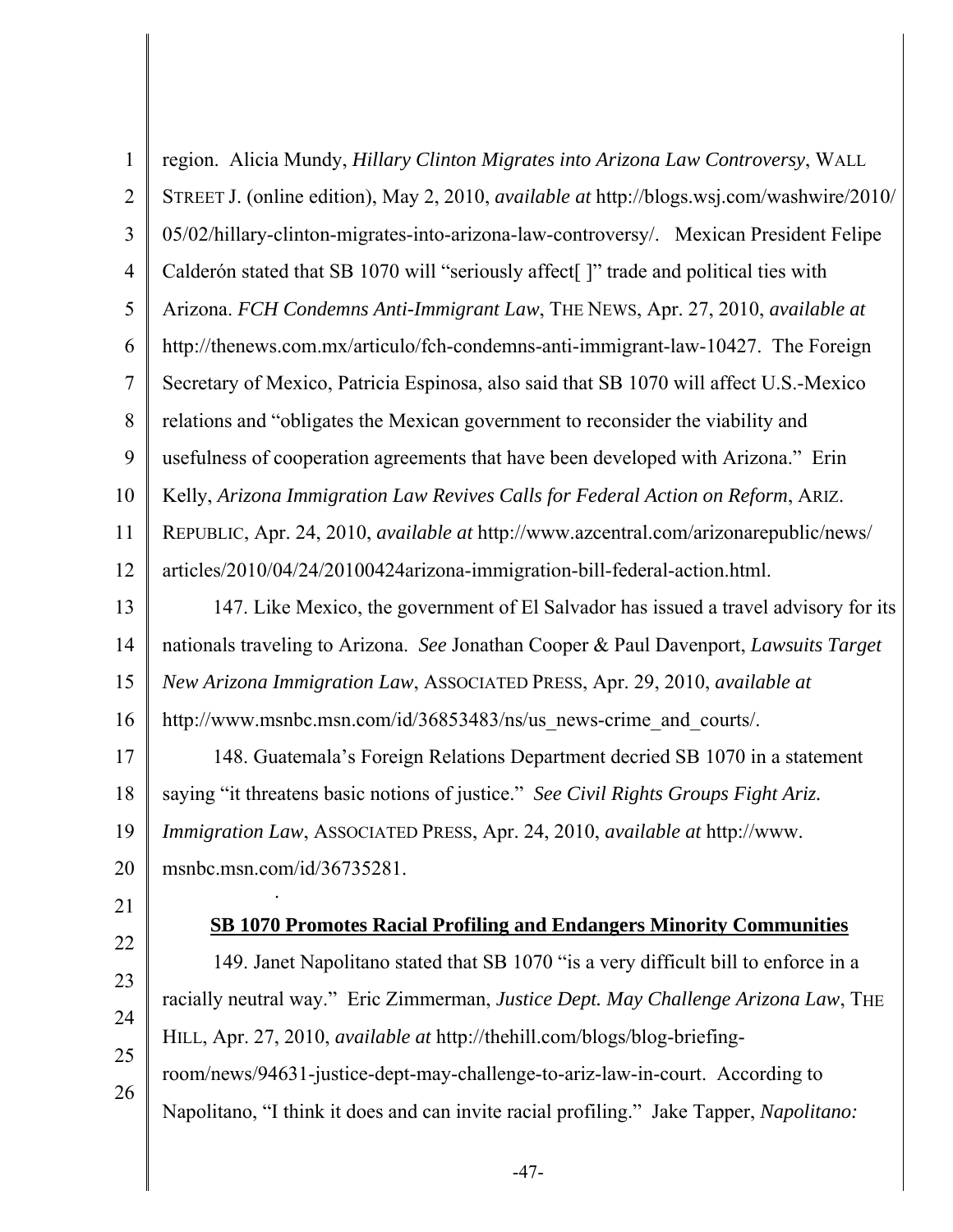*Arizona Law "Bad for Law Enforcement"*, ABC NEWS: POLITICAL PUNCH, May 2, 2010, *available at* http://blogs.abcnews.com/politicalpunch/2010/05/napolitano-arizona-lawbad-for-law-enforcement.html.

4 5 6 7 8 9 10 11 12 13 14 150. Attorney General Eric Holder further criticized SB 1070, saying, "I think we could potentially get on a slippery slope where people will be picked on because of how they look as opposed to what they have done, and that is, I think, something that we have to try to avoid at all costs." *Holder: Feds May Sue Over Arizona Immigration Law*, CNN, May 9, 2010, *available at* http://www.cnn.com/2010/POLITICS/05/09/holder.arizona. immigration/index.html. Attorney General Holder also stated that implementation of SB 1070 will lead to "a situation where people are racially profiled, and that could lead to a wedge drawn between certain communities and law enforcement, which leads to the problem of people in those communities not willing to interact with people in law enforcement, not willing to share information, not willing to be witnesses where law enforcement needs them." *Id.* 

15 16 17 18 151. Many prominent law enforcement and elected officials in Arizona have condemned SB 1070 on the grounds that it will lead to rampant racial profiling, divert resources from law enforcement work, keep immigrants and other people of color from reporting crimes to police, and ultimately diminish community safety.

19 20 21 22 23 24 25 152. Former Governor Napolitano said, "With the strong support of state and local law enforcement, I vetoed several similar pieces of legislation as governor of Arizona because they would have diverted critical law enforcement resources from the most serious threats to public safety and undermined the vital trust between local jurisdictions and the communities they serve." *Divisive Ariz. Immigration Bill Signed Into Law*, CBS/AP, Apr. 23, 2010, *available at* http://www.cbsnews.com/stories/2010/04/23/ politics/main6426125.shtml.

26

1

2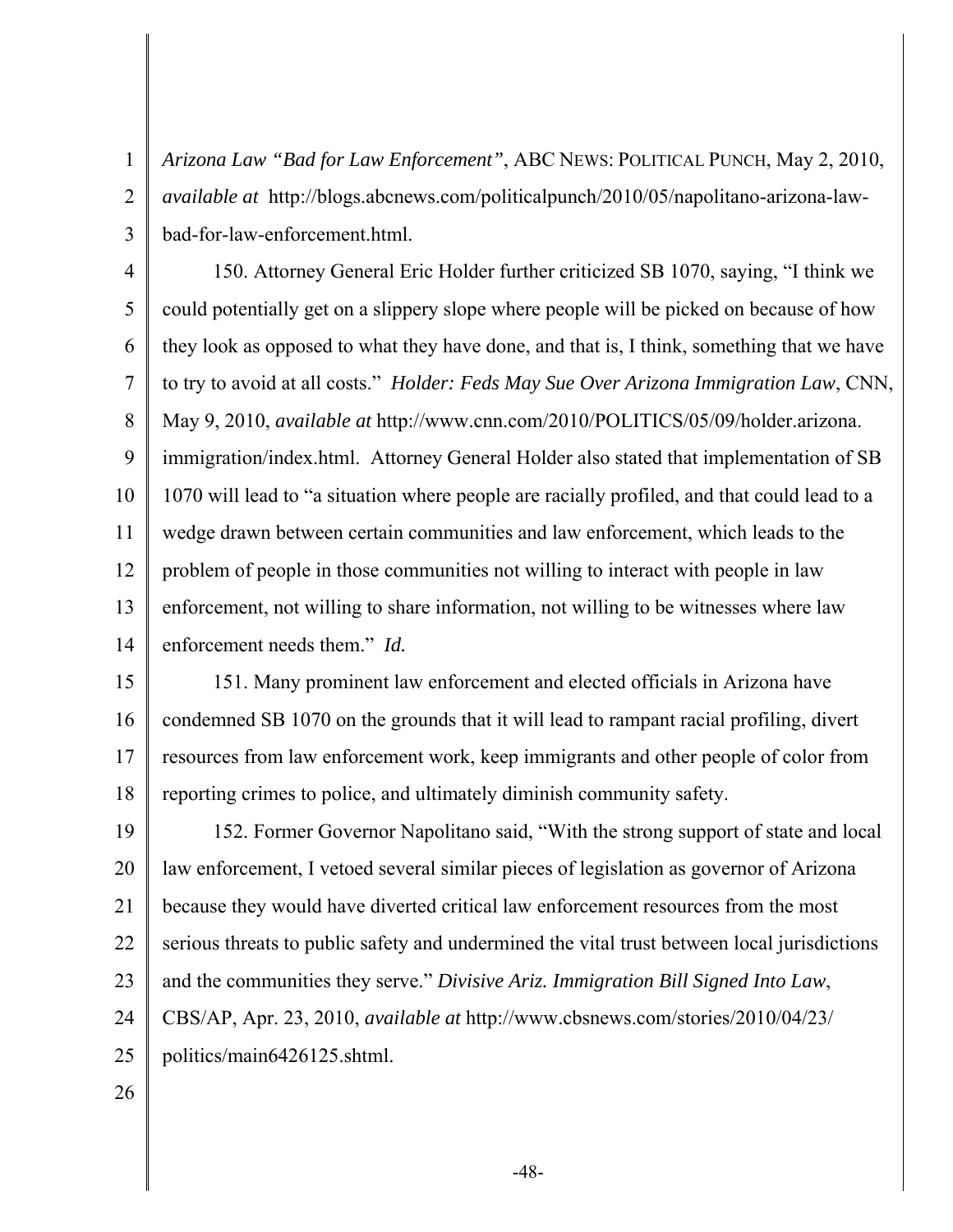1 2 3 4 5 153. The Arizona Association of Chiefs of Police opposed SB 1070, stating that SB 1070 "will negatively affect the ability of law enforcement agencies across the state to fulfill their many responsibilities in a timely manner." *See* Press Release, Arizona Association of Chiefs of Police, AACOP Statement on Senate Bill 1070, *available at* http://www.leei.us/main/media/AACOP\_STATEMENT\_ON\_SENATE\_bILL\_1070.pdf.

6 7 8 9 10 11 154. Pima County Sheriff Clarence Dupnik has warned that the law will lead to racial profiling. He stated, "[i]f I tell my people to go out and look for A, B, and C, they're going to do it. They'll find some flimsy excuse like a tail light that's not working as a basis for a stop, which is a bunch of baloney." *See The Dupnik Rebellion: Pima's Top Cop Says 'No' to SB 1070*, KGUN-ABC NEWS, Apr. 27, 2010, *available at* http://www.kgun9.com/Global/story.asp?S=12386648.

12 13 14 15 155. Chief John Harris of the Sahuarita Police Department, who is the current president of the Arizona Association of Chiefs of Police, cautioned that "victims may not report crimes to his officers" as a result of SB 1070. *See* Dan Whitcomb, *Arizona Police Chief Criticizes Immigration Law*, REUTERS, Apr. 30, 2010, *available at*

16 http://www.reuters.com/article/idUSTRE63T5G220100430; *see also* Nathan Thornburg,

17 18 *Arizona Police Split on Immigration Crackdown*, TIME.COM, Apr. 30, 2010, *available at*  http://www.time.com/time/nation/article/0,8599,1986080,00.html

19 20 21 22 23 156. Phil Gordon, the Mayor of Phoenix, stated that SB 1070 "unconstitutionally co-opts our police force to enforce immigration laws that are the rightful jurisdiction of the federal government." Phil Gordon, *Not in My State: Anti-Immigration Law Doesn't Reflect the Beliefs of Arizona's People*, WASH. POST, Apr. 24, 2010, *available at* http://www.washingtonpost.com/wp-dyn/content/article/2010/04/23/

24 AR2010042304469.html.

25 26 157. The policies and practices of the Maricopa County Sheriff's Office ("MCSO") demonstrate that SB 1070 cannot be enforced without improperly singling out racial and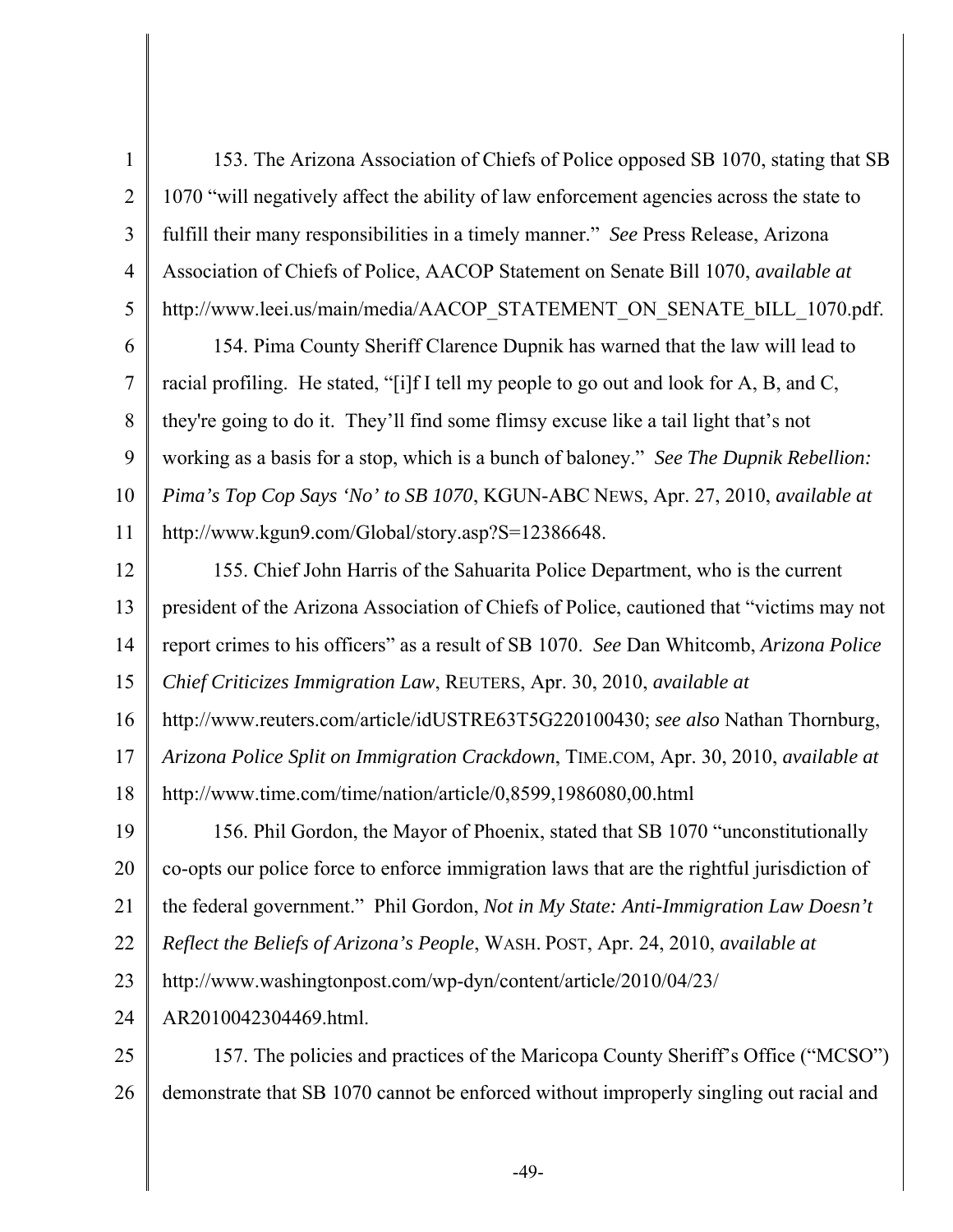ethnic minorities, including many U.S. citizens and persons authorized by the federal government to be present in the U.S., for stops, interrogations, arrests, and detentions.

3 4 5 6 7 158. Maricopa County Sheriff Arpaio has publicly stated that his own agency has been doing what he believes SB 1070 mandates. MSNBC NEWS, April 26, 2010, available at http://www.youtube.com/watch?v=UHfOBUDzoPo. Three years ago, Sheriff Arpaio announced that MCSO was becoming "a full fledged anti-illegal immigration agency." Judi Villa and Yvonne Wingett, *Sheriff Unveils Migrant Hotline*, ARIZ.

8 REPUBLIC, Jul. 21, 2007, *available at* http://www.azcentral.com/arizonarepublic/

9 local/articles/0721hotline0721.html.

1

2

10 11 12 13 14 15 16 17 18 159. According to MCSO training materials, the fact that an individual has no English skills or speaks English poorly is a factor indicating that an individual is not "lawfully present" in the United States. Alia Beard Rau and Mary Jo Pitzl, *Momentum Built Over Years Led to Immigration Law,* ARIZ. REPUBLIC, May 9, 2010, *available at*  http://www.azcentral.com/arizonarepublic/news/articles/2010/05/09/20100509immigratio n-law-momentum.html (training video on right hand panel); *see also* J.J. Hensley, *New Law Could Encourage Immigration Sweeps*, ARIZ. REPUBLIC, May 1, 2010, *available at*  http://www.azcentral.com/arizonarepublic/local/articles/2010/05/01/20100501phoenixjoe-arpaio-crime-sweep.html (describing training video).

19 20 21 22 23 160. As part of its focus on immigration enforcement, MCSO has systematically used pretextual stops to investigate immigration, targeting Latinos. Since 2007, the agency has instituted a policy of identifying day laborers and persons appearing to be Latino whom deputies should investigate for potential immigration violations, and then developing probable cause for a traffic violation to stop them.

24 25 26 161. A comprehensive investigation by the Arizona Republic found that during eight MCSO so-called "crime suppression operations" studied, MCSO deputies engaged in selective enforcement of the traffic law, and that the majority of drivers and passengers

-50-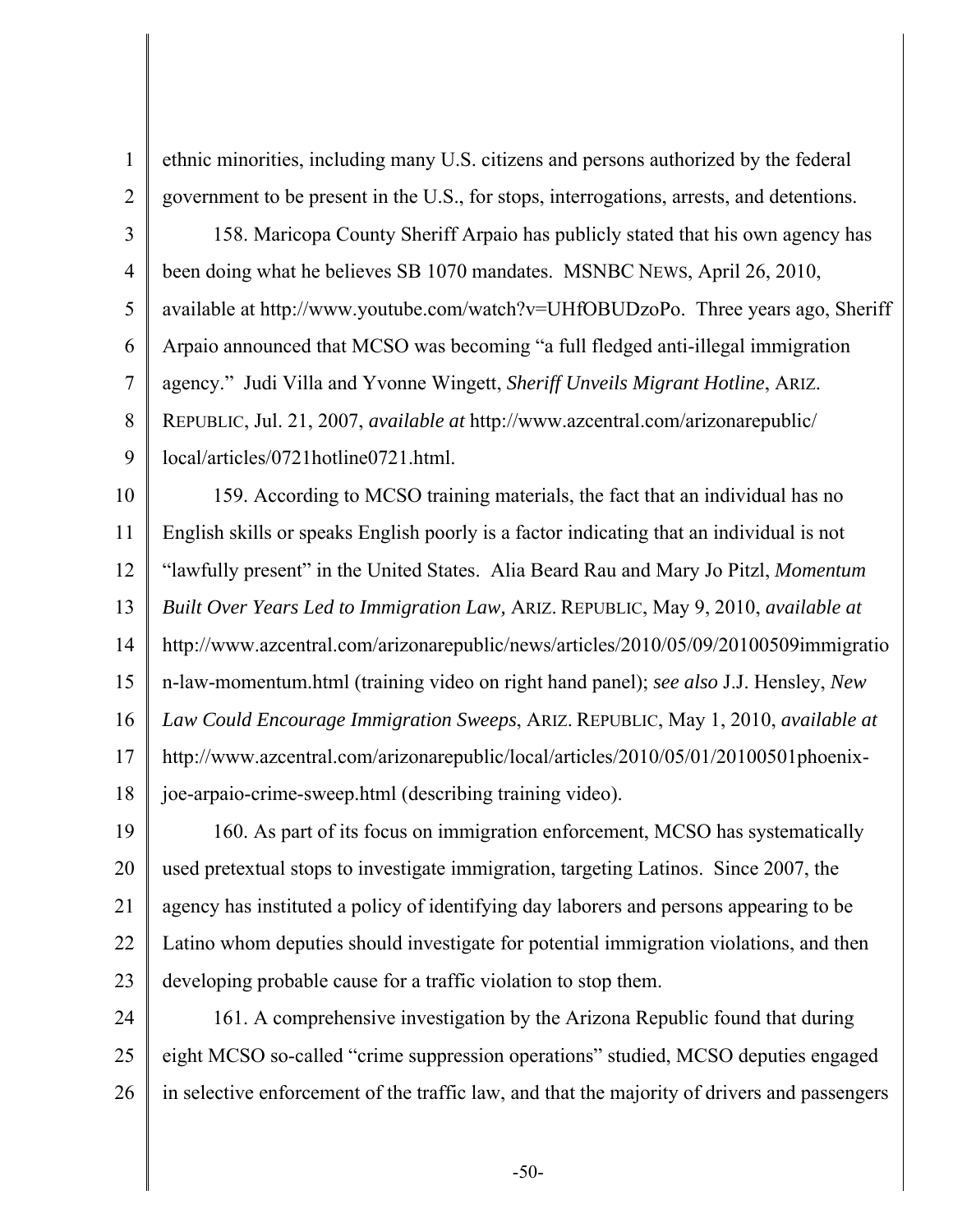2 3 4 arrested were Latino even in predominantly White areas. Daniel Gonzalez, *Sheriff's Office Says Race Plays No Role in Who Gets Pulled Over*, ARIZ. REPUBLIC, Oct. 5, 2008, *available at* http://www.azcentral.com/news/articles/2008/10/05/20081005arpaioprofiling1005.html.

5

6

7

1

162. As a result of evidence of a pattern and practice of civil rights violations, MCSO is currently the subject of a civil rights investigation by the U.S. Department of Justice.

8 9 10 11 12 13 14 15 16 17 18 19 20 21 163. Demonstrating that the intent of SB 1070, as amended by HB 2162, is to enable pretextual stops and arrests for the purpose of immigration enforcement, State Senator Russell Pearce inadvertently circulated an email on April 28, 2010 which explained one provision of HB 2162 as follows: "When we drop out 'lawful contact' and replace it with 'a stop, detention, or rest [*sic*], in the enforcement a violation of any title or section of the Arizona code' we need to add 'or any county or municipal ordinance.' This will allow police to use violations of property codes (i.e. cars on blocks in the yard) or rental codes (too many occupants of a rental accommodation) to initiate queries as well." Gabriel Winant, *E-Mail Reveals Arizona Law Was Designed To Maximize Harassment*, SALON, May 3, 2010, *available at* http://www.salon.com/news/politics/war\_room/ 2010/05/03/arizona\_kobach\_profiling. SB 1070 was intended to create opportunities for officers to determine which members of the community should be investigated as to their immigration status first, and then to develop a pretextual reason to stop them for some other violation of state or local law second.

- 22
- 23

### **CLASS ACTION ALLEGATIONS**

24 25 26 164. The Individual Plaintiffs bring this action on behalf of themselves and all other persons similarly situated pursuant to Federal Rules of Civil Procedure 23(a) and 23(b)(2). The class, as proposed by Plaintiffs, consists of all persons: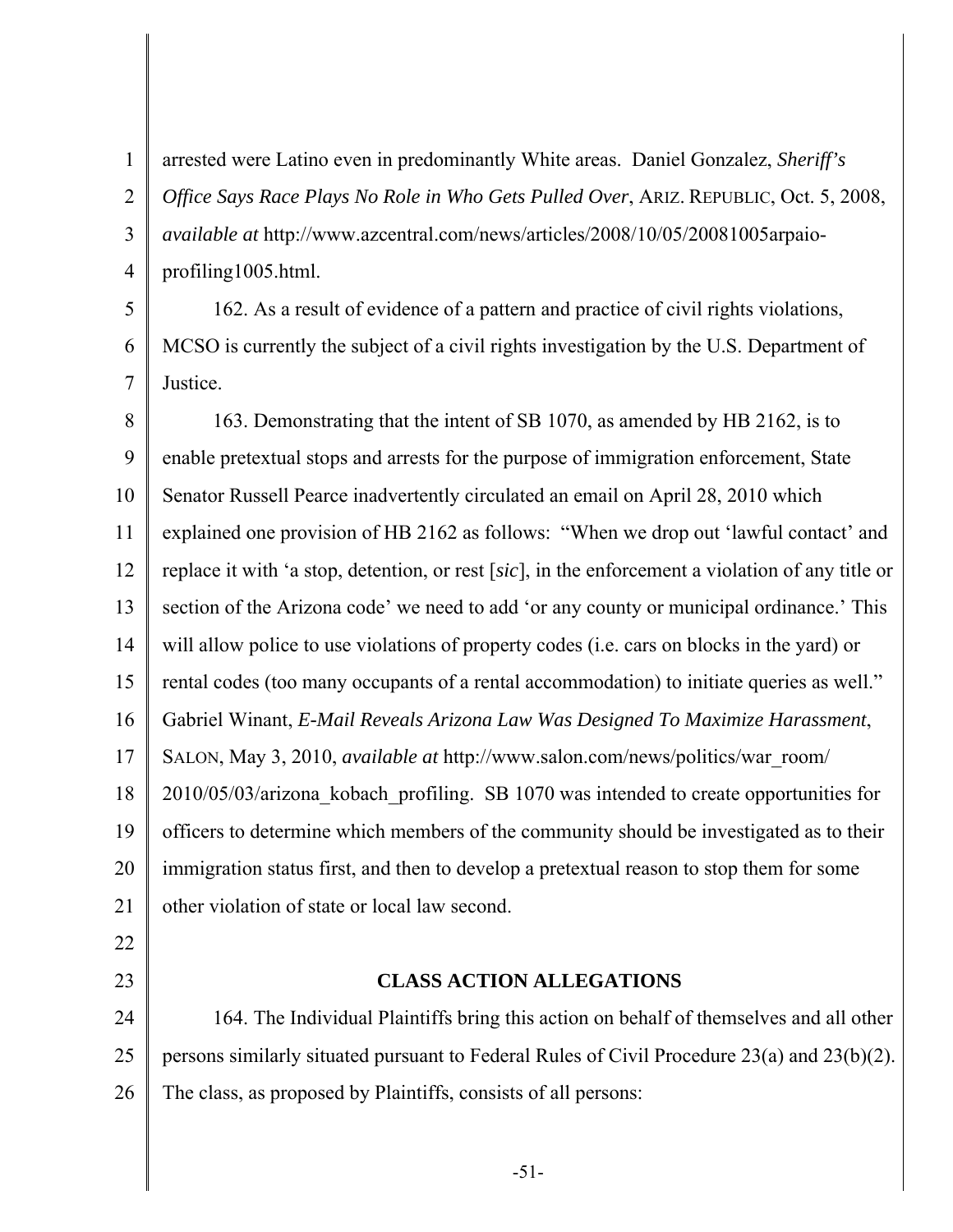| $\mathbf{1}$   | (a) who as a result of their race or national origin are or will be subject to             |
|----------------|--------------------------------------------------------------------------------------------|
| 2              | stop, detention, arrest or questioning about their immigration or                          |
| 3              | nationality status or required to produce documentation of that status,                    |
| 4              | pursuant to a provision of SB 1070; or                                                     |
| 5              | (b) who are or will be deterred from soliciting employment in a public place               |
| 6              | or performing work as an employee or independent contractor by $\S$ 5 of                   |
| $\overline{7}$ | SB 1070; or                                                                                |
| 8              | (c) who are or will be deterred from using their customary language, accent,               |
| 9              | or other expressive conduct, or from approaching government officials to                   |
| 10             | obtain redress because of the provisions of SB 1070; or                                    |
| 11             | (d) who are or will be deterred from living, associating, worshiping, or                   |
| 12             | traveling with immigrants in Arizona because of the provisions of SB                       |
| 13             | $1070;$ or                                                                                 |
| 14             | (e) who are or will be deterred from traveling into or through the State of                |
| 15             | Arizona because of the provisions of SB 1070.                                              |
| 16             | 165. The requirements of Federal Rules of Civil Procedure 23(a) and 23(b)(2) are           |
| 17             | met in that the class is so numerous that joinder of all members is impracticable.         |
| 18             | 166. There are questions of law and fact common to the proposed class, including:          |
| 19             | (1) whether SB 1070 is preempted by the U.S. Constitution and federal law; (2) whether     |
| 20             | SB 1070 deprives racial and national origin minorities of the equal protection of the laws |
| 21             | within the meaning of the Fourteenth Amendment of the U.S. Constitution; (3) whether       |
| 22             | SB 1070 violates the First Amendment of the U.S. Constitution; (4) whether SB 1070         |
| 23             | violates the Fourth Amendment of the U.S. Constitution and Article 2, Section 8 of the     |
| 24             | Arizona Constitution; (5) whether SB 1070 is impermissibly vague and violates due          |
| 25             | process of law; and (6) whether SB 1070 infringes on the right to travel of members of the |
| 26             | proposed class. These questions predominate over any questions affecting only the          |
|                | Individual Plaintiffs.                                                                     |

-52-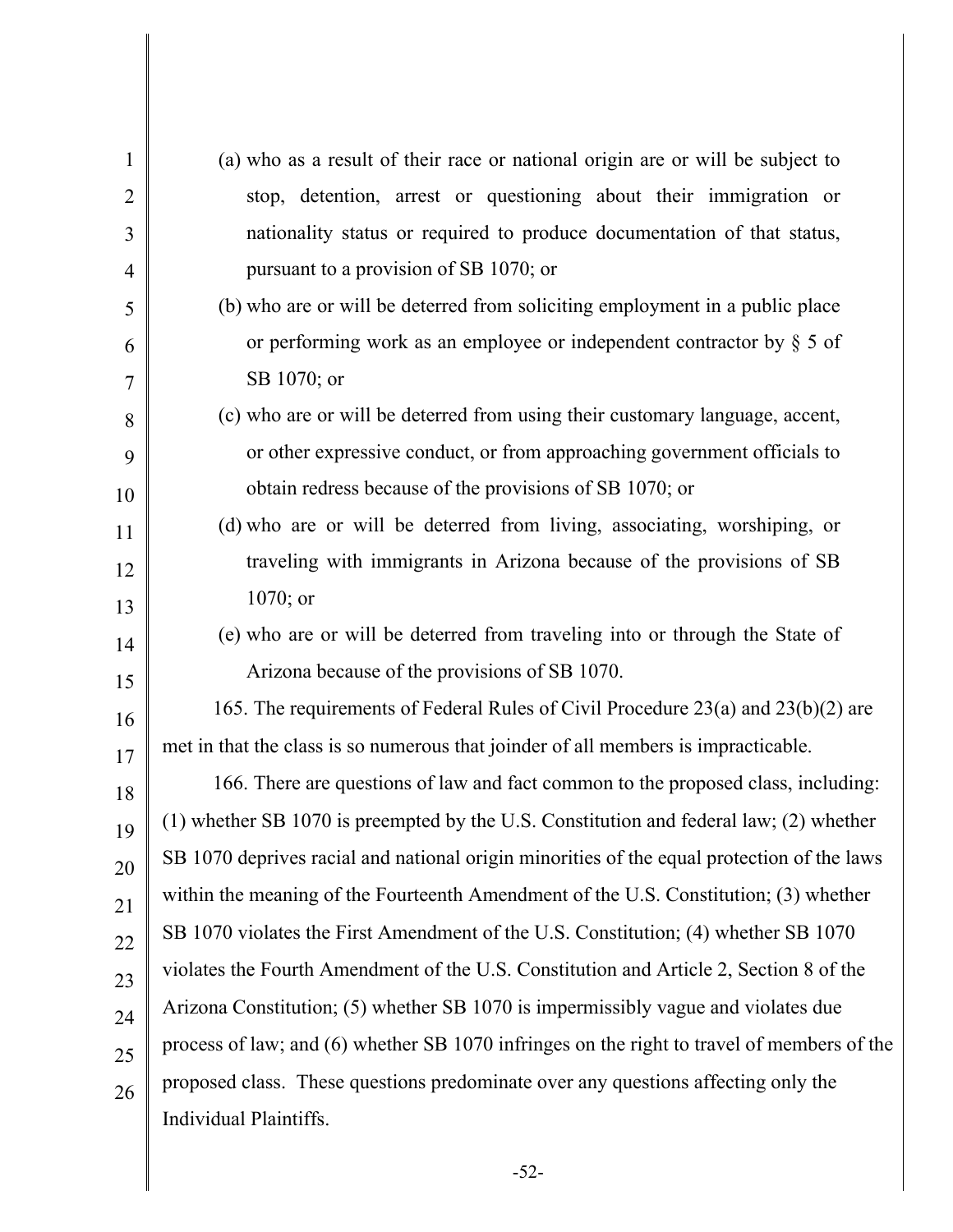1 2 167. The claims of the Individual Plaintiffs are typical of the claims of the proposed class.

3 4 5 6 7 8 9 10 11 12 13 14 15 168. All of the Individual Plaintiffs will fairly and adequately represent the interests of all members of the proposed class because they seek relief on behalf of the class as a whole and have no interests antagonistic to other members of the class. The Individual Plaintiffs are also represented by *pro bono* counsel, including the ACLU of Arizona, the ACLU Foundation Immigrants' Rights Project, the Mexican American Legal Defense and Educational Fund, the National Immigration Law Center, the Asian Pacific American Legal Center (a member of the Asian American Center for Advancing Justice), the National Day Laborer Organizing Network, the National Association for the Advancement of Colored People, and Munger, Tolles & Olson LLP, who have extensive expertise in class action litigation, including litigation regarding the rights of immigrants. Finally, Defendants have acted and will act on grounds generally applicable to the class in executing their duties to enforce SB 1070, thereby making appropriate final injunctive relief with respect to the class as a whole.

- 16
- 17

### **DECLARATORY AND INJUNCTIVE RELIEF ALLEGATIONS**

18 19 20 21 22 169. An actual and substantial controversy exists between Plaintiffs and Defendants as to their respective legal rights and duties. Plaintiffs contend that they face an imminent threat of harm if SB 1070 is enforced, and that SB 1070 violates the U.S. Constitution, federal law, and state law. Defendants are obligated to enforce SB 1070 unless it is found to be illegal.

23 24 170. In violating Plaintiffs' rights under the U.S. Constitution, federal law, and state law, Defendants have acted and will be acting under color of law.

25

171. If allowed to go into effect, SB 1070 will cause irreparable injury to Plaintiffs.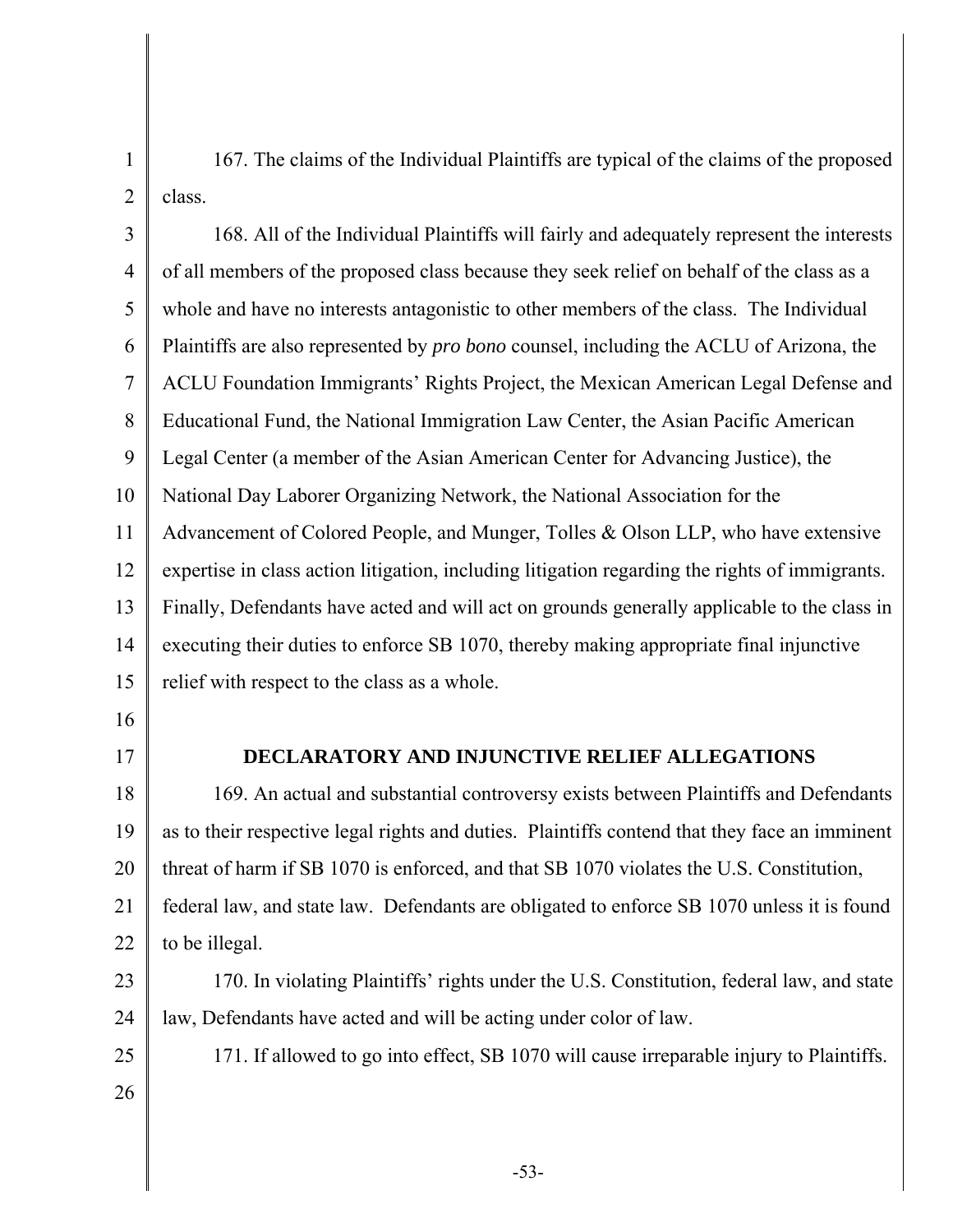172. Plaintiffs have no plain, speedy, and adequate remedy at law against SB 1070 other than the relief requested in this Complaint.

2 3

4

5

6

7

1

173. Article IV, part 1, § 1(3) of the Arizona Constitution provides that "no act passed by the legislature shall be operative for ninety days after the close of the session of the legislature enacting such measure," except certain specifically designated "emergency measures." The legislative session during which SB 1070 and HB 2162 were enacted ended on April 29, 2010. Accordingly, the effective date of SB 1070 is July 28, 2010.

8 9 174. If SB 1070 goes into effect and is not enjoined, Plaintiffs will suffer irreparable harm as alleged above.

10 11 12 13 14 15 16 175. SB 1070 will require persons in the state to carry immigration registration documents under state law to avoid detention, arrest, and possible prosecution. In addition, SB 1070 will cause the investigation, detention, harassment, and arrest of numerous persons of color in Arizona, including members of Plaintiffs UFCW, BAN, Tonatierra, SEIU, SEIU Arizona, MAS, and JACL, as well as Individual Plaintiffs Andrew Anderson, Vicki Gaubeca, C.M., Luz Santiago, Jim Shee, Jose Vargas, Jesús Cuauhtémoc Villa, John Doe #1, Jane Does #1-2, and members of the plaintiff class.

17 18 19 176. In addition, SB 1070 will thwart the mission of and subject to criminal prosecution numerous service and business organizations, including Plaintiffs Friendly House, ASASF, AZHCC, Valle del Sol, and Derechos Humanos.

20 21 177. In doing the things alleged in this Complaint, defendants will deny plaintiffs' rights secured by the U.S. Constitution, federal law, and state law.

22 23 178. Defendants' implementation of SB 1070 will constitute an official policy of their respective jurisdictions.

24 25 179. Plaintiffs are entitled to a declaration that SB 1070 is unconstitutional on its face and to an order preliminarily and permanently enjoining its enforcement.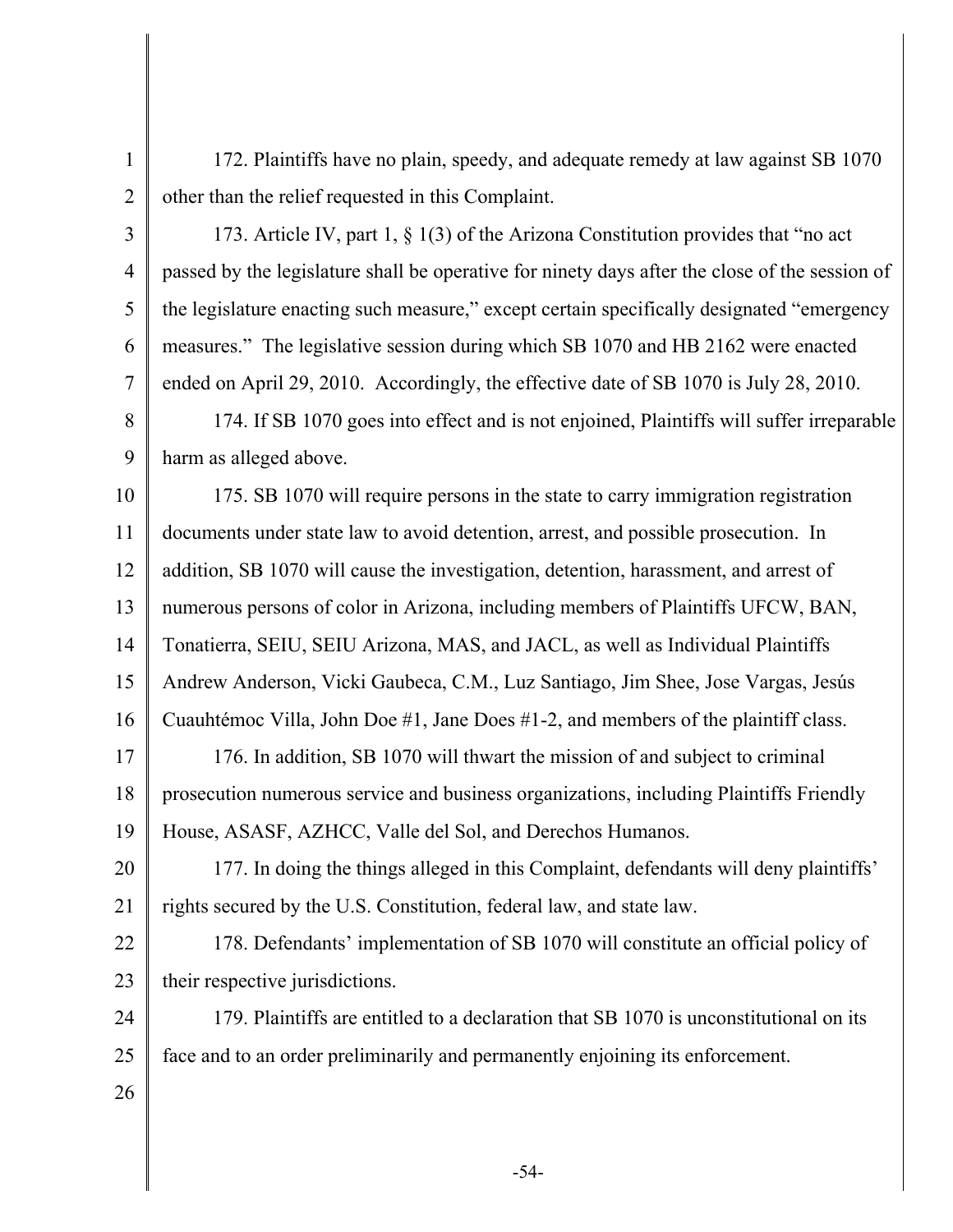| <b>CAUSES OF ACTION</b>                                                                                                                                                                                                                                                                                                                                                                                                                                                                                                                                                                                                                                                                                                                                                                                                                                                                                                                                                                                             |
|---------------------------------------------------------------------------------------------------------------------------------------------------------------------------------------------------------------------------------------------------------------------------------------------------------------------------------------------------------------------------------------------------------------------------------------------------------------------------------------------------------------------------------------------------------------------------------------------------------------------------------------------------------------------------------------------------------------------------------------------------------------------------------------------------------------------------------------------------------------------------------------------------------------------------------------------------------------------------------------------------------------------|
| <b>COUNT ONE</b>                                                                                                                                                                                                                                                                                                                                                                                                                                                                                                                                                                                                                                                                                                                                                                                                                                                                                                                                                                                                    |
| <b>SUPREMACY CLAUSE; 42 U.S.C. § 1983</b>                                                                                                                                                                                                                                                                                                                                                                                                                                                                                                                                                                                                                                                                                                                                                                                                                                                                                                                                                                           |
| 180. The foregoing allegations are repeated and incorporated as though fully set                                                                                                                                                                                                                                                                                                                                                                                                                                                                                                                                                                                                                                                                                                                                                                                                                                                                                                                                    |
| forth herein.                                                                                                                                                                                                                                                                                                                                                                                                                                                                                                                                                                                                                                                                                                                                                                                                                                                                                                                                                                                                       |
| 181. The Supremacy Clause, Article VI, Section 2, of the U.S. Constitution                                                                                                                                                                                                                                                                                                                                                                                                                                                                                                                                                                                                                                                                                                                                                                                                                                                                                                                                          |
| provides:                                                                                                                                                                                                                                                                                                                                                                                                                                                                                                                                                                                                                                                                                                                                                                                                                                                                                                                                                                                                           |
| This Constitution, and the Laws of the United States which shall be made<br>in Pursuance thereof; and all Treaties made, or which shall be made, under<br>the Authority of the United States, shall be the supreme Law of the Land;<br>and the Judges in every State shall be bound thereby, any Thing in the<br>Constitution of Laws of any State to the Contrary notwithstanding.                                                                                                                                                                                                                                                                                                                                                                                                                                                                                                                                                                                                                                 |
| 182. The Supremacy Clause mandates that federal law preempts state law in any<br>area over which Congress expressly or impliedly has reserved exclusive authority or<br>which is constitutionally reserved to the federal government, or where state law conflicts<br>or interferes with federal law.<br>183. SB 1070 is void in its entirety because it attempts to bypass federal<br>immigration law and to supplant it with a state policy of "attrition through enforcement,"<br>in violation of the prohibition on state regulation of immigration.<br>184. SB 1070 conflicts with federal laws and policies, usurps powers<br>constitutionally vested in the federal government exclusively, attempts to legislate in<br>fields occupied by the federal government, imposes burdens and penalties on legal<br>residents not authorized by and contrary to federal law, and unilaterally imposes burdens<br>on the federal government's resources and processes, each in violation of the Supremacy<br>Clause. |
|                                                                                                                                                                                                                                                                                                                                                                                                                                                                                                                                                                                                                                                                                                                                                                                                                                                                                                                                                                                                                     |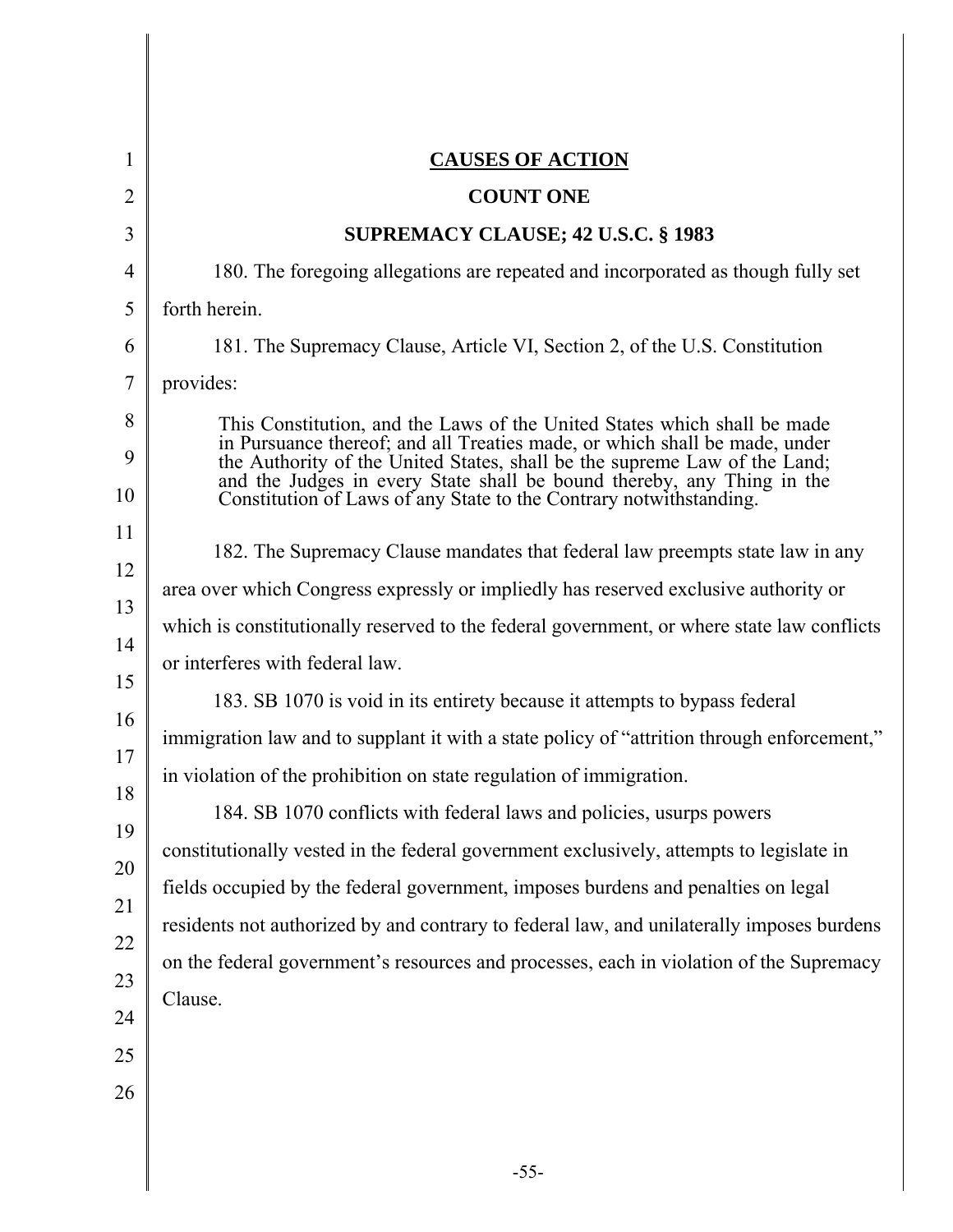| $\mathbf{1}$   | <b>COUNT TWO</b>                                                                             |
|----------------|----------------------------------------------------------------------------------------------|
| $\overline{2}$ | EQUAL PROTECTION; 42 U.S.C. § 1983                                                           |
| 3              | 185. The foregoing allegations are repeated and incorporated as though fully set             |
| $\overline{4}$ | forth herein.                                                                                |
| 5              | 186. The Fourteenth Amendment to the U.S. Constitution provides that "No State"              |
| 6              | shall deny to any person within its jurisdiction the equal protection of the laws."          |
| $\overline{7}$ | 187. SB 1070 was enacted with the purpose and intent to discriminate against racial          |
| 8              | and national origin minorities, including Latinos, on the basis of race and national origin. |
| 9              | 188. SB 1070 impermissibly and invidiously targets Plaintiffs who are racial and             |
| 10             | national origin minorities, including Latinos, residing or traveling in Arizona and subjects |
| 11             | them to stops, detentions, questioning, and arrests because of their race and/or national    |
| 12             | origin.                                                                                      |
| 13             | 189. SB 1070 impermissibly deprives Plaintiffs who are racial and national origin            |
| 14             | minorities, including Latinos, residing or traveling in Arizona of the equal protection of   |
| 15             | the laws within the meaning of the Fourteenth Amendment to the U.S. Constitution.            |
| 16             | 190. Section 3 of SB 1070 impermissibly discriminates against non-citizen                    |
| 17             | Plaintiffs on the basis of alienage and deprives them of the equal protection of the laws    |
| 18             | within the meaning of the Fourteenth Amendment to the U.S. Constitution.                     |
| 19             |                                                                                              |
| 20             | <b>COUNT THREE</b>                                                                           |
| 21             | <b>FIRST AMENDMENT; 42 U.S.C. § 1983</b>                                                     |
| 22             | 191. The foregoing allegations are repeated and incorporated as though fully set             |
| 23             | forth herein.                                                                                |
| 24             | 192. The First Amendment to the U.S. Constitution provides that "Congress shall"             |
| 25             | make no law abridging the freedom of speech or the right of the people peaceably             |
| 26             |                                                                                              |
|                |                                                                                              |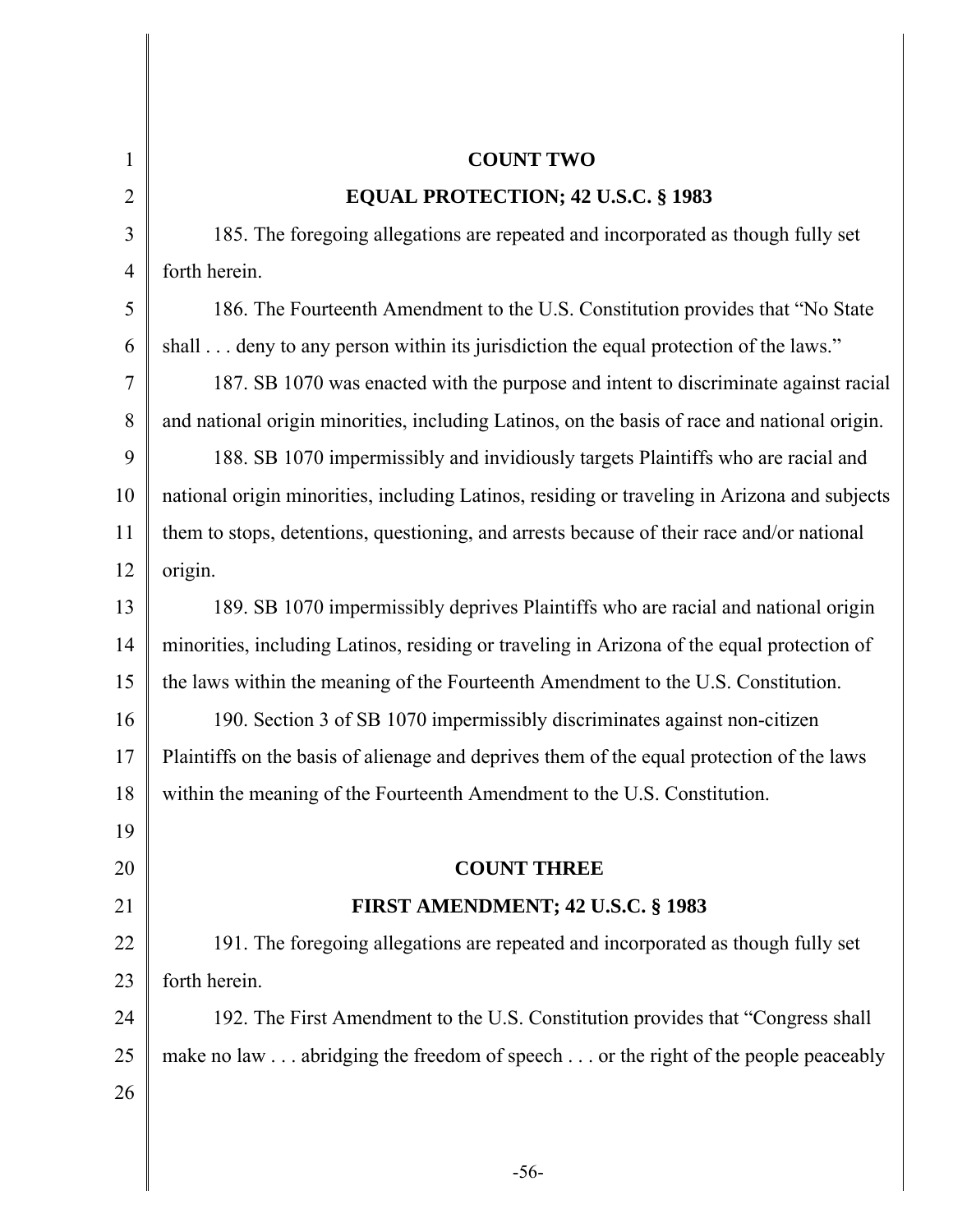| $\mathbf{1}$   | to assemble, and to petition the Government for a redress of grievances." The First       |
|----------------|-------------------------------------------------------------------------------------------|
| $\overline{2}$ | Amendment's guarantees are applied to the States through the Fourteenth Amendment.        |
| 3              | 193. Both Section 2 and Section 5 of SB 1070 are unconstitutional restrictions of         |
| $\overline{4}$ | rights guaranteed by the First Amendment.                                                 |
| 5              |                                                                                           |
| 6              | <b>COUNT FOUR</b>                                                                         |
| $\overline{7}$ | <b>FOURTH AMENDMENT; 42 U.S.C. § 1983</b>                                                 |
| 8              | 194. The foregoing allegations are repeated and incorporated as though fully set          |
| 9              | forth herein.                                                                             |
| 10             | 195. The Fourth Amendment to the U.S. Constitution prohibits "unreasonable"               |
| 11             | searches and seizures." The Fourth Amendment's guarantees are applied to the States       |
| 12             | through the Fourteenth Amendment.                                                         |
| 13             | 196. Section 2 of SB 1070, as amended by Section 3 of HB 2162, requires that              |
| 14             | officers conduct unreasonable seizures of individuals in violation of the Fourth          |
| 15             | Amendment.                                                                                |
| 16             | 197. Sections 2 and 6 of SB 1070 provide for warrantless seizures of individuals in       |
| 17             | the absence of probable cause that they have committed crimes, in violation of the Fourth |
| 18             | Amendment.                                                                                |
| 19             | 198. Section 2 of SB 1070 authorizes officers to detain individuals without lawful        |
| 20             | authority and transport individuals into federal custody, in violation of the Fourth      |
| 21             | Amendment.                                                                                |
| 22             |                                                                                           |
| 23             | <b>COUNT FIVE</b>                                                                         |
| 24             | VIOLATION OF ARTICLE II, § 8 OF THE ARIZONA CONSTITUTION                                  |
| 25             | 199. The foregoing allegations are repeated and incorporated as though fully set          |
| 26             | forth herein.                                                                             |
|                |                                                                                           |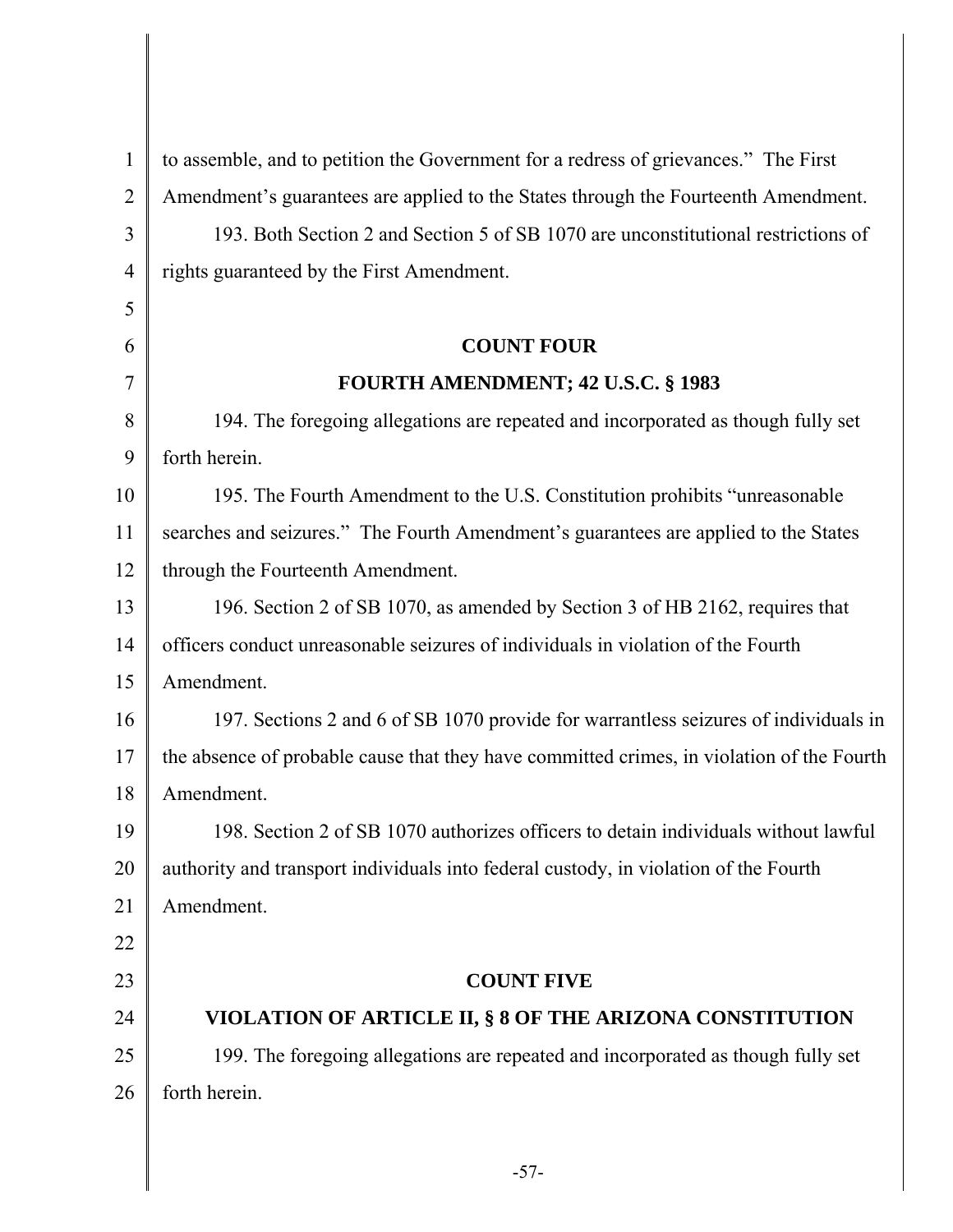| $\mathbf{1}$   | 200. Article 2, Section 8 of the Arizona Constitution provides: "No person shall be         |
|----------------|---------------------------------------------------------------------------------------------|
| $\overline{2}$ | disturbed in private affairswithout authority of law."                                      |
| 3              | 201. SB 1070 violates the Arizona Constitution's guarantee by requiring that                |
| $\overline{4}$ | officers conduct investigatory stops without reasonable suspicion of criminal activity.     |
| 5              | 202. In addition, SB 1070 provides for warrantless seizures of individuals in the           |
| 6              | absence of probable cause that they have committed crimes.                                  |
| $\overline{7}$ | 203. Moreover, SB 1070 extends this broad, warrantless arrest authority to the              |
| 8              | context of an individual's home.                                                            |
| 9              |                                                                                             |
| 10             | <b>COUNT SIX</b>                                                                            |
| 11             | <b>DUE PROCESS; 42 U.S.C. § 1983</b>                                                        |
| 12             | 204. The foregoing allegations are repeated and incorporated as though fully set            |
| 13             | forth herein.                                                                               |
| 14             | 205. The Fourteenth Amendment to the U.S. Constitution provides: "No State shall            |
| 15             | deprive any person of life, liberty, or property, without due process of law "              |
| 16             | 206. Section 2 of SB 1070 permits state and local law enforcement officials to seize,       |
| 17             | detain, and transfer individuals without appropriate procedures, thereby depriving          |
| 18             | Plaintiffs of their liberty without due process of law. Furthermore, the terms "reasonable" |
| 19             | suspicion," "reasonable attempt," "unlawful presence" and "determine the immigration        |
| 20             | status" are vague and fail to provide meaningful guidance to law enforcement officers       |
| 21             | implementing this provision. This creates an unacceptable risk of arbitrary and             |
| 22             | discriminatory enforcement.                                                                 |
| 23             | 207. Section 6 of SB 1070 is vague and violates due process. The terms "public              |
| 24             | offense" and "removable" do not provide meaningful standards and vest officers with         |
| 25             | unbridled discretion to make arbitrary and discriminatory arrests.                          |
| 26             |                                                                                             |
|                |                                                                                             |

-58-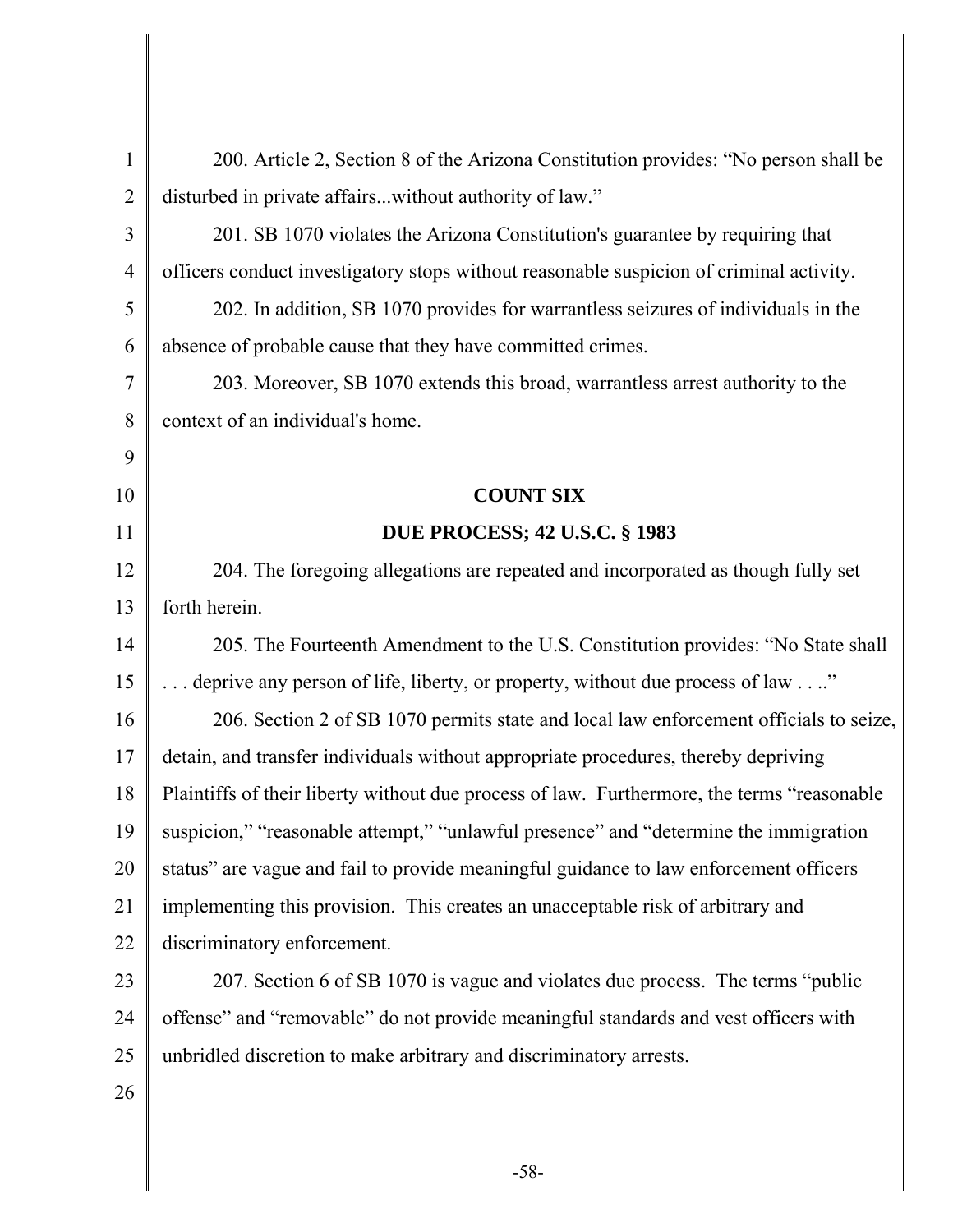| $\mathbf{1}$   | 208. SB 1070's provision that makes it unlawful for any person who is "in violation"        |  |  |  |
|----------------|---------------------------------------------------------------------------------------------|--|--|--|
| $\overline{2}$ | of a criminal offense" to transport, move, conceal or harbor an immigrant, shield an        |  |  |  |
| 3              | immigrant from detection, or attempt to do any of the same, is vague and violates due       |  |  |  |
| $\overline{4}$ | process. The terms "in furtherance of illegal presence" and "that the immigrant has         |  |  |  |
| 5              | entered or remained in the United States illegally" are vague and ambiguous and fail to     |  |  |  |
| 6              | provide sufficient notice of what is prohibited in order to allow individuals to conform    |  |  |  |
| $\tau$         | their conduct to the requirements of the law and prevent arbitrary and discriminatory       |  |  |  |
| 8              | enforcement.                                                                                |  |  |  |
| 9              |                                                                                             |  |  |  |
| 10             | <b>COUNT SEVEN</b>                                                                          |  |  |  |
| 11             | PRIVILEGES AND IMMUNITIES; RIGHT TO TRAVEL; 42 U.S.C. § 1983                                |  |  |  |
| 12             | 209. The foregoing allegations are repeated and incorporated as though fully set            |  |  |  |
| 13             | forth herein.                                                                               |  |  |  |
| 14             | 210. The Privileges and Immunities Clause of the U.S. Constitution, art. IV, § 2, cl.       |  |  |  |
| 15             | 1, provides that "[t]he Citizens of each State shall be entitled to all Privileges and      |  |  |  |
| 16             | Immunities of Citizens in the several States."                                              |  |  |  |
| 17             | 211. The Fourteenth Amendment to the U.S. Constitution provides that "[n]o State            |  |  |  |
| 18             | shall make or enforce any law which shall abridge the privileges or immunities of citizens  |  |  |  |
| 19             | of the United States."                                                                      |  |  |  |
| 20             | 212. Both provisions prevent states from infringing upon the right to travel,               |  |  |  |
| 21             | including the right to be treated as a welcome visitor rather than an unfriendly alien when |  |  |  |
| 22             | temporarily present in another state, without a rational or compelling justification.       |  |  |  |
| 23             | 213. Section 2 of SB 1070 subjects those U.S. citizens who appear to a law                  |  |  |  |
| 24             | enforcement officer to possibly be "unlawfully present in the United States" to             |  |  |  |
| 25             | investigation and detention pending a determination of immigration status if they do not    |  |  |  |
| 26             | present an identification document deemed acceptable by the State of Arizona.               |  |  |  |
|                |                                                                                             |  |  |  |

-59-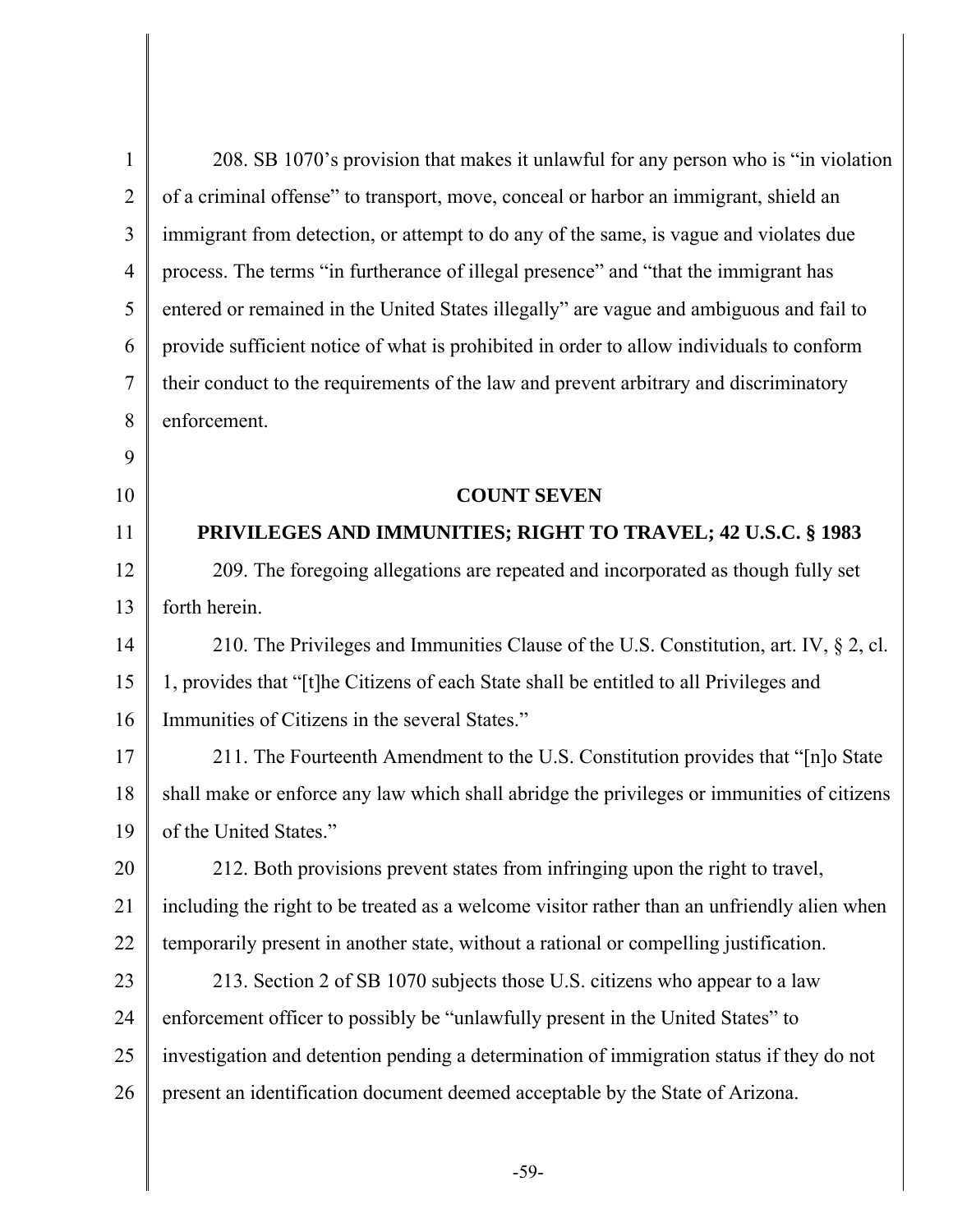| $\mathbf{1}$   | 214. SB 1070 thus interferes with the rights of such out-of-state citizens to travel          |  |  |  |  |
|----------------|-----------------------------------------------------------------------------------------------|--|--|--|--|
| $\overline{2}$ | freely through the State of Arizona without being stopped, interrogated, and detained.        |  |  |  |  |
| 3              |                                                                                               |  |  |  |  |
| $\overline{4}$ | <b>COUNT EIGHT</b>                                                                            |  |  |  |  |
| 5              | <b>SECTION 1981; 42 U.S.C. § 1983</b>                                                         |  |  |  |  |
| 6              | 215. The foregoing allegations are repeated and incorporated as though fully set              |  |  |  |  |
| 7              | forth herein.                                                                                 |  |  |  |  |
| 8              | 216. Section 1981 of Title 42 of the United States Code guarantees that "[a]ll                |  |  |  |  |
| 9              | persons within the jurisdiction of the United States shall have the same right in every State |  |  |  |  |
| 10             | and Territory to the full and equal benefit of all laws and proceedings for the security      |  |  |  |  |
| 11             | of persons and property." Section 1981 also provides that all persons "shall be subject to    |  |  |  |  |
| 12             | like punishments, pains, penalties, taxes, licenses, and exactions of every kind, and to no   |  |  |  |  |
| 13             | other."                                                                                       |  |  |  |  |
| 14             | 217. Section 1981 prohibits discrimination under color of state law on the basis of           |  |  |  |  |
| 15             | alienage, national origin, and race.                                                          |  |  |  |  |
| 16             | 218. SB 1070 impermissibly discriminates against persons within the State of                  |  |  |  |  |
| 17             | Arizona on the basis of alienage and national origin and race.                                |  |  |  |  |
| 18             |                                                                                               |  |  |  |  |
| 19             | <b>PRAYER FOR RELIEF</b>                                                                      |  |  |  |  |
| 20             | WHEREFORE, in light of the foregoing facts and arguments, Plaintiffs request that the         |  |  |  |  |
| 21             | Court:                                                                                        |  |  |  |  |
| 22             | Assume jurisdiction over this matter;<br>a.                                                   |  |  |  |  |
| 23             | Declare that SB 1070 is unconstitutional in its entirety;<br>$\mathbf b$ .                    |  |  |  |  |
| 24             | Enjoin Defendants from enforcing SB 1070;<br>$\mathbf{C}$ .                                   |  |  |  |  |
| 25             | Grant Plaintiffs' costs of suit, and reasonable attorneys' fees and other<br>$\mathbf{d}$ .   |  |  |  |  |
| 26             | expenses pursuant to 28 U.S.C. § 1988; and                                                    |  |  |  |  |
|                |                                                                                               |  |  |  |  |

-60-